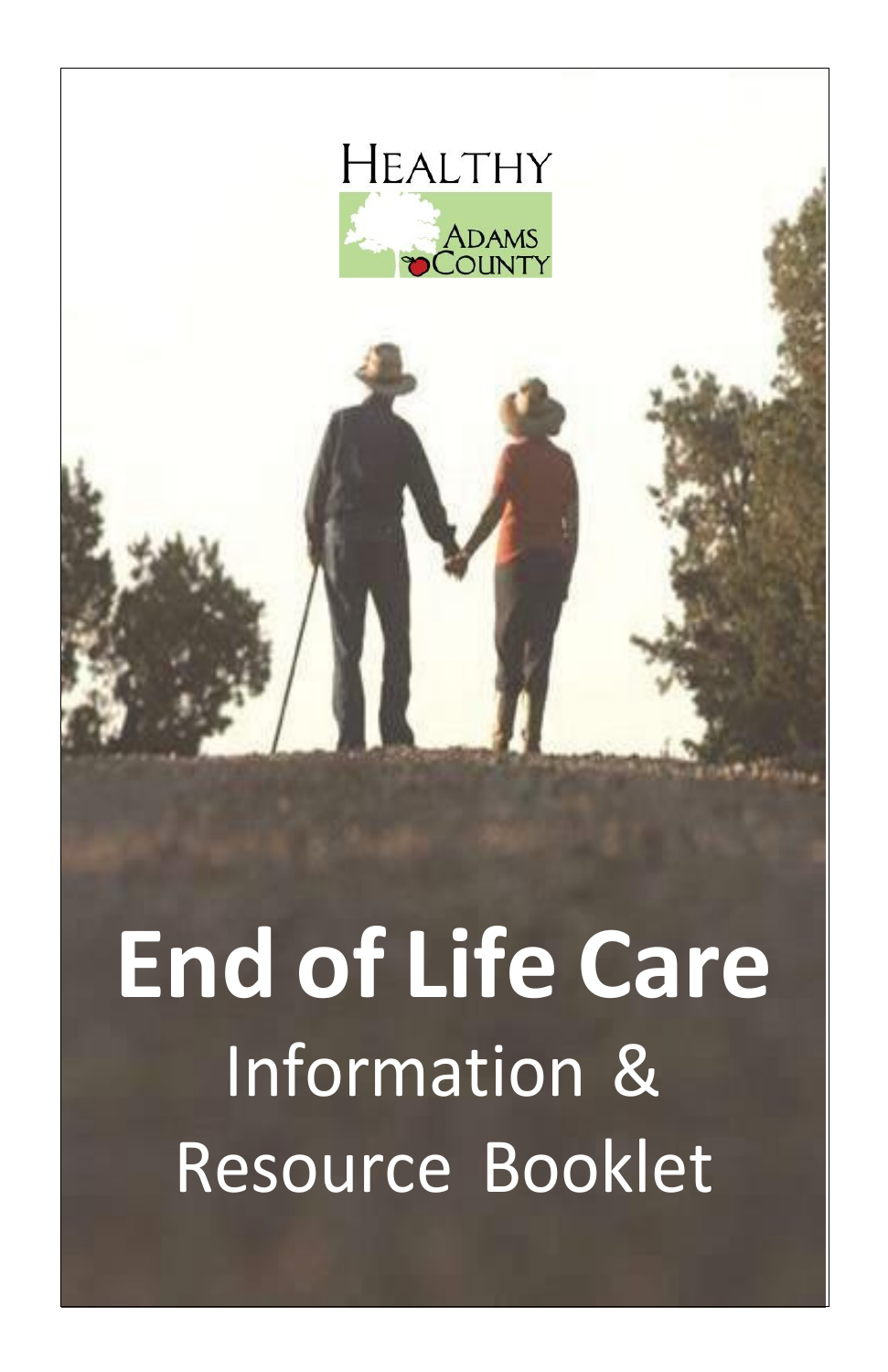**The End of Life Committee, an affiliate of Healthy Adams County wouldlikeyoutobepreparedtotalkabout,toplanforandtobe prepared to make the decisions about end-of-life. We have put togetherthisbookletforyouwiththehopethatyouwilluseitasyou begin to make those decisions. We have included some myths and facts, checkliststhat you can use when you are choosing an agency or organization to meet your needs, and localresourcesto get you started.**

**This bookletis meantfor everyone no matter what your age and we hope that you willshare it with your friends and family or with someone you knowthat might need the information.**

**If you would like more copies please contact Healthy Adams County at 717-337-4137 and we will be happy to send you some more.**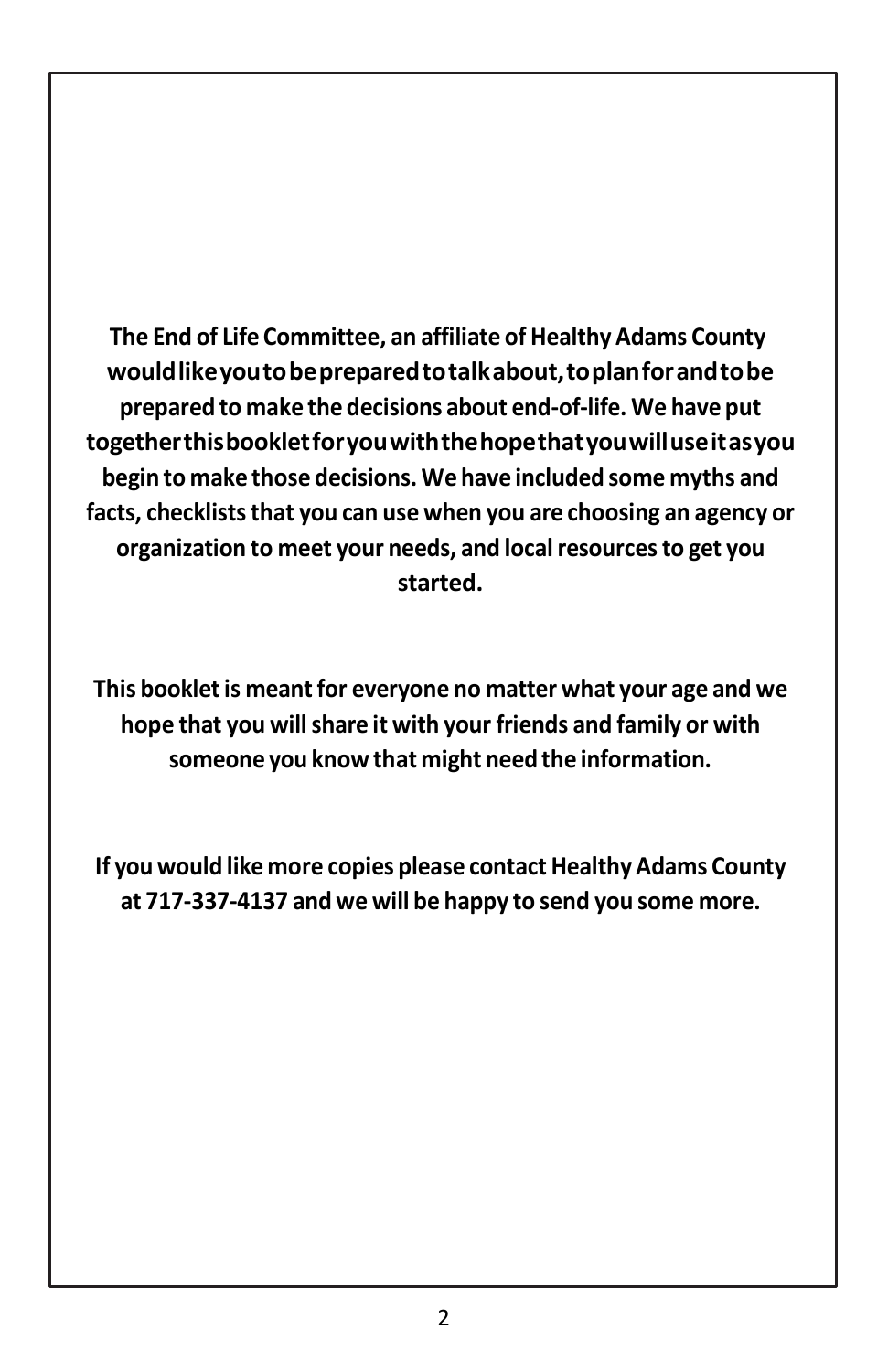# **Table of Contents Pages 4-7** Myths & Facts of Advanced Directives, Living Wills & Powers of Attorney **Page 8** Estate Plan Evaluation **Page 9** Estate Planning Lawyer's **Pages 10-15** Pennsylvania Orders for Life-Sustaining Treatment (POLST) Frequently Asked Questions **Pages 16-17** Myths & Facts of Financial Needs at the End of Life **Page 18** Medicaid Planning Checklist **Page 19** "MY" VA Action Plan **Page 20** Financial Advisors **Pages 21-22** Myths & Facts of Home Health Services **Page 23** Home Health Agency Checklist Pages 24-25 Skilled Nursing Provider Checklist **Page 26** Personal Care & Nursing Homes **Page 27** In-Home Support/Private Duty Care Questions **Page 28** In-Home Non-Medical Providers **Pages 29-30** Myths & Facts of Palliative Care & Hospice **Page 31** Choosing a Hospice Provider Checklist **Page 32** Home Care & Hospice Services **Pages 33-36** Death of a Family Member Checklist **Pages 37-38** Myths & Facts of Chaplain Care at the End of Life **Pages 39-43** Myths & Facts of Funeral Home Services **Page 44** Funeral Home Checklist **Page 45** Funeral Homes **Pages 46-49** Myths & Facts of Grief & Bereavement **Page 50** Grief Support **Page 51** Facts of Latino Beliefs & Practices Regarding End of Life Decision Making **Page 52** Facts of End of Life Issues among Latinos/Hispanics **Page 53** Community Resource Information **Page 54** Community Agencies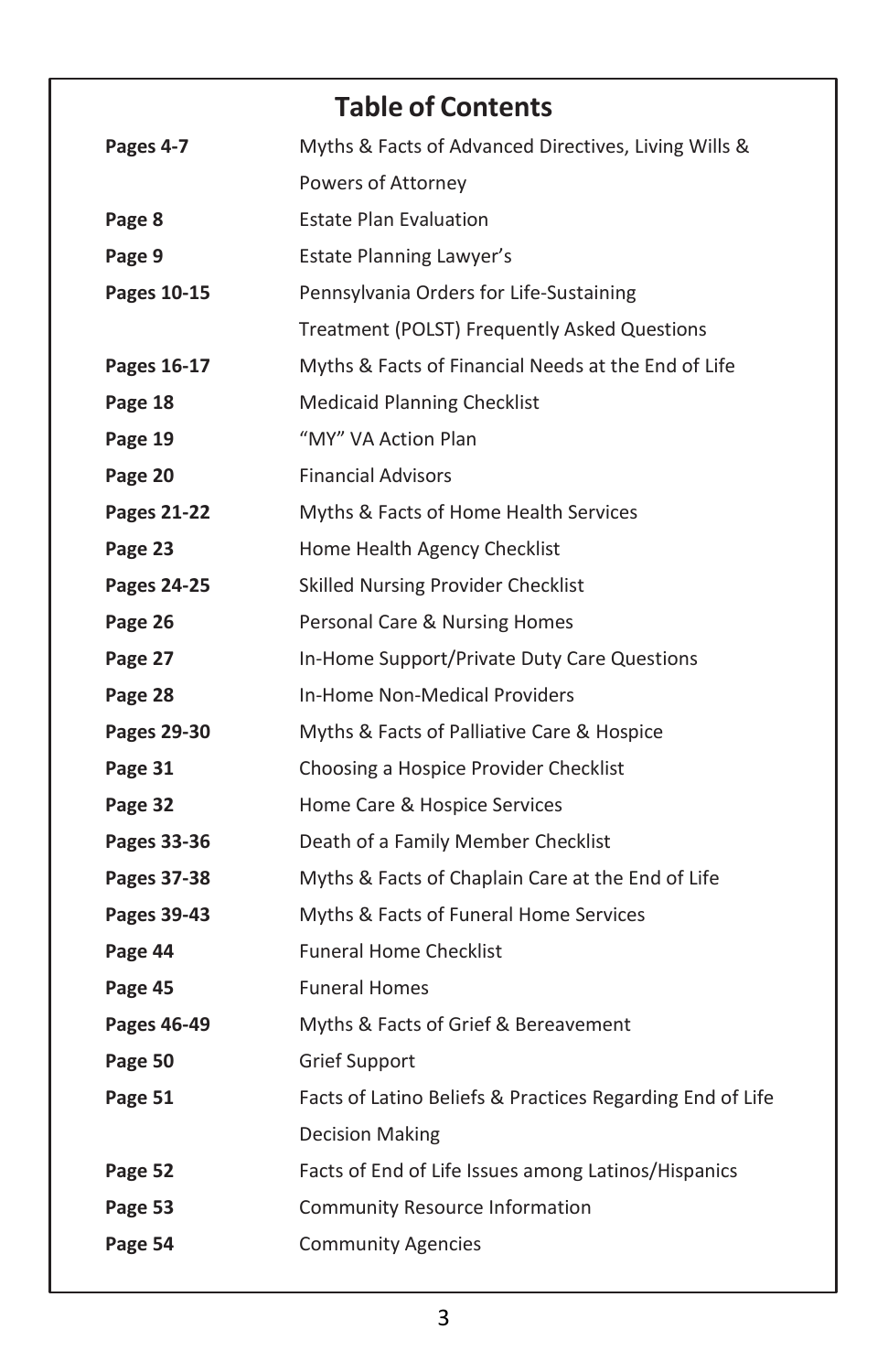# **Myths & Facts of Advanced Directives, Living Wills & Powers of Attorney**

# **Advanced Directives:**

# **Myth: There is only one kind of Advance Directive.**

**FACT:** Pennsylvania recognizes two types of Advance Directives: Living Wills and Durable Powers of Attorney for Healthcare.

**FACT:** The attending physician and other health care providers must comply with the instructions for life sustaining procedures contained when the directive takes effect, or make every reasonable effort to have the patient transferred to another physician or healthcare provider who will comply with the instructions after the patient's surrogate, healthcare agent or health care representative is informed about such decision. If the patient is competent when the attending physician or health care provider receives the directive, that physician or provider must inform the patient if the physician or provider cannot, in good conscience, comply with the directive, or if the policies of the provider preclude such compliance.

## **Myth: I should keep my completed Advance Directive with my Attorney.**

**FACT:** Give a copy to your health care agent and your alternative health care agents.

## Give a copy to your physician

Tell your family that you have this written document and discuss it with them and with others, such as your attorney or clergy, if you desire. Keep a copy in an accessible but secure place. Note: A copy in a safe deposit box may not be accessible when needed.

Send a copy to the hospital where you receive the majority of your medical care.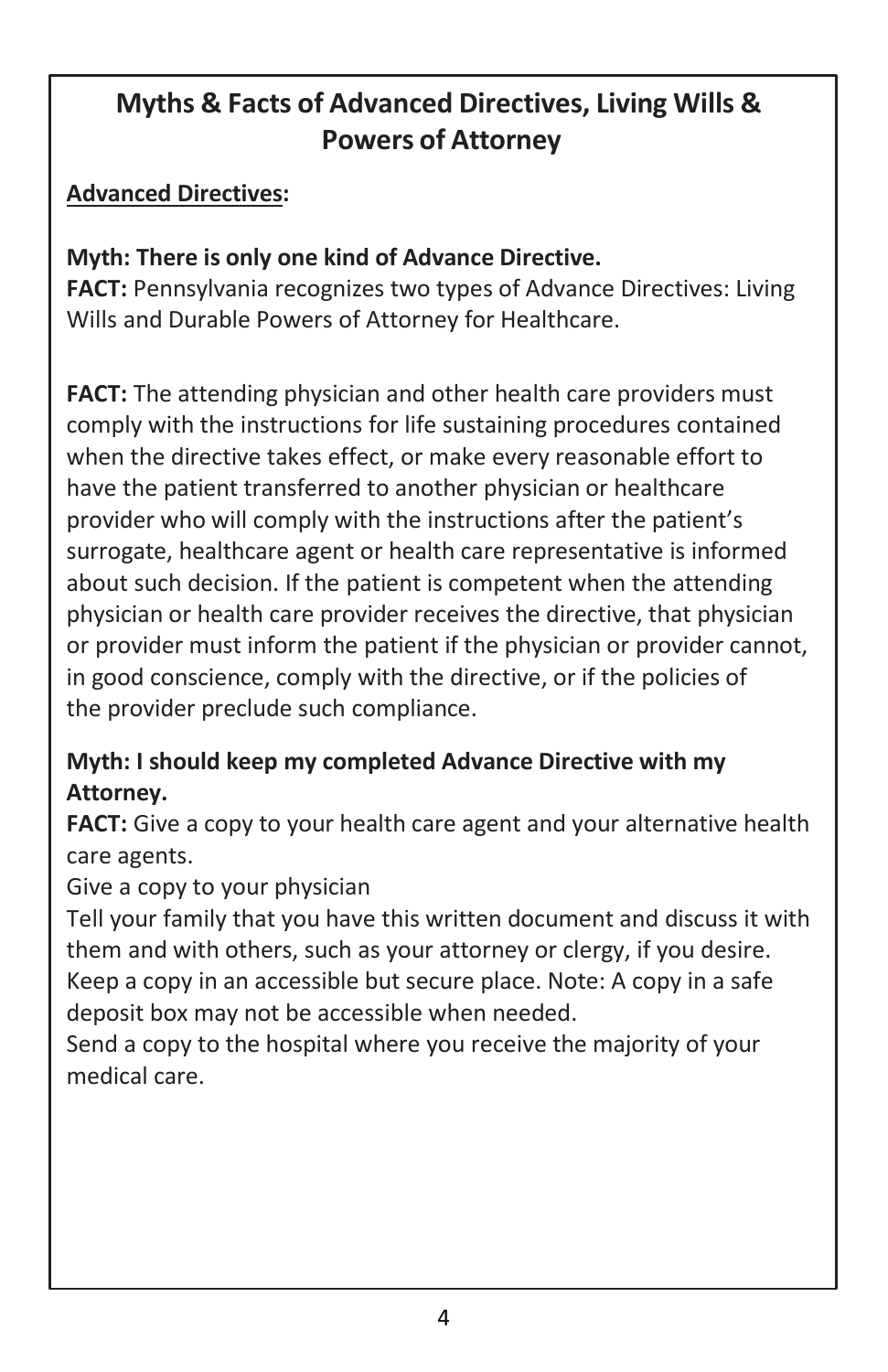# **Myths & Facts of Advanced Directives, Living Wills & Powers of Attorney** *(continued)*

**Myth: I can have my doctor fill out an Advanced Directive for me. FACT:** No health care provider or its agent can sign any instrument containing advance health care directives on behalf of a patient if the provider or agent provides health care services to the patient. And a patient's attending physician, other health care provider or any owner, operator or employee of a health care provider where the patient is receiving care cannot be appointed as the patient's health care agent, unless related to the patient by blood, marriage or adoption.

# **Myth: I don't really have to have an Advanced Directive do I?**

**FACT:** No, it is your decision whether to write one or not. Your treatment and its cost DO NOT depend on whether you have an Advanced Directive.

If you do not have an Advance Directive, and you cannot make treatment decisions for yourself, your doctor may discuss what treatment you should receive with your family members. Typically this would be in descending order, a spouse or adult children from a previous relationship, an adult child, a parent or adult brother or sister, an adult grandchild or an adult who has knowledge of the patient's preferences or wishes. In some rare cases, healthcare providers may ask the court to help decide who should make your treatment decisions.

**Myth: I can't change or cancel my Advance Directive after I make it. FACT:** You may change or cancel your Advance Directive at any time simply by telling your doctor or other healthcare provider. It is important to tell every doctor or provider who has a copy of your Advance Directive, including your hospital.

**FACT:** Only the patient may revoke his or her DNR status when he or she has obtained a DNR order. Either the patient or the surrogate may revoke that status if the surrogate obtains the order. Such revocation may be done at any time without regard to the patient's physical or mental condition and in any manner, including verbally or by destroying or not displaying the order, bracelet or necklace.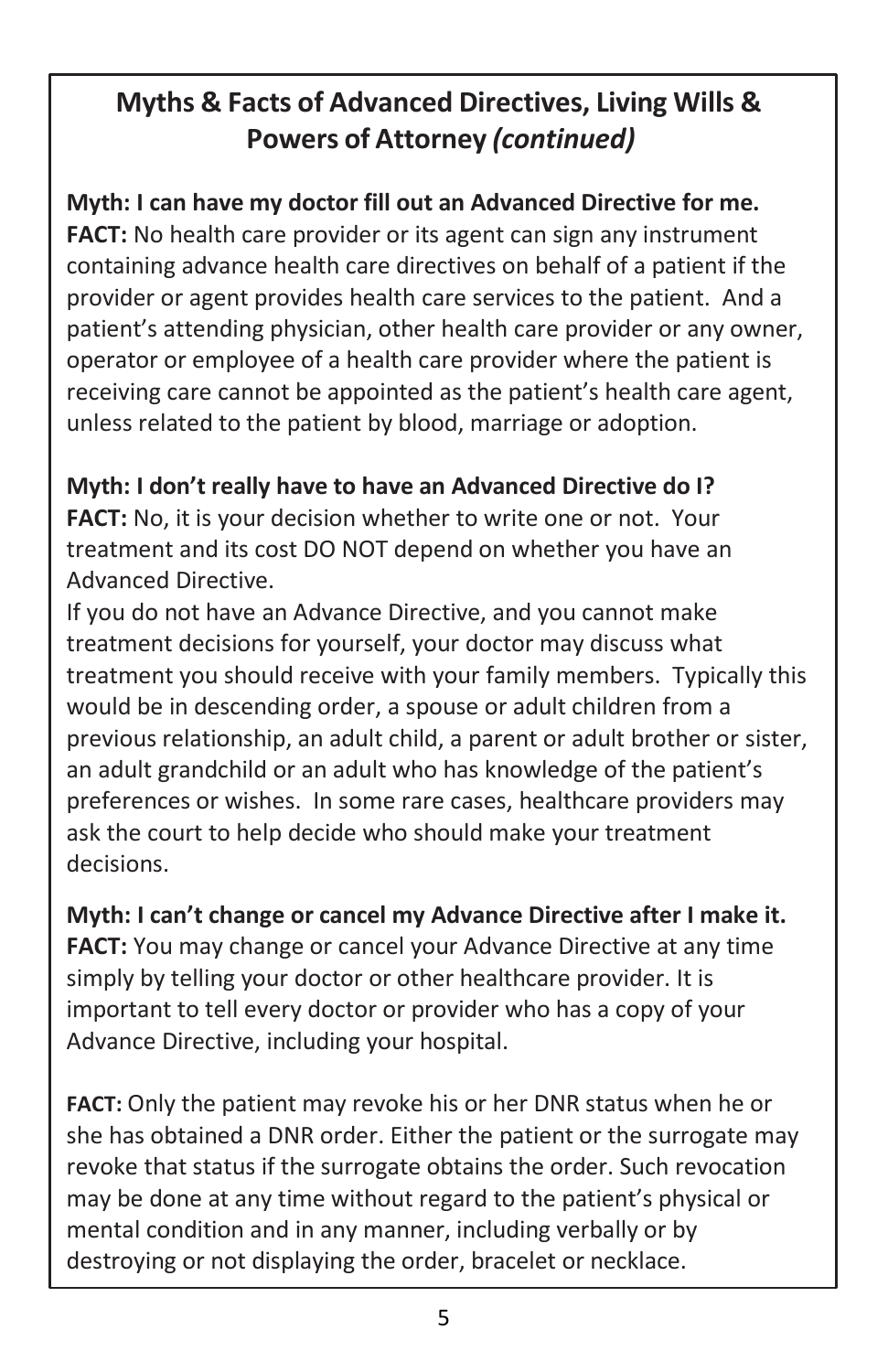# **Myths & Facts of Advanced Directives, Living Wills & Powers of Attorney** *(continued)*

# **Myth: If I make an Advanced Directive my family can over-ride it and make decisions for me.**

**FACT:** An advance health care directive takes effect when *(a)* a copy of the directive is provided to the patient's attending physician and *(b)* the attending physician has determined that the patient is incompetent and either in a terminal (or *end-stage medical*) condition or permanently unconscious.

# **Living Wills:**

**FACT:** A Living Will describes the kind of treatment you want or do not want if you cannot tell your doctor yourself. Living Wills only apply to patients who have an end-stage medical condition or are permanently unconscious and who are incompetent. In other words, it applies only when medical treatment would prolong the dying process or keep you unconscious with no hope of waking.

**FACT:** Your Living Will must be signed by you (or someone you ask to act on your behalf) and two other adults.

**FACT:** Your treating doctor can only follow your Living Will if: he or she has a copy of your Living Will *(you should give each of your doctors a copy)* you cannot make decisions about yourself you have an end-stage medical condition

**FACT:** In addition to a Living Will, it is strongly recommended that you also designate a trusted person to be your surrogate decision maker, in case you become unable to make or communicate treatment decisions for yourself. If you cannot make your treatment decisions, this person will make sure that your Living Will is followed and will also make treatment decisions, if a situation is not covered by your Living Will.

**FACT:** Be sure to name someone who knows your wishes and who you trust to follow them.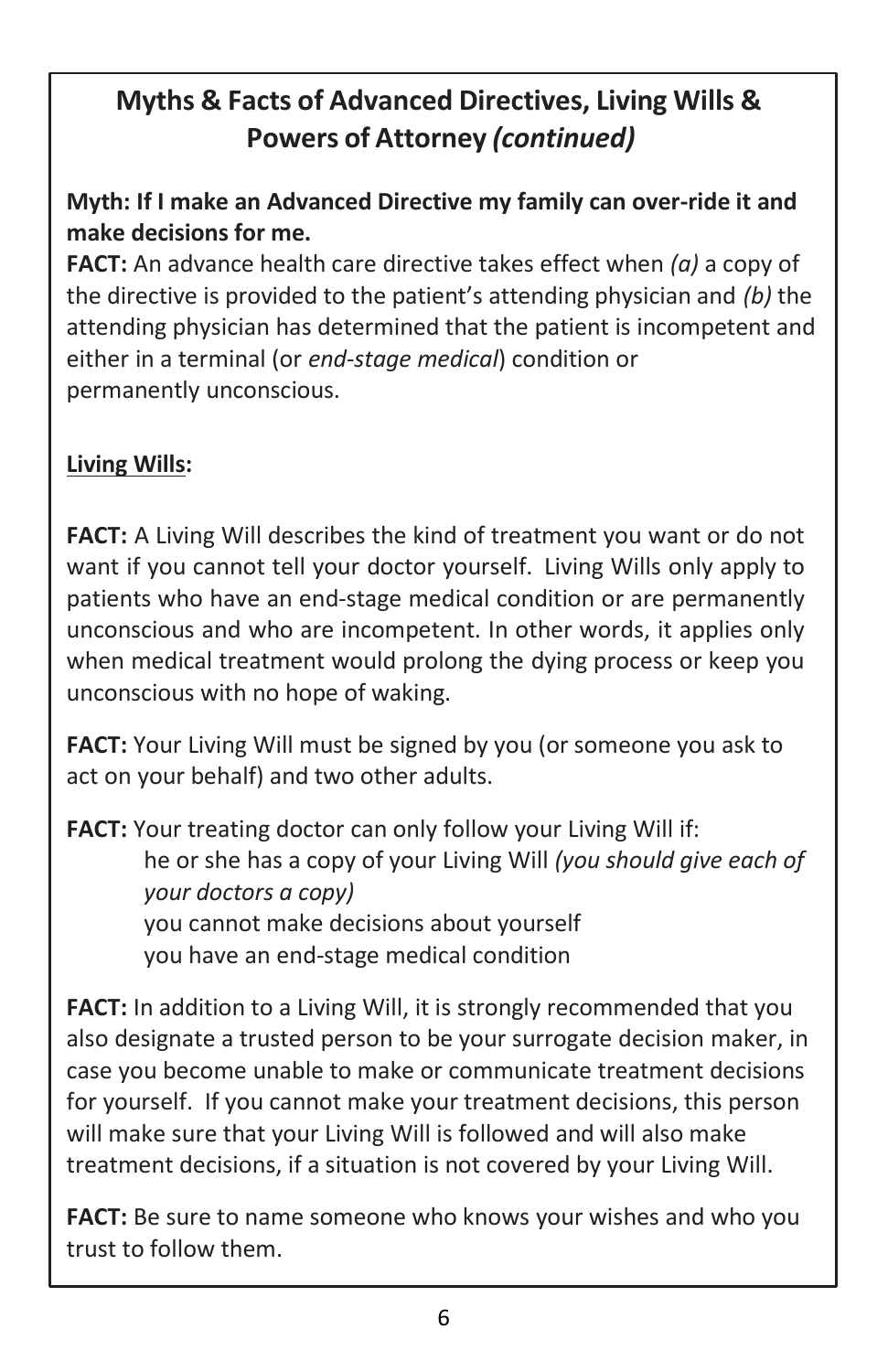# **Myths & Facts of Advanced Directives, Living Wills & Powers of Attorney** *(continued)*

# **Durable Power of Attorney for Healthcare:**

**FACT:** In a Durable Power of Attorney for Healthcare, you name another person to make treatment decisions for you if you cannot make them yourself. For example, you might name your spouse to make decisions if you cannot communicate your wishes. As previously noted, you can also do this in a Living Will, but there are differences. In a Durable Power of Attorney for Healthcare, you name a decision maker without listing your specific treatment wishes, as is done in a Living Will. Unlike a Living Will a Durable Power of Attorney for Healthcare is effective when you can't make or communicate your wishes even if you do not have an end-stage medical condition or are permanently unconscious. It is more flexible than a Living Will.

**FACT:** Your Durable Power of Attorney for Healthcare must be signed by you (or someone you ask to act on your behalf) and two other adults.

**FACT:** It is recommended that Wills and Financial Powers of Attorney be drafted by an attorney because hospital staff cannot assist with these documents.

**FACT:** Be sure to name someone who knows your wishes and whom you trust to follow them.

*Information provided by TEETER, TEETER & TEETER and Wellspan Health*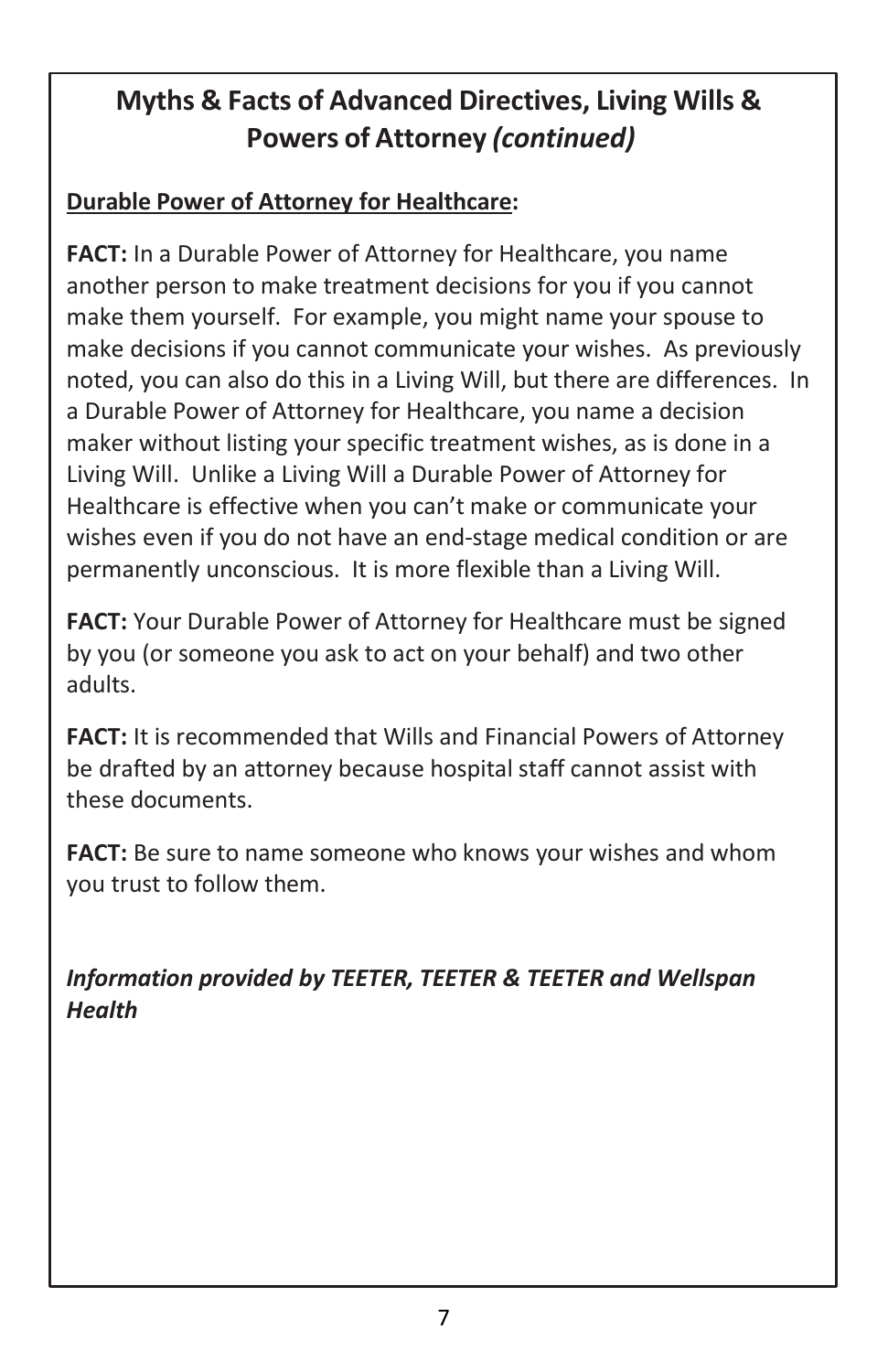# **Estate Plan Evaluation**

#### **HOW IMPORTANT IS IT THAT YOUR ESTATE PLAN… (Important, Unimportant, Neither)**

- 1. Authorize someone to act for you legally (if you can't)
- 2. Authorize someone to make your healthcare decisions (if you can't)
- 3. Protect Assets for disabled beneficiaries (if occurs)
- 4. Provide for minor beneficiaries (if your children predeceases you)
- 5. Provide asset protection for your spouse after your death
- 6. Provide for protection of assets if your spouse remarries
- 7. Provide asset protection for your children/beneficiaries from their lives from:
	- a. Creditors? (Student debt, foreclosure, healthcare, lawsuits)
	- b. Divorce

8. Keep your personal information (What you have/who got it) confidential

- 9. Avoid probate (Fee Average 5% Gross Estate, 9-12 month process)
	- a. 2 probates/ancillary probate (Property outside of PA)
- 10. Provide asset protection for your during life (from lawsuits, nursing home, assisted living facility, divorce, unscrupulous family)

Miscellaneous/Other:\_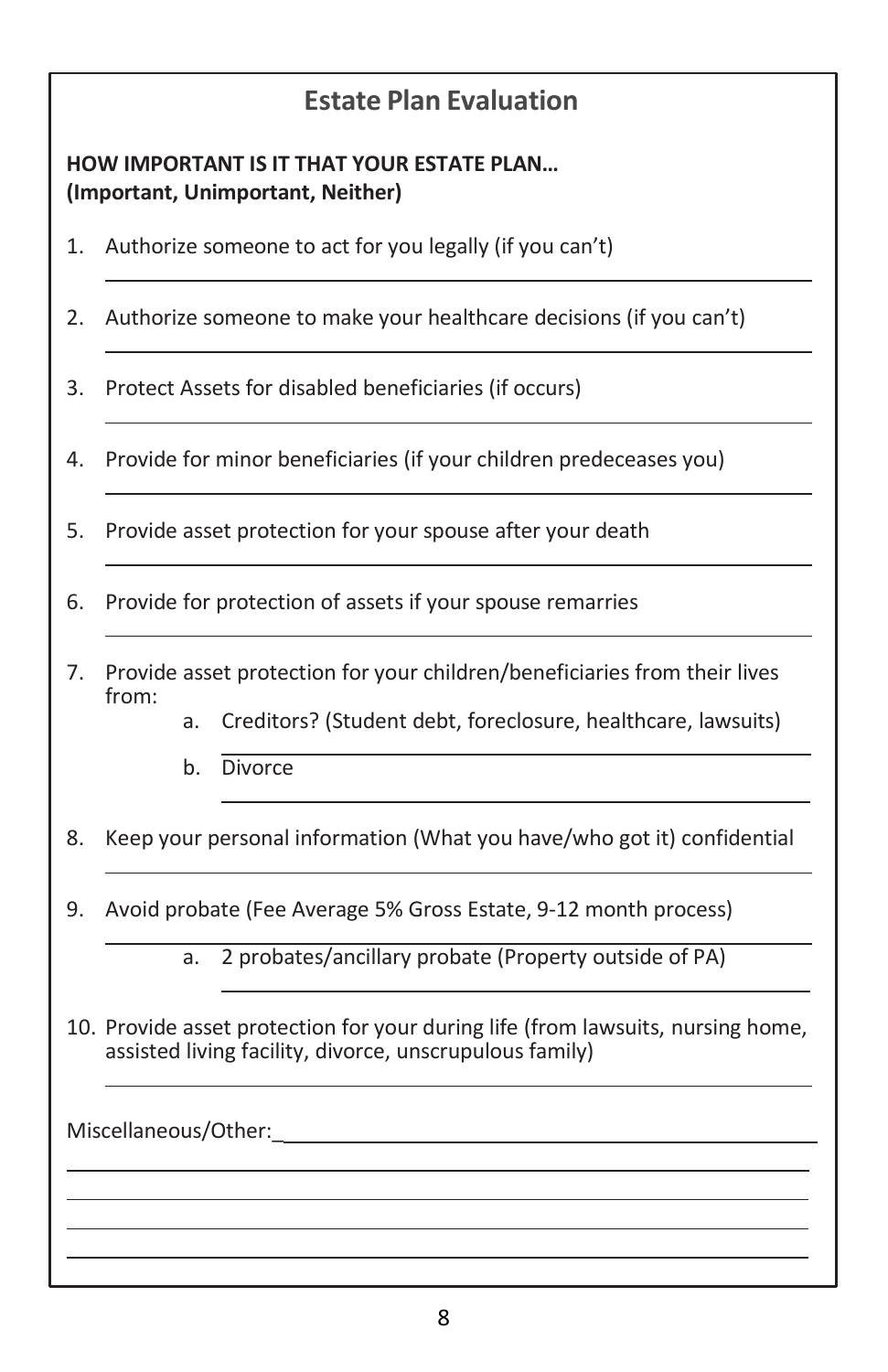## **Estate Planning Lawyers**

Teeter, Teeter & Teeter *\*\*Contributed to the information contained in the booklet\*\** 108 W. Middle Street Gettysburg, PA 17325 717-334-2195

Barbara Jo Entwistle 37 W. Middle Street Gettysburg, PA 17325 717-334-6761

Ronald Hagarman 110 Baltimore Street Gettysburg, PA 17325 717-334-6266

Gary Hartman & Bernard Yannetti 126 Baltimore Street Gettysburg, PA 17325 717-334-3105

Henry Heiser 104 Baltimore Street Gettysburg, PA 17325 717-334-1990

Mooney & Associates, LLC 18 E. Middle Street Gettysburg, PA 17325 717-398-2205

Chester Schultz 145 Baltimore Street Gettysburg, PA 17325 717-337-2202

Richard Thrasher 220 Baltimore Street Gettysburg, PA 17325 717-334-3158

John A. Wolfe Wolfe, Rice and Quinn, LLC 47 West High Street Gettysburg, PA 17325 717-337-3754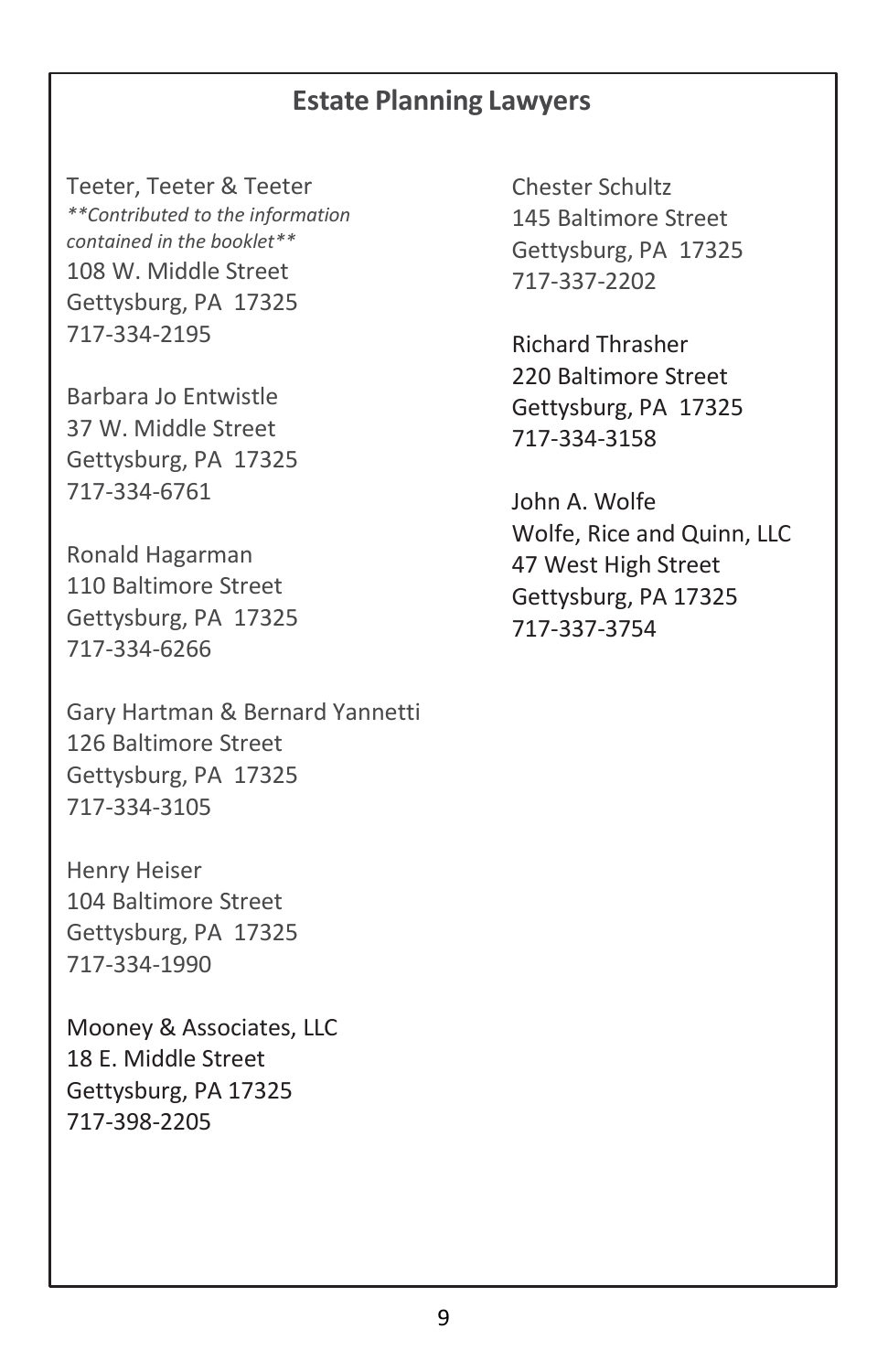# **Pennsylvania Ordersfor Life-Sustaining Treatment (POLST) Frequently AskedQuestions**

While the program is known by different names elsewhere, in our state POLST stands for **"Pennsylvania Orders for Life-Sustaining Treatment"**.

# **What is the POLST Program?**

POLST is a voluntary process:

- that translates a patient's goals for care at the end of life into medical orders that follow the patient across care settings
- consists of physician orders that are based on a patient's medical condition and his/her treatment choices as established in communication between the patient or the legal medical decision-maker and a health care professional
- is designed to improve the quality of care people receive at the end of life by turning patient goals and preferences for care into medical orders

## **For whom is a POLST form appropriate?**

- persons who have advanced chronic progressive illness and/or frailty
- those who might die in the next year or anyone of advanced age with a strong desire to further define their preferences of care in their present state of health

To determine whether a POLST form should be encouraged, clinicians should ask themselves, "Would I be surprised if this person died in the next year". If the answer is "No, I would not be surprised", then a POLST form is appropriate. Unless it is the patient's preference, use of the POLST form is not appropriate for persons with stable medical or functionality problems who have many years of life expectancy.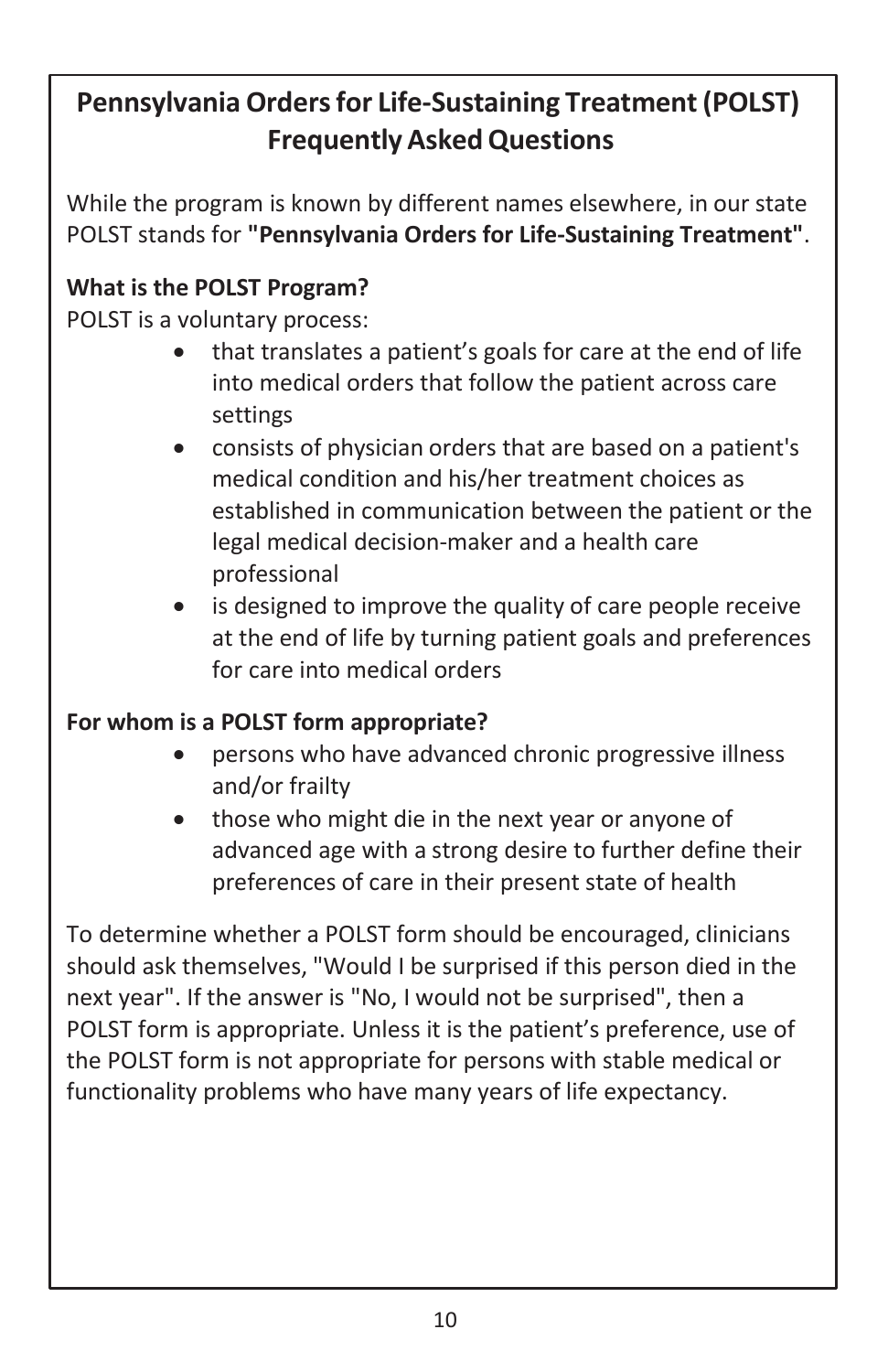## **May a health care provider (hospital, nursing home, hospice, other) require completion of a POLST form for all patients?**

- No. As stated above, use of the POLST form is completely voluntary and completed only after a discussion of choices between a patient or his/her legal decision-maker and physician.
- *However*, facilities may choose to use the POLST form to document Do-not-Resuscitate vs. full code status for all patients, including those less seriously ill.

# **Is POLST an advance directive?**

- No, the POLST form is NOT an advance directive (i.e., living will or health care power of attorney). A POLST form represents and summarizes a patient's wishes in the form of medical orders for end-of-life care.
- The POLST form is designed to be most effective in emergency medical situations.

## **Is an advance directive required in order to have a POLST?**

- No, an advance directive is not required for the completion of POLST.
- The POLST is an instrument that complements an advance directive.
- An advance directive, in which a healthcare agent is appointed, allows for the designated agent to be engaged in care planning and healthcare decision-making even when a patient is no longer able to be involved in his/her treatment choices.
- It is recommended that people with advanced illness and/or advanced frailty have both an Advance Directive and a POLST form.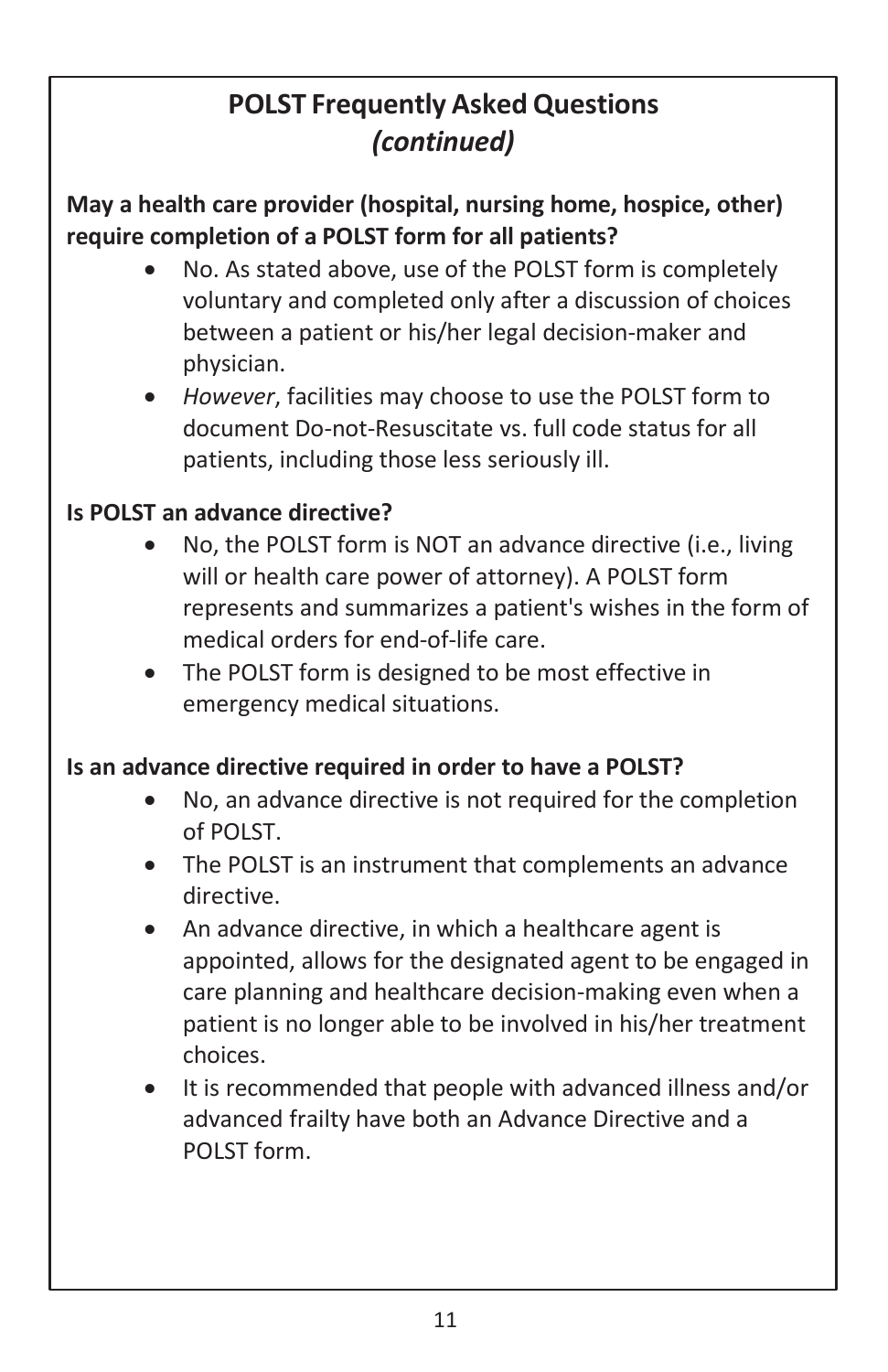#### **Can a POLST form be completed following discussion with someone other than the patient?**

• Yes, a POLST form can be completed based on a patient's treatment choices as expressed by a health care agent, guardian, health care representative or parent of a minor (legal decision-maker).

# **Are there any limitations on a POLST form completed by someone other than the patient?**

- Yes. Neither a health care representative nor a guardian of the person may decline care necessary to preserve life unless the patient is in an end-stage medical condition or is permanently unconscious.
- Only a competent patient or a health care agent authorized by a health care power of attorney may decline such care.
- In addition, if the health care decision-maker is a court appointed guardian of the person, the court order should be examined to determine whether the order of appointment specifically deals with health care decision-making.
- If it does not specify powers regarding health care, particular care should be exercised to discuss the completion of the POLST with any other available family members, and if there is disagreement, a court order may be advisable.

## **What are the requirements for a POLST form?**

- The POLST form at a minimum must include the patient name, resuscitation orders (Section A) and signature of a physician, physician assistant or certified registered nurse practitioner (Section E).
- A physician countersignature is required for physician assistant signed forms within ten days or less as established by facility policy and procedure.
- Sections B, C and D are optional.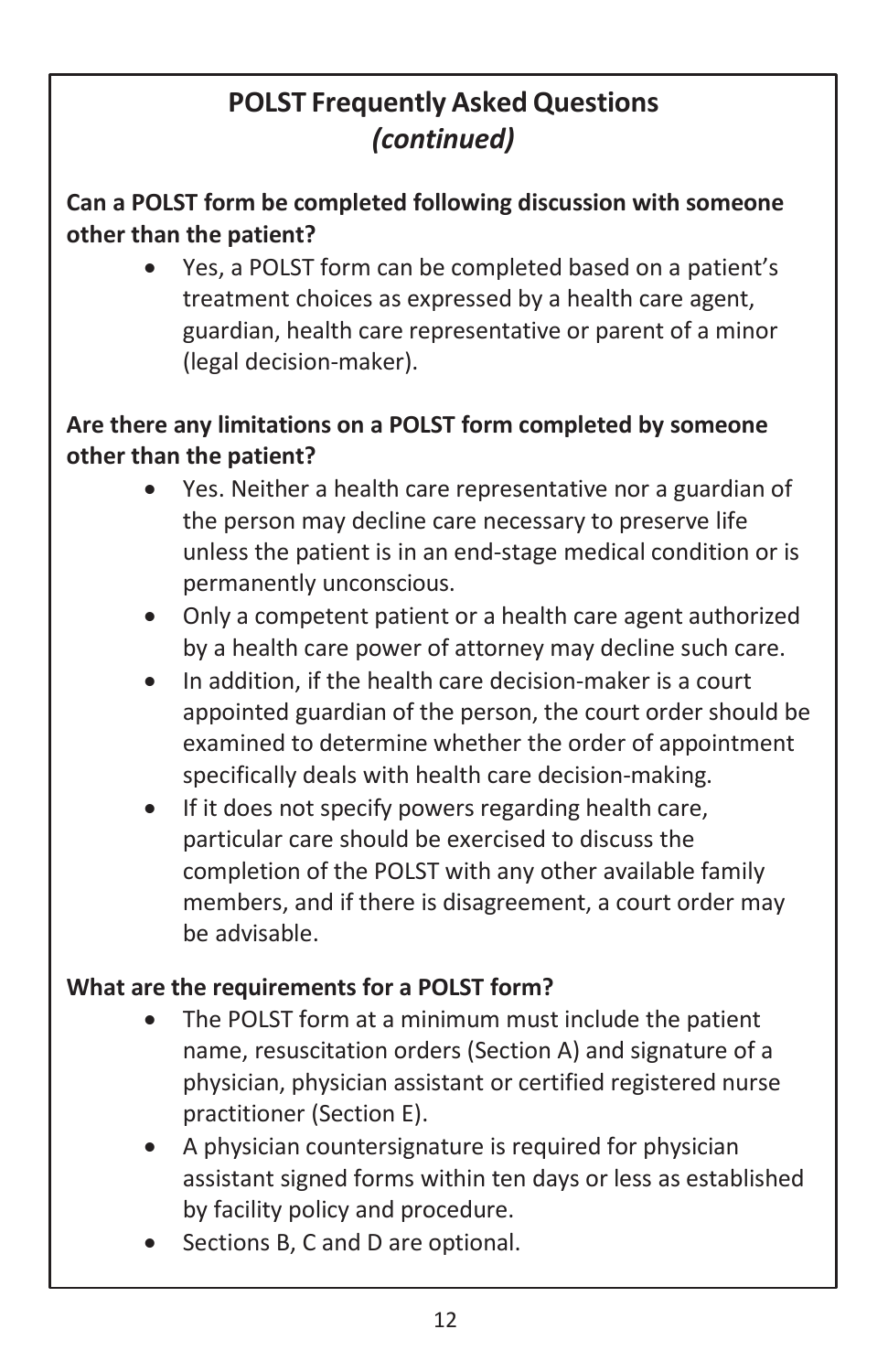# **Can a patient revoke a POLST?**

- Yes. Should a patient revoke a POLST, "VOID" should be written on the front side of the form.
- A new form can then be completed, but a new POLST is not required.

# **How and when does one review and update a POLST Form?**

- The POLST form should be reviewed if (1) the patient is transferred from one care setting or care level to another, (2) there is a substantial change in patient health status, or (3) the patient's treatment references change.
- The patient (or person completing the form on behalf of the patient) can also identify when to review the POLST form: closeness to death, extraordinary suffering, improved condition, advanced progressive illness, and/or permanent unconsciousness.
- An emergency room visit or inpatient hospitalization calls for a review.
- A person with capacity or the legal decision-maker of a person without capacity can always ask for review or alternate treatment.

## **If a nursing home patient with a POLST and an advance directive is being transferred, is the advance directive also sent along with the POLST?**

• Yes, it is important that the treating facility have all available information including the POLST and advance directive.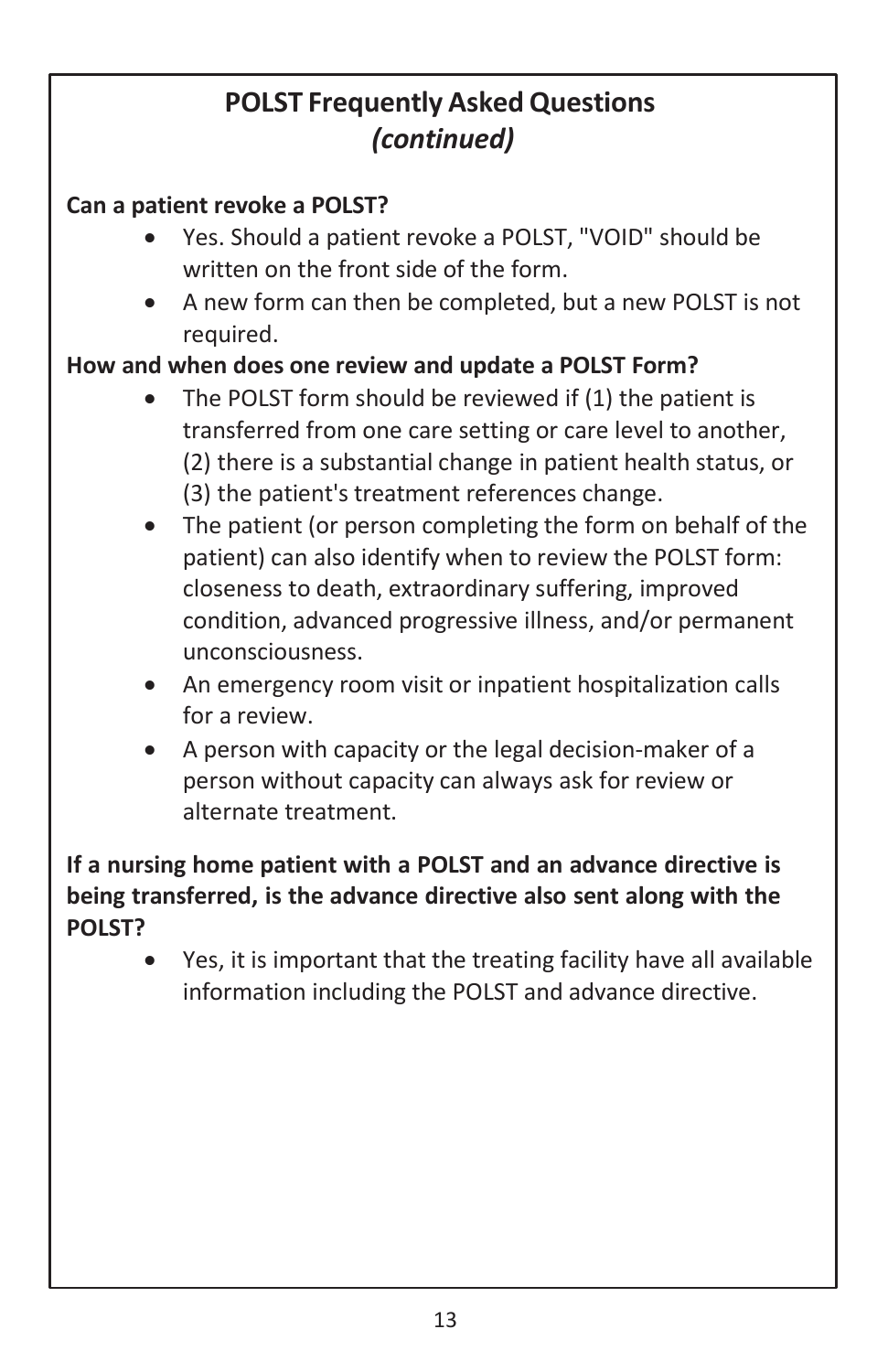**Does one document, the advance directive or POLST, supersede the other?**

- No, ideally the values expressed on the advance directive do not conflict with the medical orders on the POLST.
- One document does not necessarily supersede the other.
- If there is conflict between the two instruments, then it is best to amend the one that is not representative of the patient's values and choices for medically indicated treatments.

## **What is recommended if the advance directive and the POLST conflict?**

- The usual process is to carefully elicit patient values from the patient or legal decision-maker, and making sure the POLST is consistent with these values.
- If in crisis and goals of care are not clear, then provide a higher level of care until more information is known.

## **Who is responsible to assure the POLST and advance directive are not in conflict?**

- Ultimately it is the attending physician.
- It would also be the responsibility of the physician's agent who is helping to complete the document (Nurse or social worker at nursing home, for example).

## **Does a DNR order imply that a patient does not want treatment?**

- No, a DNR order is only a decision about CPR and does not relate to any other treatment.
- An informed patient may recognize the futility of CPR in the presence of advanced or serious illness and may request a DNR order.
- However, based on their goals for care, the patient may wish to receive further treatment.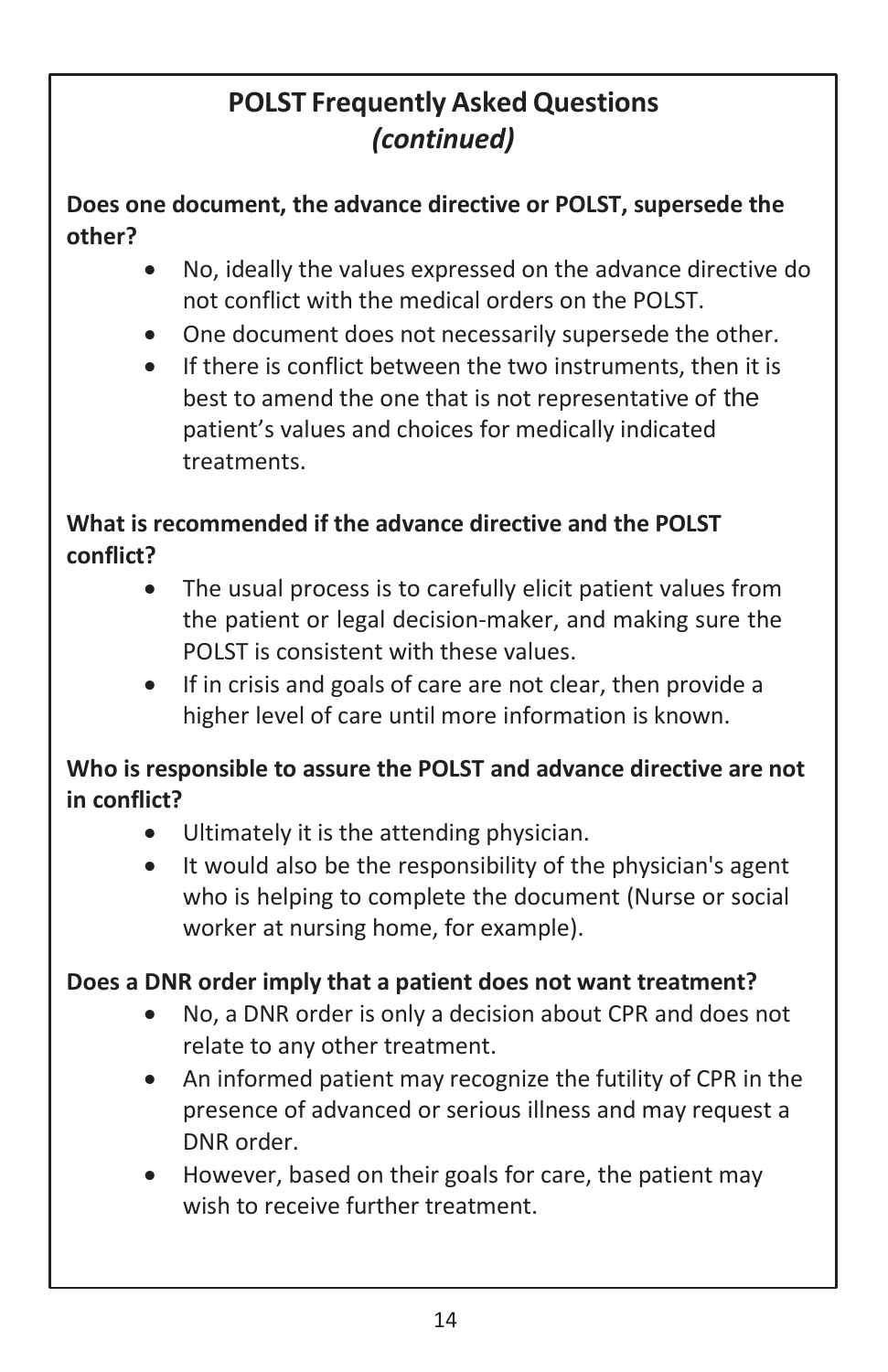**How does the POLST program ensure incapacitated individuals are not harmed by the POLST?**

- The POLST is specifically designed to assure that an individual's treatment choices for end-of-life care are respected whether the choices are full or limited treatment or comfort measures only.
- The orders on the form are based on a patient's medical condition and his/her treatment choices.
- Use of the POLST form is completely voluntary.
- A POLST form is completed only after a discussion of end-oflife choices between a patient or his/her legal decisionmaker and physician.

*Information provided by Hospice & Community Care*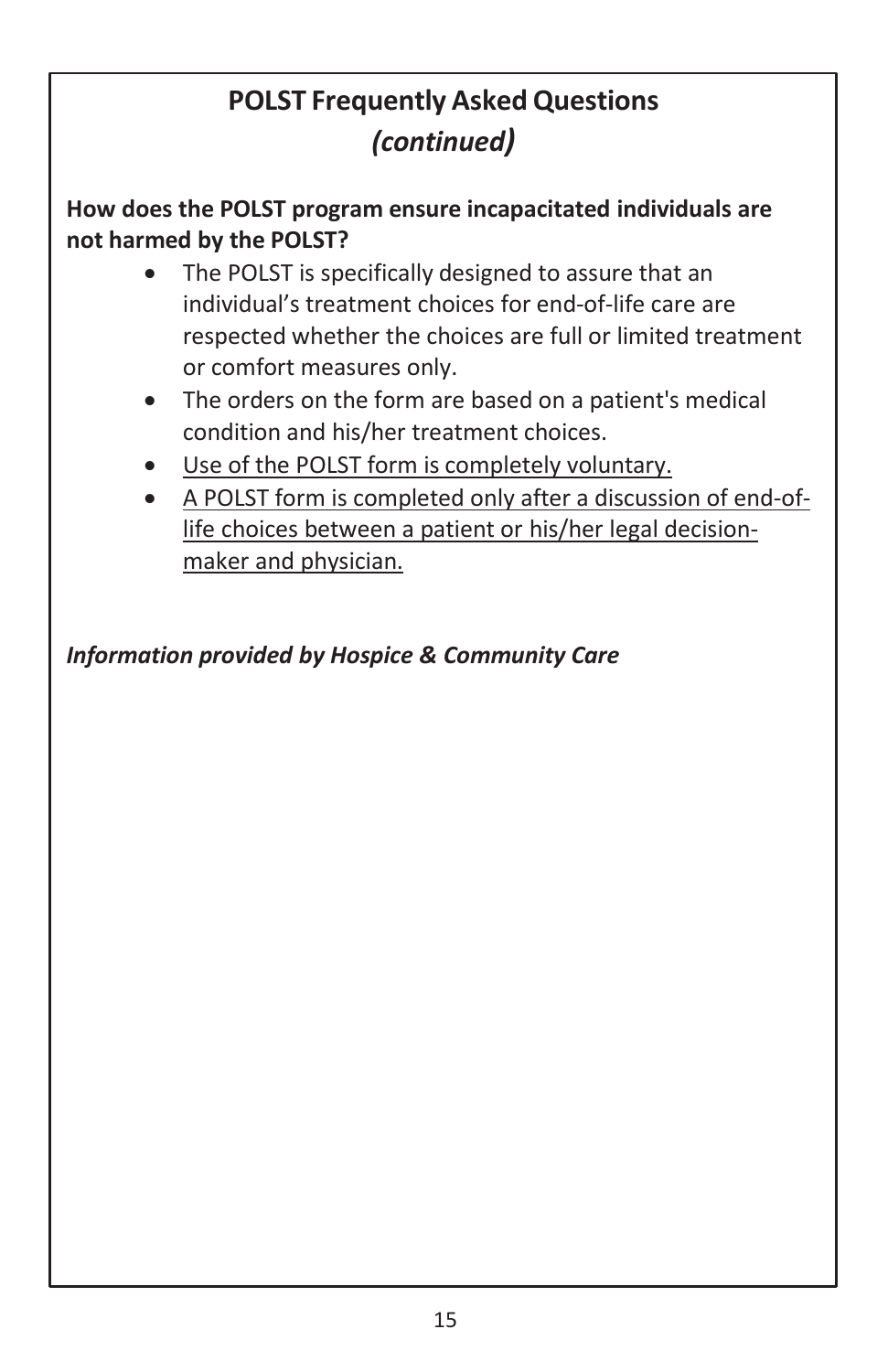# **Myths & Facts of Financial Needs at the End of Life**

#### **Gettingorganized**

To settle your loved one's estate or apply for insurance proceeds or survivor's benefits, you'll need to have a number of documents. Locating these documents (and applying for certified copies of some of them) should be your first step in getting your finances organized. You'll also need to set up files to keep track of important documents and paperwork, keep a phone and mail list to record important calls and correspondence, and evaluate your short-term and long-term finances.

#### **Settling anestate**

Your spouse or family member may have named you executor of his or her estate. If so, you'll need to find out what procedures to follow. Settling an estate means following legal and administrative procedures to make sure that all debts of the estate are paid and that all assets are distributed to the rightful persons. If you are named executor in a will or if you are appointed as the personal representative or administrator of an estate, you will be responsible for carrying out the terms of the will and settling the estate directly or with the help of an attorney.

#### *Paying income and estate taxes*

You may have to file city, state, and federal tax returns, including Form 1040 (U.S. Individual Tax Return), Form 1041 (Fiduciary Income Tax Return), and, if the gross estate is large enough, Form 706 (U.S. Estate Tax Return). In addition, your state may impose a state death tax or an inheritance tax.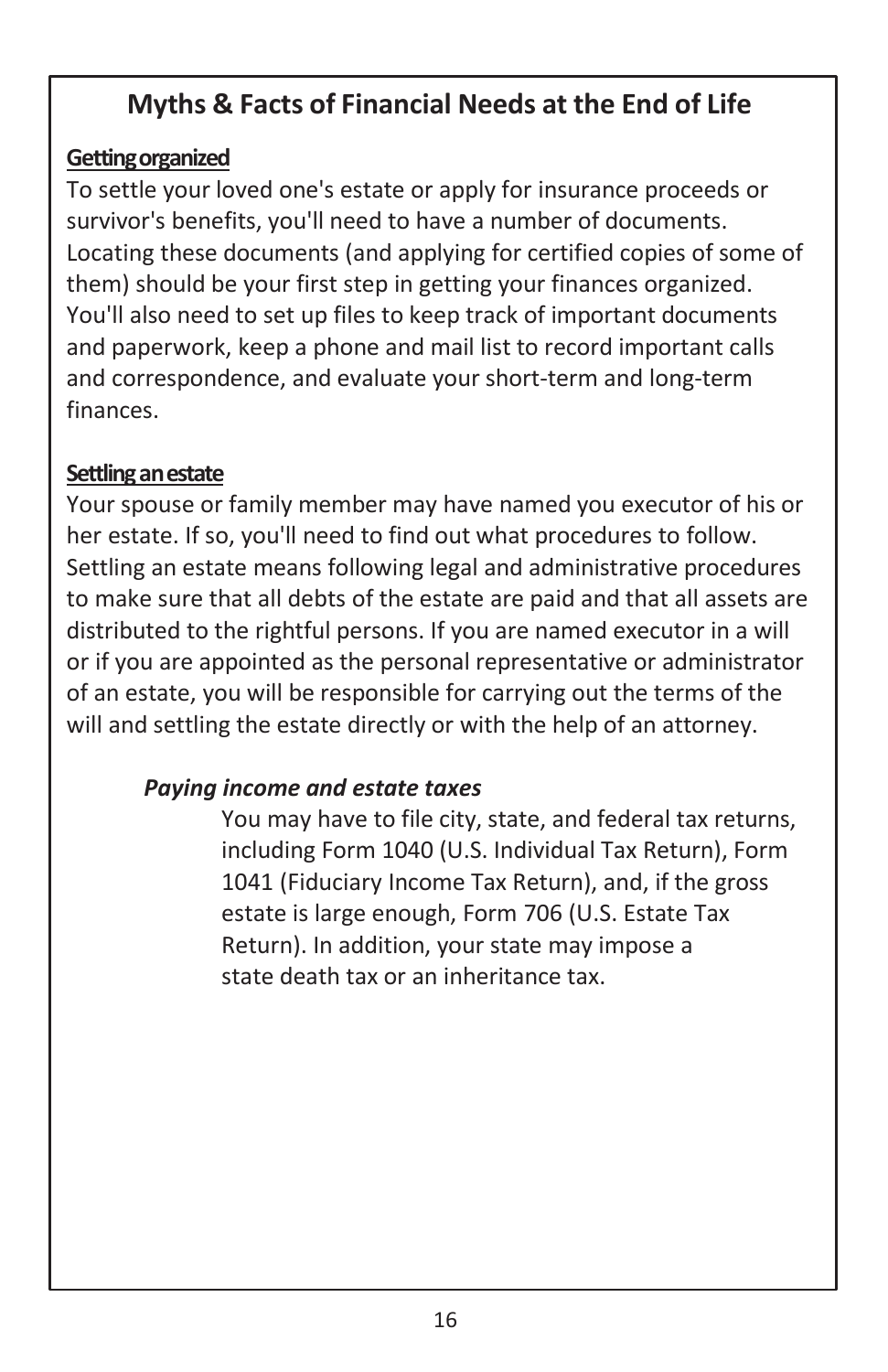# **Myths & Facts of Financial Needs at the End of Life** *(continued)*

#### Filing a claim for insurance and/or survivor's and death benefits

Life insurance benefits are not automatic; you have to file a claim for them. Ask your insurance agent to begin filing a life insurance claim. If you don't have an agent, contact the company directly. Although most claims take only a few days to process, contacting an insurance agent should be one of the first things you do if you are the beneficiary of your spouse's or family member's policy. You should also contact your spouse or ex-spouse's employer as well as the Social Security Administration (SSA) to see if you are eligible to file a claim for survivor's or death benefits.

> **Tip:** If your spouse was a federal, state, or local employee, then you are likely eligible for government sponsored survivor's benefits. In addition, children under age 18 or parents who are dependent upon their children for financial support are sometimes eligible for Social Security survivor's benefits.

**Tip:** Dependent children or dependent parents are sometimes eligible for benefits from employer- sponsored plans or Social Security.

#### **Finding competent advice**

Getting expert advice is essential if you want to make good financial decisions. After all, you are probably doing many things for the first time, such as filing a life insurance claim or settling an estate. In fact, an attorney is one of the first people you might contact after your spouse or family member dies because this person can help you go over the will and start estate settlement procedures. Your funeral director can also be an excellent source of information and may help you get death certificate copies and apply for Social Security and veterans benefits, among other things. You may also wish to contact a financial advisor, accountant, or tax advisor for help with your finances. And don't overlook the help of other widows and widowers; having been through it before, they may be able to provide you with valuable information and support.

#### *Information provided by Jim Dunlop of Thrivent Financial*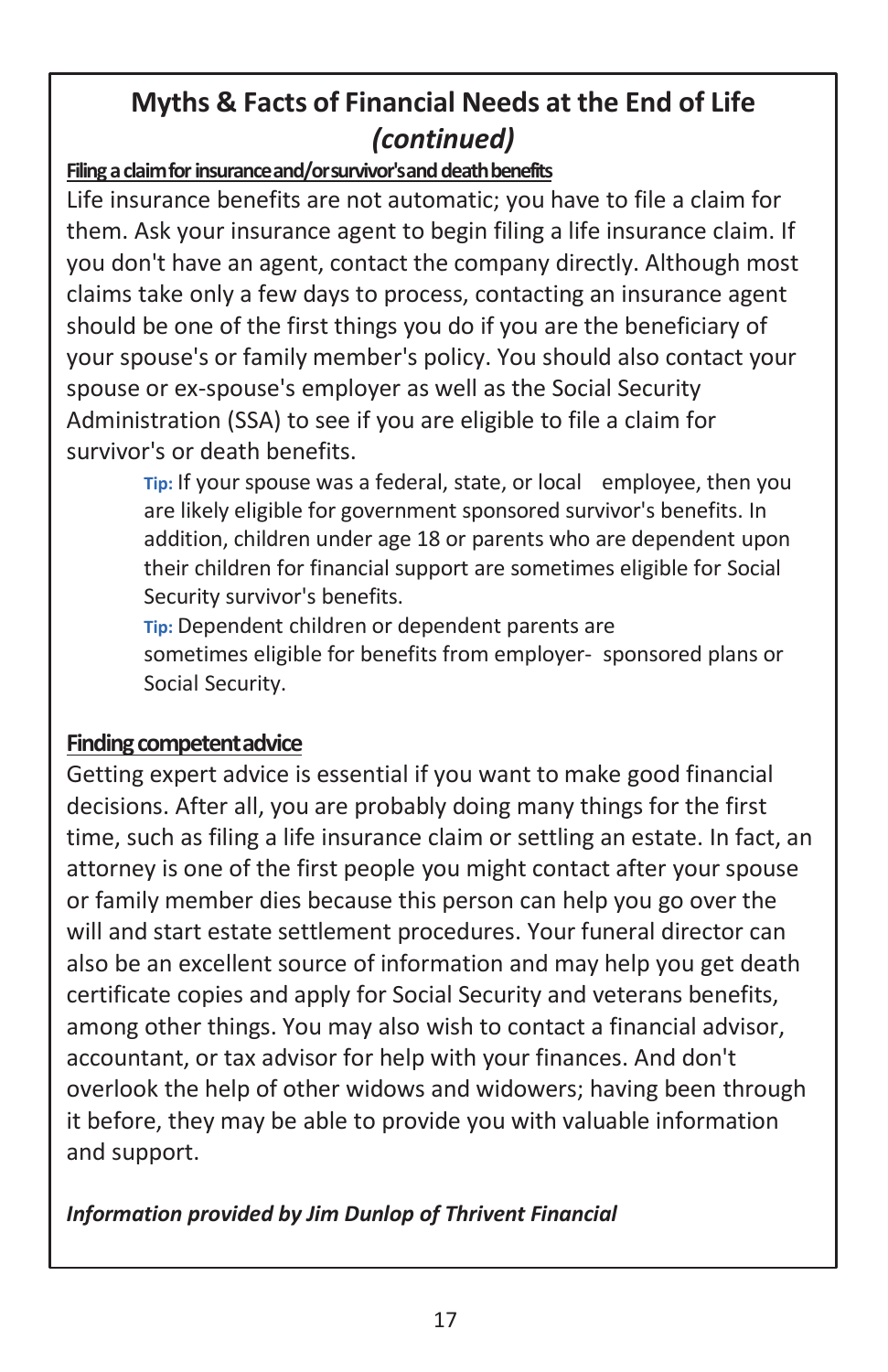# **Medicaid Planning Checklist**

|    | <b>QUESTION</b> (Circle 'Yes' or 'No' or fill in the blank as directed)                                                                           |            |           |
|----|---------------------------------------------------------------------------------------------------------------------------------------------------|------------|-----------|
| 1. | Do I have someone I trust and lives nearby who can<br>sign for my admission to a nursing home via a power<br>of attorney?                         | <b>YES</b> | NΟ        |
| 2. | Do I have an updated list of all my assets including<br>the location of accounts, institutions where accounts<br>are located, and current values? | <b>YES</b> | NO.       |
| 3. | Do I have the last 5 years' worth of financial<br>statements for all accounts, including accounts<br>closed during the last 5 years?              | <b>YES</b> | <b>NO</b> |
|    | 4. Do I have copies of all checks written over \$500 for<br>the past 5 years?                                                                     | <b>YES</b> | <b>NO</b> |
| 5. | Have I made any gifts over \$500 in a given month<br>during the last 5 years?                                                                     | <b>YES</b> | NO.       |
| 6. | Has a joint owner on an account withdrawn any<br>money in the past 5 years?                                                                       | <b>YES</b> | <b>NO</b> |
|    | 7. What is my total monthly income?                                                                                                               |            |           |
| 8. | What is my spouse's total monthly income?                                                                                                         |            |           |
|    | 9. Am I or my spouse a wartime veteran?                                                                                                           | <b>YES</b> | NO.       |
|    | 10. What is my diagnosis and prognosis? (fill in below)                                                                                           |            |           |
|    | 11. What is my spouse's health? (fill in below)                                                                                                   |            |           |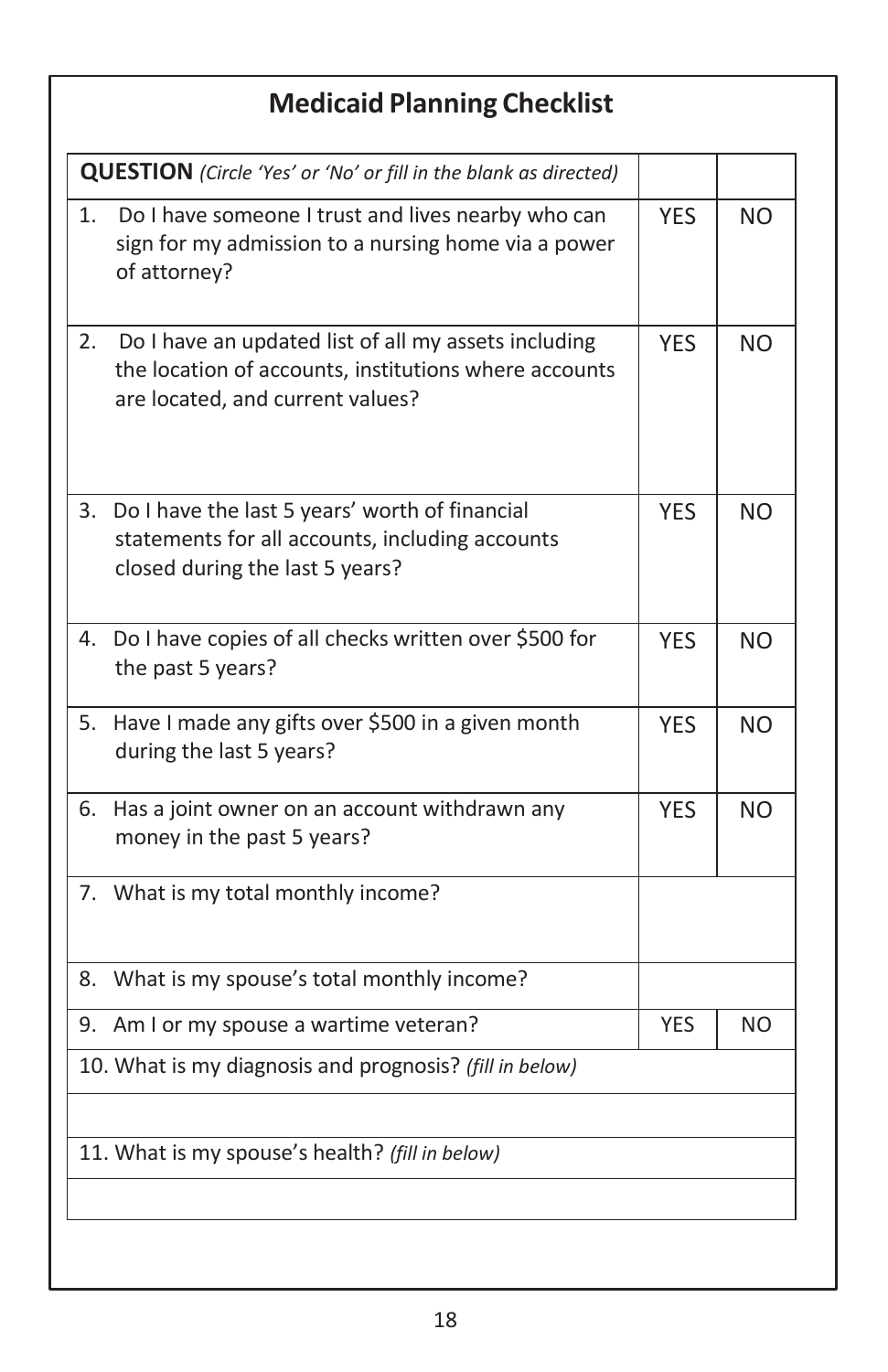| "MY" VA Action Plan<br>To determine if I am or could be eligible for VA pension income<br>benefits, I need to know/do the following:                                                                                                                                                         |            |           |  |
|----------------------------------------------------------------------------------------------------------------------------------------------------------------------------------------------------------------------------------------------------------------------------------------------|------------|-----------|--|
| <b>QUESTION</b> (Circle 'Yes' or 'No' or fill in the blank as directed)                                                                                                                                                                                                                      |            |           |  |
| 1. I have the original or a certified copy of the military<br>discharge papers (DD214 or equivalent)?                                                                                                                                                                                        | <b>YES</b> | <b>NO</b> |  |
| If NO, I need to order the discharge papers from<br>2.<br>http://vetrecs.archives.gov/ (fill in below)                                                                                                                                                                                       |            |           |  |
| Date Ordered:<br>Date Received:                                                                                                                                                                                                                                                              |            |           |  |
| 3. Was the term of service during a War Time Period?                                                                                                                                                                                                                                         | <b>YES</b> | <b>NO</b> |  |
| WWII: December 7, 1941 thru December 31, 1946<br>Korean War: June 27, 1950 thru January 31, 1<br>Vietnam Era: August 5, 1964 thru May 7, 1975 (if serving anywhere)<br>February 28, 1961 thru May 7, 1975 (if in the Country<br>of Vietnam)<br>Persian Gulf: August 2, 1990 thru the present |            |           |  |
| Does the veteran or widow need assistance with<br>4.<br>activities of daily living (toileting, bathing,<br>transferring, etc.)?                                                                                                                                                              | <b>YES</b> | <b>NO</b> |  |
| What is my MONTHLY household income (veteran<br>5.<br>and spouse or widow)?                                                                                                                                                                                                                  | \$         |           |  |
| Would an EXTRA \$684-2, 019 per month in tax free<br>6.<br>income be helpful to me?                                                                                                                                                                                                          | <b>YES</b> | <b>NO</b> |  |
|                                                                                                                                                                                                                                                                                              |            |           |  |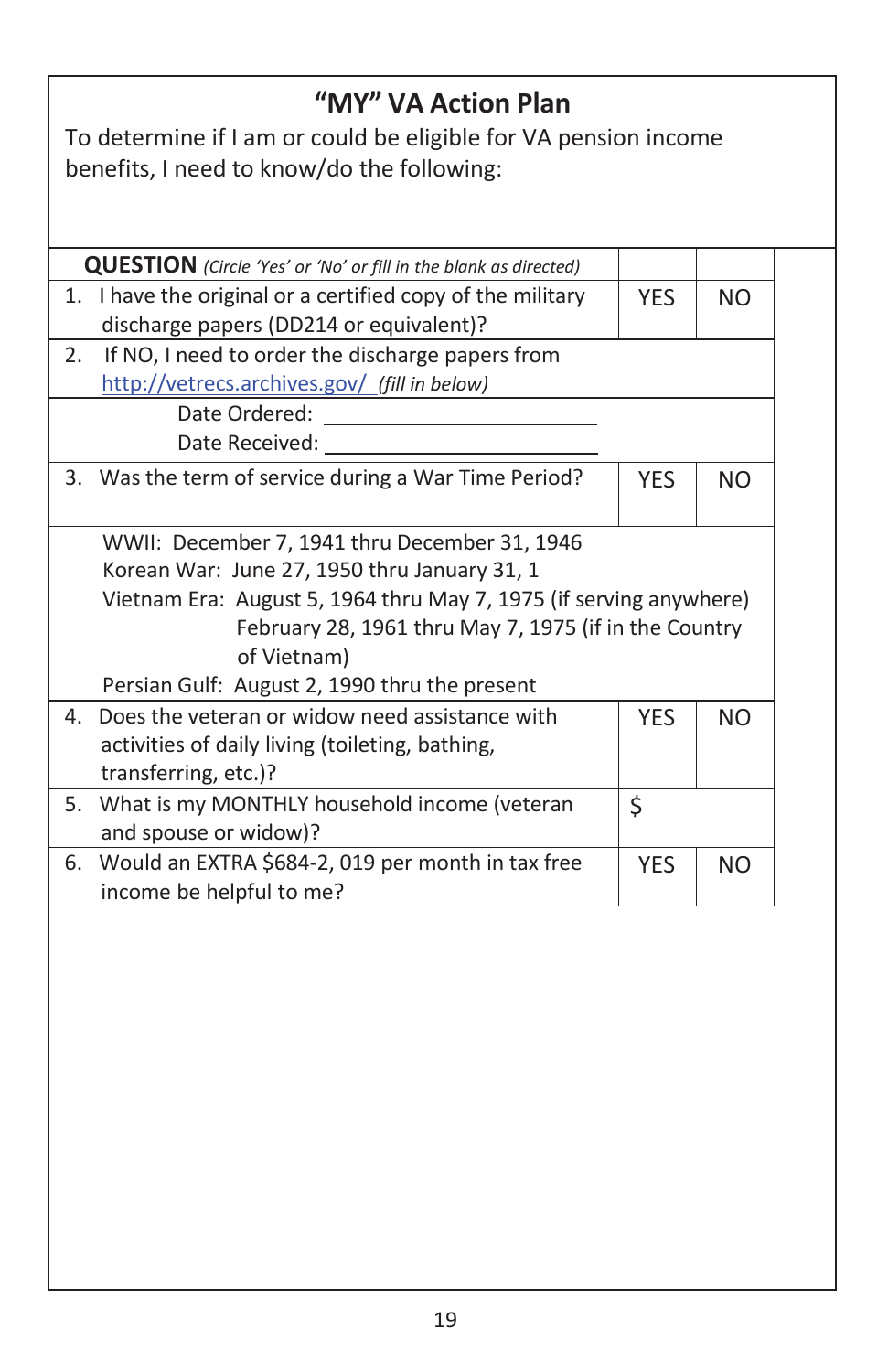## **FinancialAdvisors**

Thrivent Financial: Jim Dunlop *\*\*Contributed to the information contained in the booklet\*\** 25 South 4<sup>th</sup> Street Gettysburg, PA 17325 717-334-5451

Ameriprise Financial Services, Inc. 1105 Shrivers Corner Road Gettysburg, PA 17325 717-337-3481

Edward Jones - Financial Advisor: Erik J Hendricks 17 East Middle Street Gettysburg, PA 17325 (717) 338-9691

Edward Jones-Financial Advisor: Brandon Smith 249 York Street Gettysburg, PA 17325 717-337-0061 (business) or 717-965-5731 (cell)

Ferrara Kampstra 247 Baltimore Street Gettysburg, PA 17325 717-334-0097

Financial Consulate, Inc. 1302 ProLine Place Gettysburg, PA 17325 717-334-1861

David K Heiges 22 East Middle Street Gettysburg, PA 17325 717-337-3000

Lordeman Associates 107 Hoke Drive Gettysburg, PA 17325 717-338-0225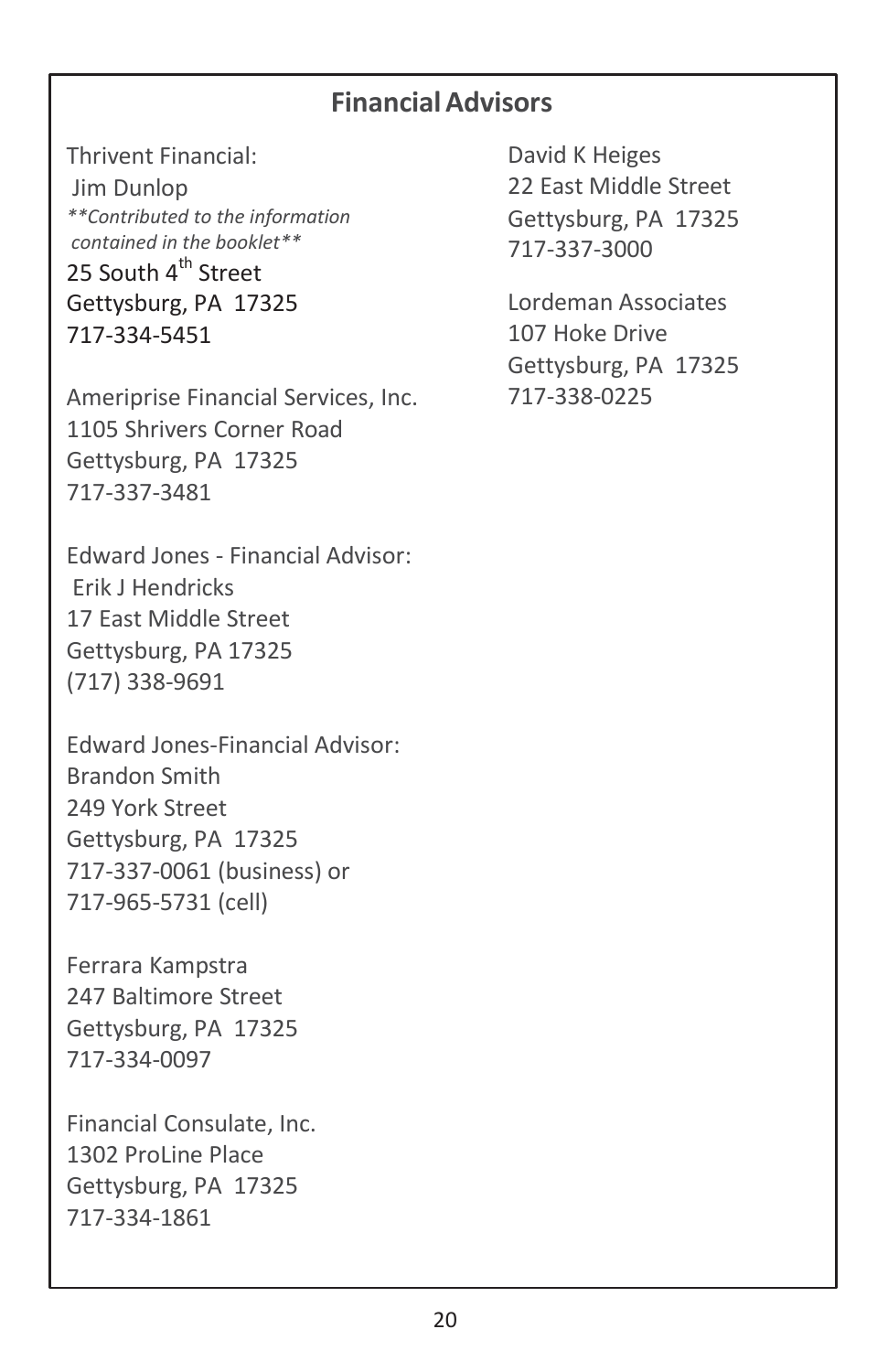# **Myths & Facts of Home Health Services**

# **Myth: If I sign up for Home Health I can never leave my home, if my Home Health is being paid for by Medicare.**

**FACT:** Home Health patients may leave their homes at times, if they are having their services paid for by Medicare, but they must follow the following federal guidelines:

Absences that are generally a couple of times a month is the rule here, of short duration

(2 - 3 hours at a time) and require taxing effort (meaning it is not easy for the patient

to leave the home due to their health problems). A patient is also allowed to go to church to meet their spiritual needs, without being considered non-homebound.

# **Myth: If I am on Home Health my family will be left out of my care and Home Health will take that over 100%.**

**FACT:** Although Home Health is a part of your care, it is not meant to take the place of your family and other support systems you have in place. Home Health encourages your family to be an active part of your care, to the extent that they are comfortable with.

# **Myth: Home care is only for old people.**

**FACT:** "People of all ages are eligible for home care. In addition, home care may be necessary for a variety of life altering situations such as care in the home after birth, car accidents, unanticipated illnesses, or other mishaps.

# **Myth: The quality of care provided at home is inferior compared to institutionalized care.**

**FACT:** Clinical training of the staff for home care is the same if not better than training in institutions. The clinicians need to be very well versed since they're on their own inside a home. It's not uncommon to have advanced medical treatments such as intravenous therapy and ventilator care to be done at home.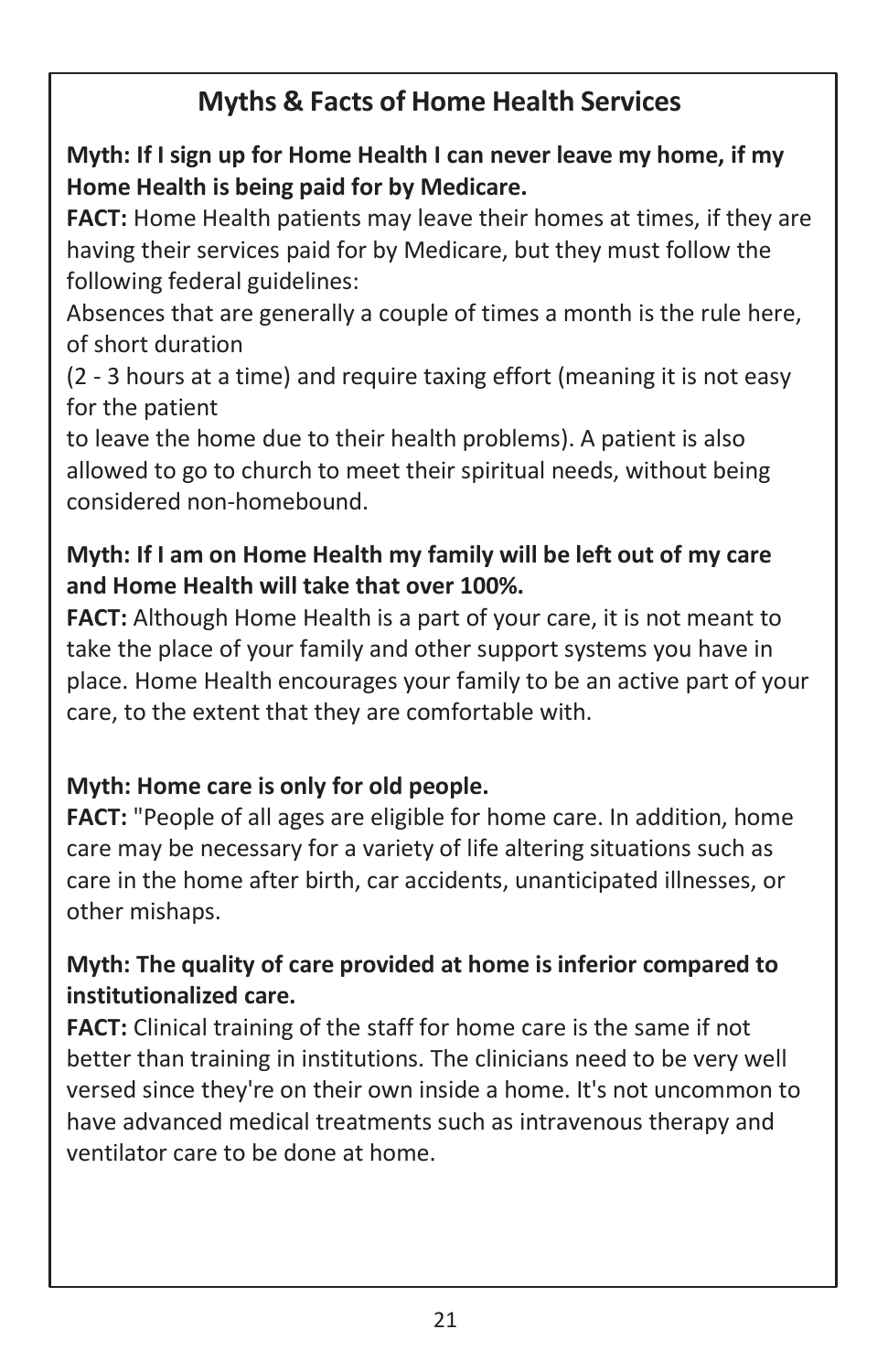# **Myths & Facts of Home Health Services** *(continued)*

# **Myth: Home care is the solution to a problem.**

**FACT:** Home care is quite the opposite: it finds ways to solve the problem. The purpose of visits is to teach family members how to provide care for their loved ones in the home. It will open them to the resources in their communities that will be able to assist them to function at their highest level if possible where they were prior to hospitalization. For instance, patients and family members are taught how to do procedures such as uncomplicated wound care and postorthopedic home exercises.

#### **Myth: If I am on Home Health I can't go see the doctor anymore.**

**FACT:** Home Health encourages patients to continue to see their physicians. If it comes to a point where you can no longer leave your home and go to the physician's office, your physician is kept updated by your Home Health nurse. Physicians are very much a part of a Home Health team.

#### **Myth: Home care is an alternative to other care options such as a hospital or nursing home.**

**FACT:** Home care is provided by professional caregivers often supplements other care arrangements and helps ensure patients receive the care they need and deserve. Instead of viewing home care as a replacement for other care arrangements, it is about meeting people's needs and wants regardless of where or when services are provided or who else is involved in the care process.

# **Myth: Home care is expensive and only wealthy people can afford it.**

**FACT:** There are actually many ways for patients to afford quality home care. With new programs such as reverse mortgages, VA benefits, longterm care insurance, and access to state and local programs such as Medicaid, many more families are able to afford quality home care for their loved one.

# *Information provided by VNA of Hanover & Spring Grove*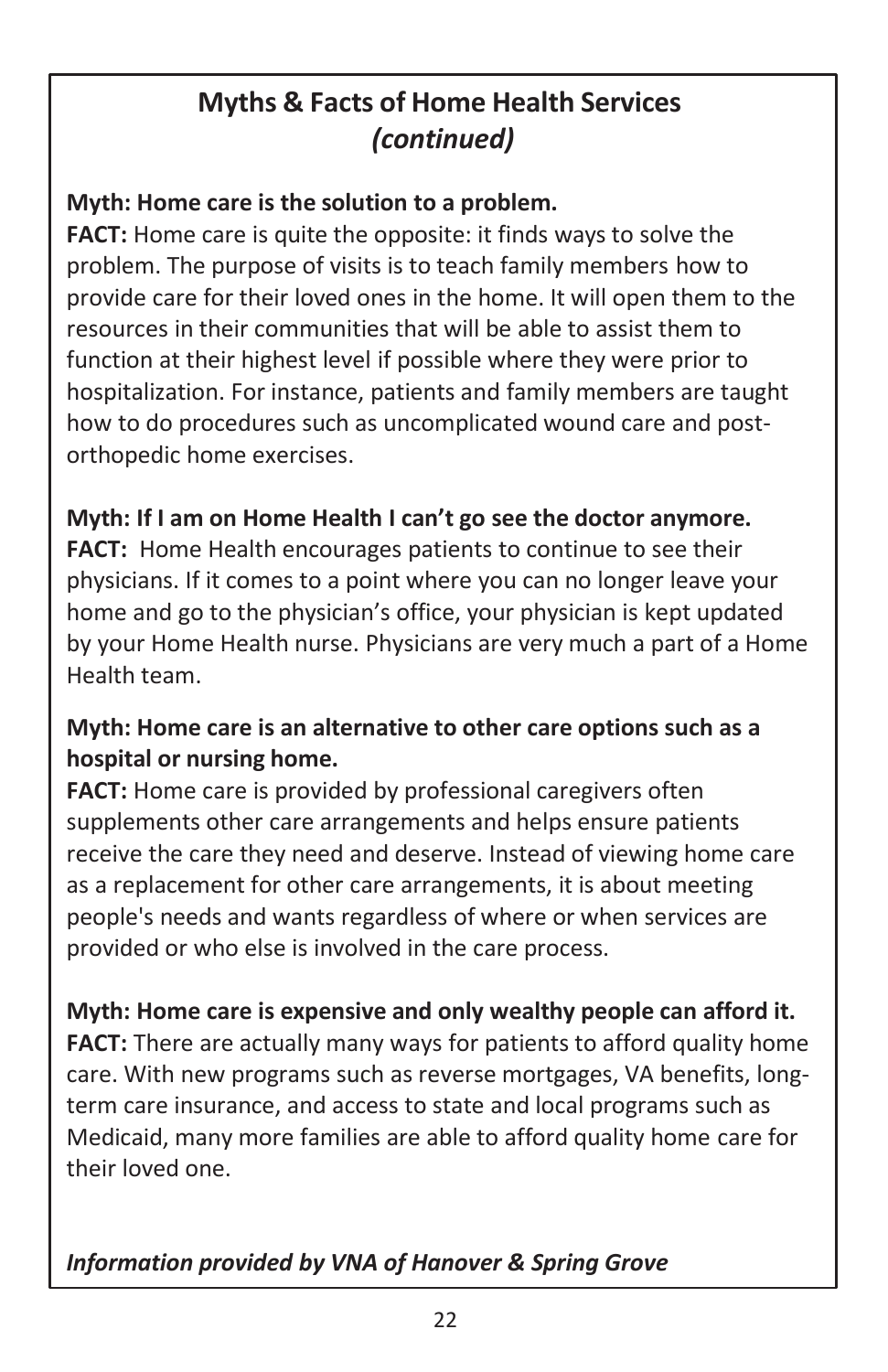# **Home Health Agency Checklist**

Use this checklist when choosing a home health agency. Name of the home health agency

| <b>QUESTION</b><br><b>YES</b><br><b>NO</b><br><b>COMMENTS</b>       |  |
|---------------------------------------------------------------------|--|
| Medicare-certified?<br>1.                                           |  |
| Medicaid-certified (if you have<br>2.                               |  |
| both Medicare and Medicaid)?                                        |  |
| 3. Offers the specific health care                                  |  |
| services I need (like skilled nursing                               |  |
| services or physical therapy)?                                      |  |
| 4. Meets my special needs (like                                     |  |
| language or cultural preferences)?                                  |  |
| 5. Offers the personal care services I                              |  |
| need (like help bathing, dressing,                                  |  |
| and using the bathroom)?                                            |  |
| 6. Offers the support services I need,                              |  |
| or can help me arrange for                                          |  |
| additional services, like Meals on                                  |  |
| Wheels, that I may need?                                            |  |
| 7. Has staff that can provide the type                              |  |
| and hours of care my                                                |  |
| doctor ordered and start when I                                     |  |
| need them?                                                          |  |
| Is recommended by my hospital<br>8.                                 |  |
| discharge planner, doctor, or                                       |  |
| social worker?                                                      |  |
| Has staff available at night and on<br>9.                           |  |
| weekends for emergencies?                                           |  |
| 10. Explained what my insurance will                                |  |
| cover and what I must pay out-of-                                   |  |
| pocket?<br>11. Does background checks on all                        |  |
| staff?                                                              |  |
| 12. Has letters from satisfied patients,                            |  |
| family members, and doctors that                                    |  |
| testify to the home health agency                                   |  |
| providing good care?                                                |  |
| Visit Home Health Compare at www.medicare/gov/homehealthcompare for |  |
| more information.                                                   |  |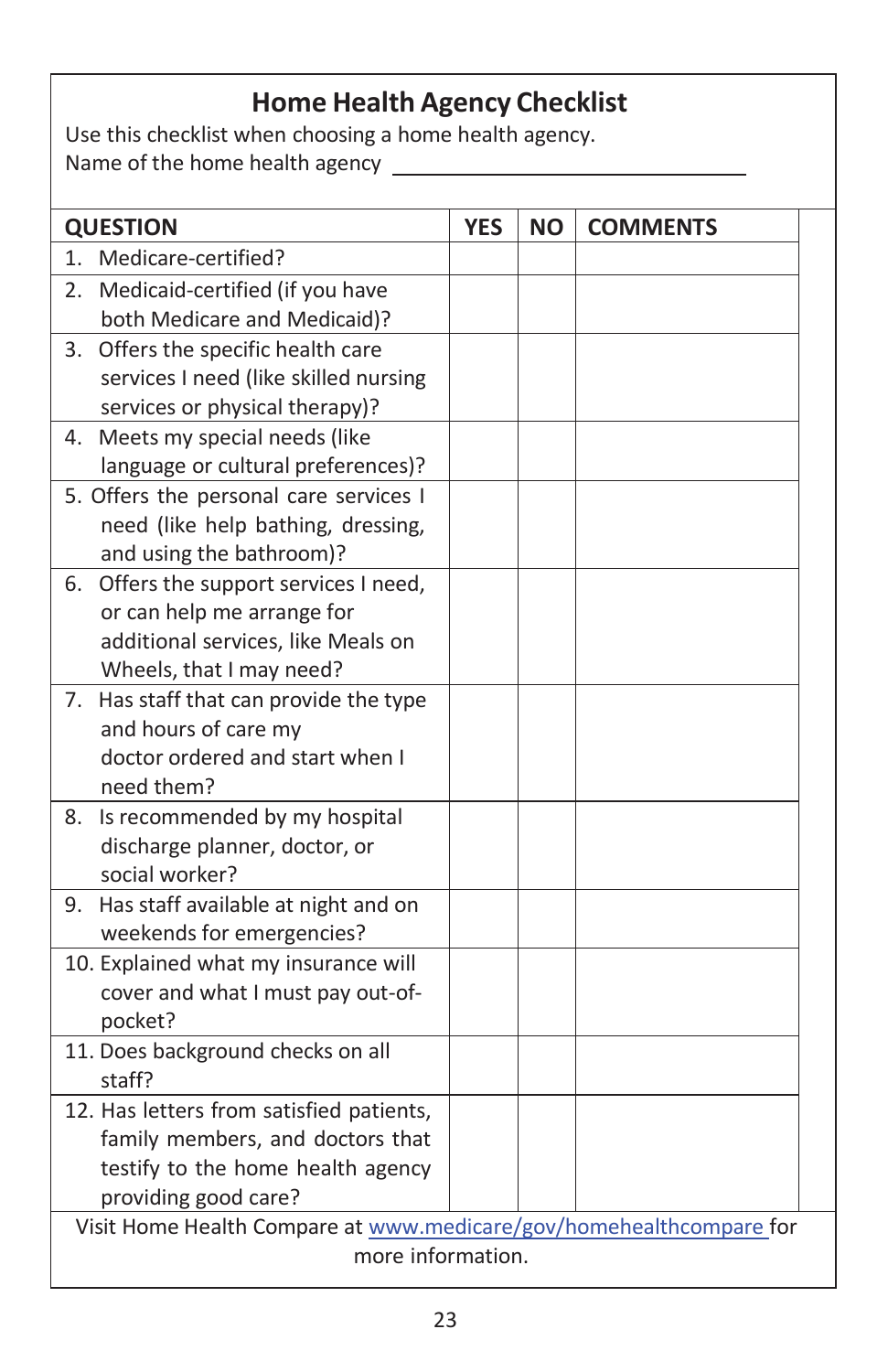# **Skilled Nursing Provider Checklist**

Choosing the right skilled nursing provider for long term care or short term rehabilitation can be a very daunting task. Using the list below can help you make informed comparisons when researching providers. Remember, it is best to make two visits to a potential care provider: one during a scheduled tour, and one as a drop by visit on an evening or a weekend. It may also be beneficial to ask other staff, aside from the tour guide, some of the questions on the list below.

| <b>QUESTION</b> (Circle 'Yes' or 'No' or fill in the blank as directed)                             |            |                |  |
|-----------------------------------------------------------------------------------------------------|------------|----------------|--|
| Is the facility accepting new patients?<br>1.                                                       | <b>YES</b> | NO.            |  |
| Is there a waiting period for admission?<br>2.                                                      | <b>YES</b> | <b>NO</b>      |  |
| Does the facility conduct background checks on all<br>3.<br>of the staff?                           | <b>YES</b> | N <sub>O</sub> |  |
| Does the nursing home have an active family<br>4.<br>council/resident's council?                    | <b>YES</b> | <b>NO</b>      |  |
| 5.<br>Is transportation available so the resident can visit<br>the doctor and are there fees?       | <b>YES</b> | <b>NO</b>      |  |
| 6.<br>When are care planning meetings held?                                                         |            |                |  |
| 7. Do staff members interact well with residents?                                                   | <b>YES</b> | <b>NO</b>      |  |
| Are residents participating in activities and exercise?<br>8.                                       | <b>YES</b> | <b>NO</b>      |  |
| Do the residents have the same caregivers on a daily<br>9.<br>basis?                                | <b>YES</b> | <b>NO</b>      |  |
| 10. What is the average call bell response time?                                                    |            |                |  |
| 11. Is there fresh water available in the rooms?                                                    | <b>YES</b> | <b>NO</b>      |  |
| 12. Are the residents offered choices of food at<br>mealtimes?                                      | <b>YES</b> | <b>NO</b>      |  |
| 13. Are the residents who need assistance eating or<br>drinking receiving it in a dignified manner? | <b>YES</b> | <b>NO</b>      |  |
| 14. Does the home have a dementia/Alzheimer's unit<br>and are staff specially trained?              | <b>YES</b> | <b>NO</b>      |  |
| 15. Is the facility an easy place for family and friends to<br>visit?                               | <b>YES</b> | <b>NO</b>      |  |
| 16. What is the policy for visitation?                                                              | <b>YES</b> | NO.            |  |
| 17. Does the nursing home meet cultural, religious or<br>language needs?                            | <b>YES</b> | NO.            |  |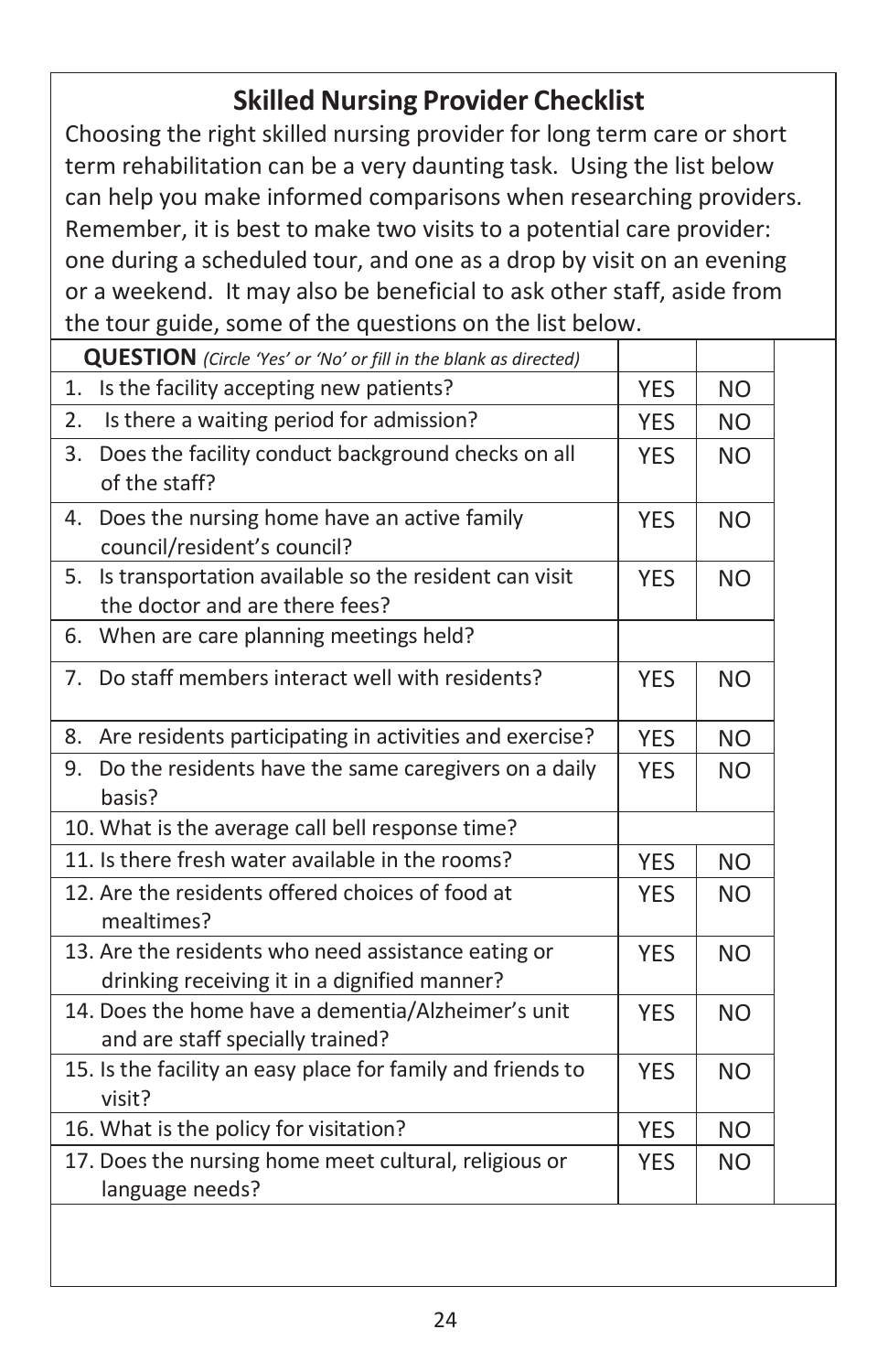# **Skilled Nursing Provider Checklist** *(continued)*

| <b>QUESTION</b> (Circle 'Yes' or 'No' or fill in the blank as directed)                                                                                 |            |           |  |
|---------------------------------------------------------------------------------------------------------------------------------------------------------|------------|-----------|--|
| 18. Does the nursing home have outdoor areas for<br>residents and help for residents who want to spend<br>time outside?                                 | <b>YES</b> | <b>NO</b> |  |
| 19. Are the residents allowed to make choices about<br>daily routine (for example, when to go to bed, when<br>to get up, when to bathe or when to eat)? | <b>YFS</b> | <b>NO</b> |  |
| 20. Are the residents allowed to have personal articles<br>and furniture in their rooms?                                                                | <b>YES</b> | <b>NO</b> |  |
| 21. Consider your sense of whether the facility is clean<br>and the residents well attended. Also, are the staff<br>hospitable?                         | <b>YES</b> | <b>NO</b> |  |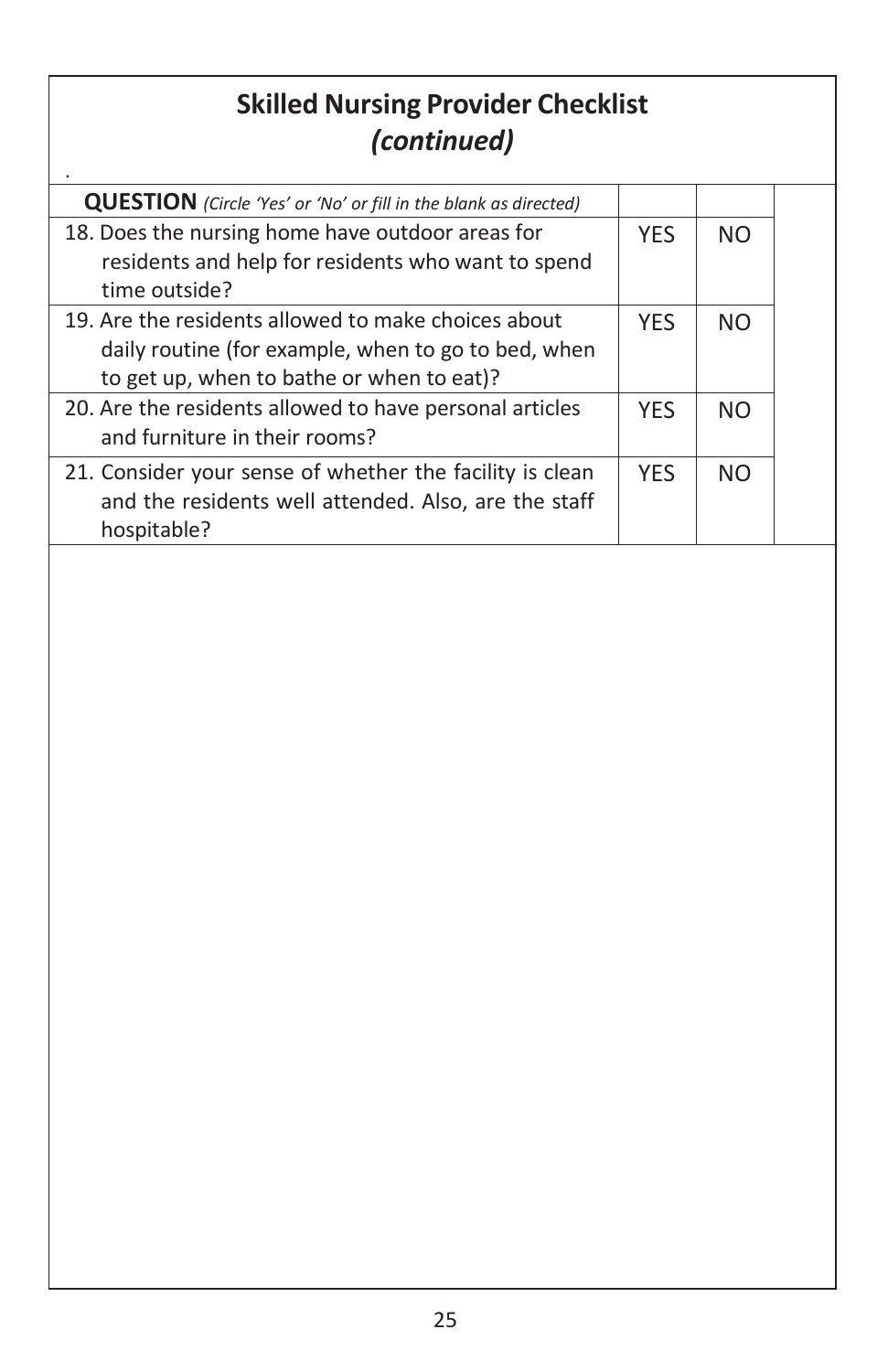# **Personal Care & Nursing Homes**

Morning Glory Senior Living (Personal Care Home) *\*\*Contributed to the information contained in the booklet\*\** 419 N. Queen Street Littlestown, PA 17340 717-359-9990

SpiriTrust Lutheran The Village at Gettysburg *\*\*Contributed to the information contained in the booklet\*\** 1075 Old Harrisburg Road Gettysburg, PA 17325 717-334-6204

Comfort Care Personal Care Home 235 Franklin Street Fairfield, PA 17320 717-642-6122

Cross Keys Village a Brethren Home Community 2990 Carlisle Pike New Oxford, PA 17350 717-624-2161

Genesis Gettysburg Center 867 York Road Gettysburg, PA 17325 717-337-3238

Golden Living Center 741 Chambersburg Road Gettysburg, PA 17325 717-334-6764

Hanover Hall Nursing and Rehabilitation Center 267 Frederick Street Hanover, PA 17331 717-637-8937

Homewood at Plum Creek 425 Westminster Ave Hanover, PA 17331 717-637-4166

Transitions HealthCare 595 Biglerville Road Gettysburg, PA 17325 717-334-6249

Village of Laurel Run 6375 Chambersburg Road Fayetteville, PA 17222 717-352-2721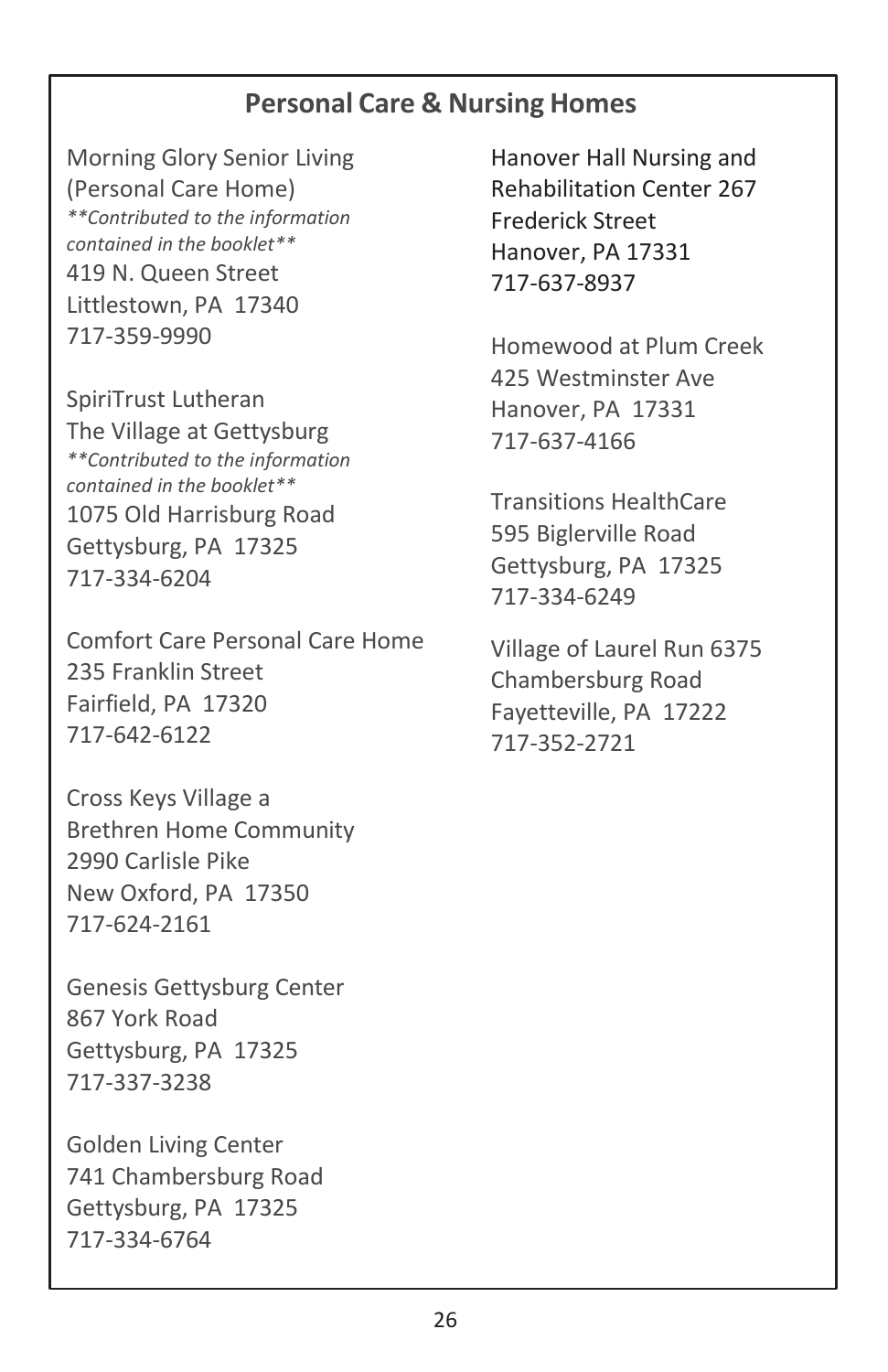# **In-Home Support/Private Duty CareQuestions**

- 1. Is there a minimum or maximum number of hours that are required? Does the rate differ for different shifts?
- 2. How far away/close are the caregivers that will be caring for my loved one?
- 3. Do you do background checks on caregivers?
- 4. Training: Who provides the training of the caregiver?
- 5. Do you have resources to help with those tasks that your company doesn't provide?
- 6. Are your caregivers allowed to drive my loved one to the store, appointments etc…? In the providers car or the client's car?
- 7. What are your caregivers allowed to do: ex. (Lift, Give medications, Cook, Clean, Bathe)
- 8. Do your caregivers provide their own meals for themselves?
- 9. What are procedures for staff calling off or for inclement weather?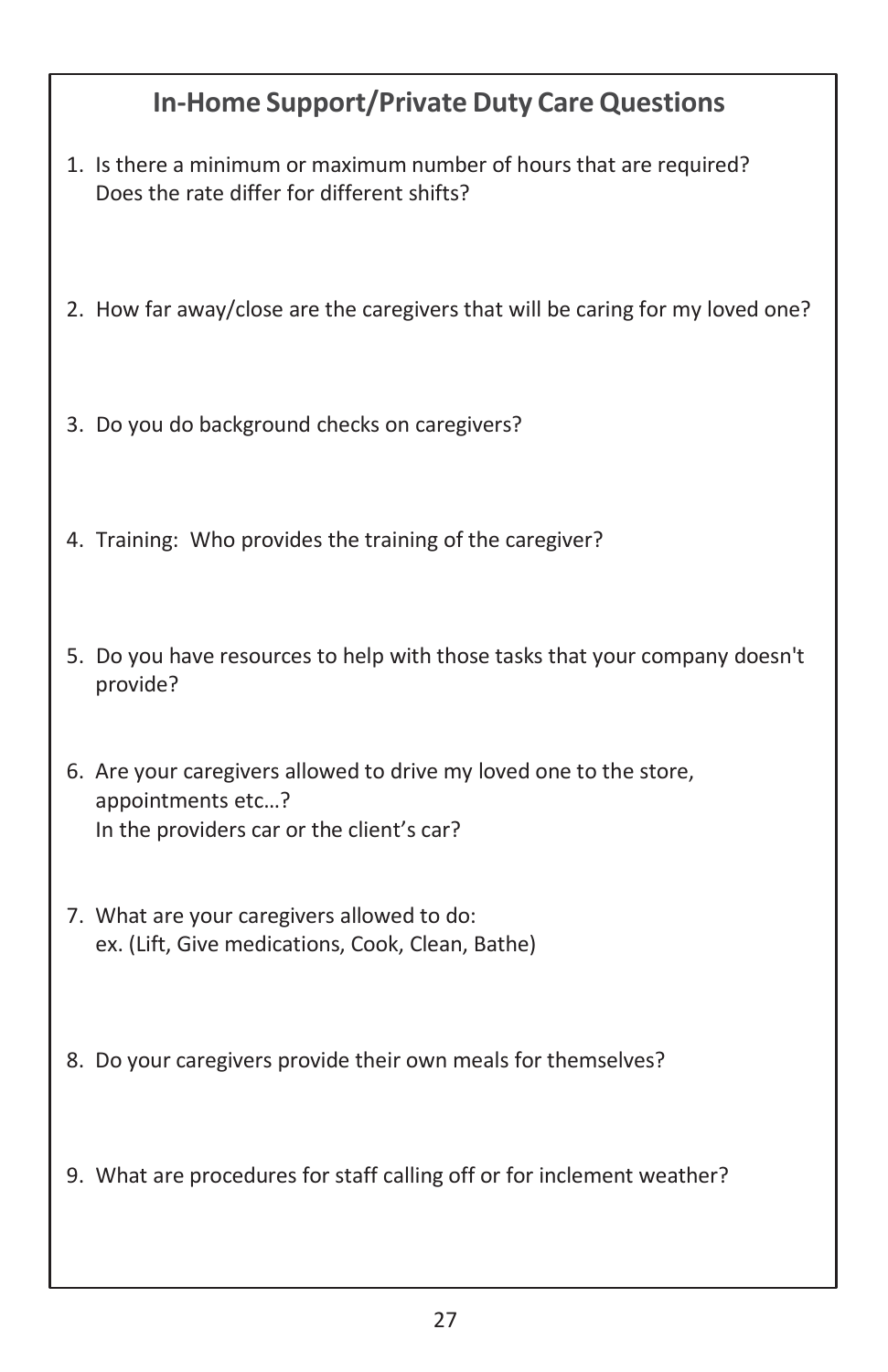# **In-Home Non-Medical Providers**

Home Instead Senior Care *\*\*Contributed to the information contained in the booklet\*\** 14 Deatrick Drive Gettysburg, PA 17325 717-398-2565

Visiting Nurse Association of Hanover and Spring Grove *\*\*Contributed to the information contained in the booklet\*\** 440 Madison Street Hanover, PA 17331 800-422-3197

Addus 401 E. Louther Street Suite 306 Carlisle, PA 17013 888-912-5211

ComForcare Home Care 266 West Market Street York, PA 17401 717-718-9393

Comfort Keepers 3374 Lincoln Way East Fayetteville, PA 17222 717-352-2133

Preferred HealthStaff Inc. 201 E. Main Street Fairfield, PA 17320 717-642-8500

Right At Home Eichelberger Professional Center 195 Stock Street Suite 308 Hanover, PA 17331 717-632-7148

SpiriTrust Lutheran 260 W. High Street Gettysburg, PA 17325 800-926-7382

Visiting Angels 325 S. Hanover Street Suite 2A Carlisle, PA 17013 717-241-5900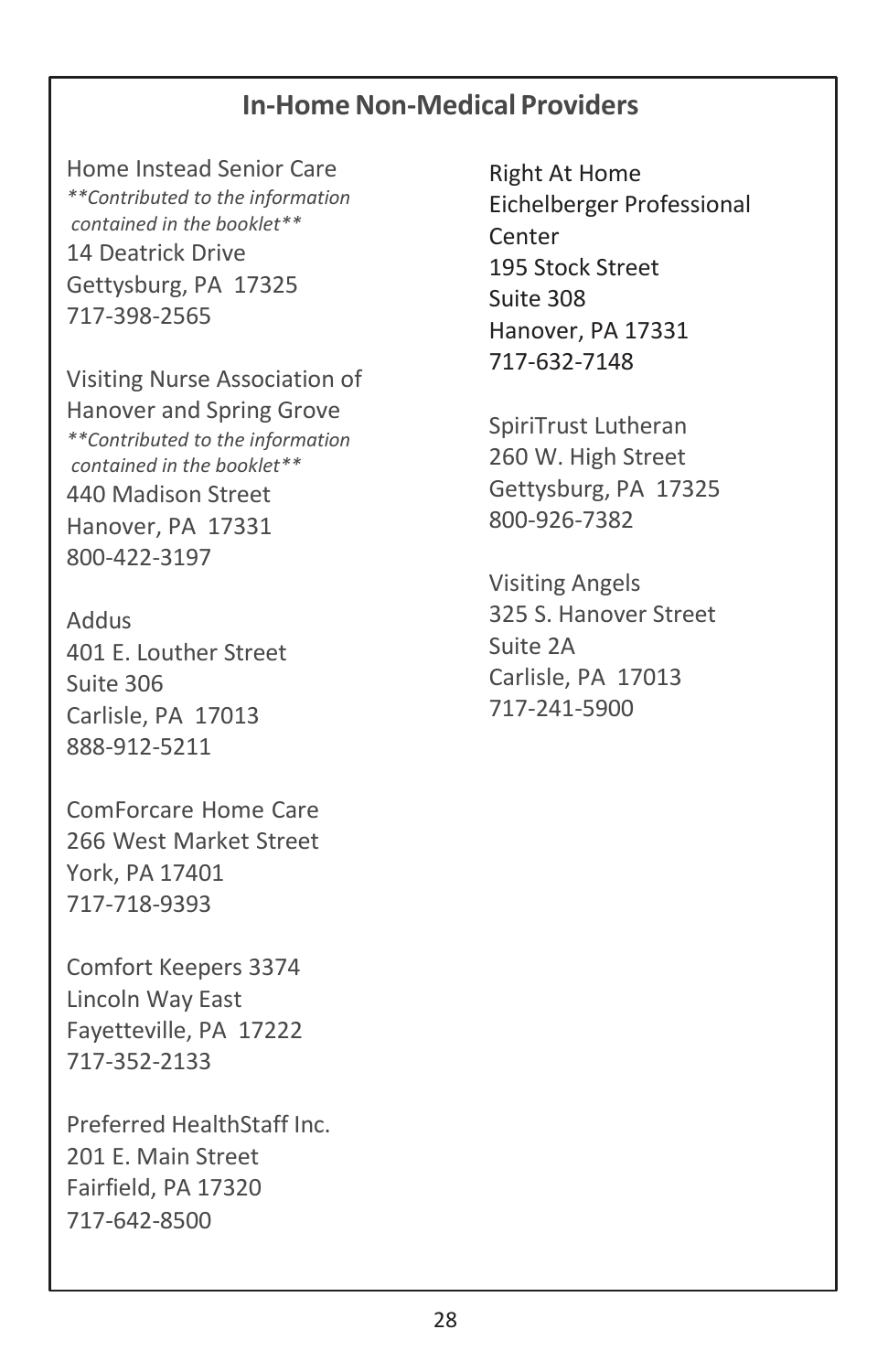# **Myths & Facts of Palliative Care & Hospice**

## **Myth: Palliative care is the same as hospice care.**

**FACT:** Although palliative and hospice care share the same principles of comfort and support, palliative care begins at diagnosis and continues during treatment and beyond. When treatment or a cure is no longer possible, hospice provides the type of care most people say they want at the end of life--comfort and quality of life.

# **Myth: If I accept palliative care, I won't get treatment.**

**FACT:** Palliative care is given in addition to your prescribed treatment. It will continue to be provided to alleviate your symptoms and emotional issues throughout the course of your treatment.

# **Myth: You have to give up your other physicians to receive palliative care.**

**FACT:** Palliative care specialists will make recommendations to your physicians about the management of your pain and other symptoms. You will continue to receive care from your other physicians and care providers.

# **Myth: We live in a rural area, so we can't get hospice or palliative care.**

**FACT:** More than 4,100 hospice programs serve all regions of the US; less than one percent of Medicare beneficiaries live in an area where hospice in not available.

# **Myth: My young son is dying of liver disease and I want the most compassionate care possible for him, but someone told me Hospice is only for older people with cancer.**

**FACT:** Hospice and palliative care programs have developed guidelines to care for anyone, at any age facing a life-threatening or terminal illness.

# **Myth: I want to care for my wife at home; I don't want her to go to a Hospice.**

**FACT:** Hospice is not a place, but a philosophy of care. The majority of hospice takes place in the home, where the person can be surrounded

by family and familiar settings.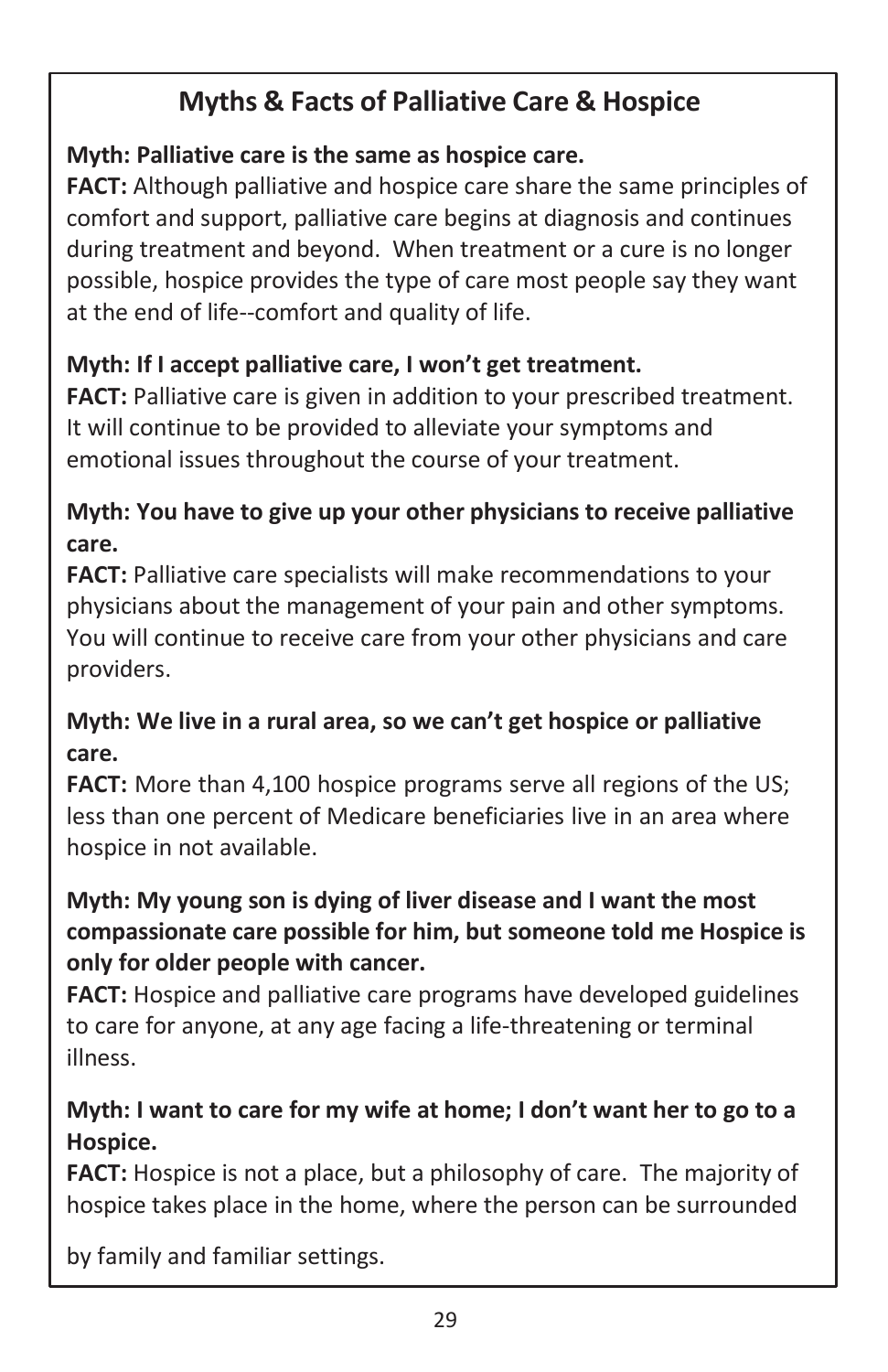# **Myths & Facts of Palliative Care & Hospice** *(continued)*

# **Myth: Hospice and palliative care is only for cancer patients.**

**FACT:** Hospice and palliative care services are for patients with any or life-threatening or life-limiting illness. Examples include lung, kidney, liver, heart, neurological diseases and dementia.

# **Myth: If I begin hospice care I will not be able to continue living a the Personal Care Home Facility**

**FACT:** With the supervision of a licensed hospice program, a resident can continue to stay in the facility throughout their illness.

## **Myth: The caregivers at the personal care home are not qualified to care for my family member during their hospice care**

**FACT:** The staff at the personal care home will be overseen by the hospice program and their licensed nurse throughout the care of that resident.

**Information provided by Ann Norwich, CRNP, Wellspan Palliative Care Program & Morning Glory Senior Living**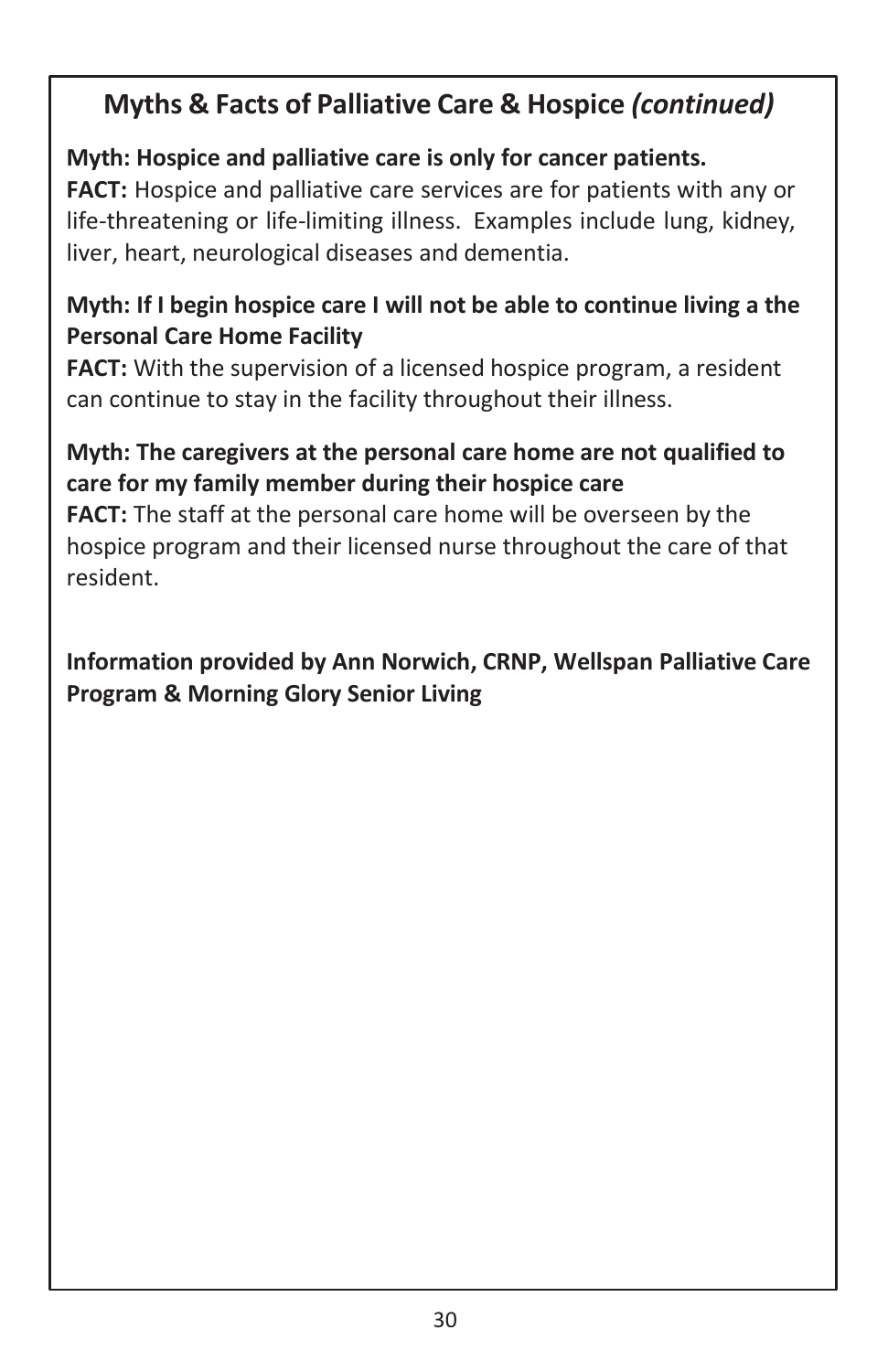| <b>Choosing a Hospice Provider Checklist</b>                                                                                                     |
|--------------------------------------------------------------------------------------------------------------------------------------------------|
| Is the hospice Medicare-certified or does the agency accept my<br>insurance?                                                                     |
| How long has the hospice been in operation and is it state<br>licensed and/or accredited?                                                        |
| What is the hospice's service area?                                                                                                              |
| Will the hospice staff respond evenings, nights or weekends?<br>Time for crisis response? What staff are available to visit?                     |
| How quickly is the hospice available for admissions? On nights,<br>weekends, holidays?                                                           |
| What does the hospice require or expect from caregivers? Is a<br>primary caregiver required?                                                     |
| If the patient is in a skilled nursing facility, assisted living or<br>personal care facility, does the hospice provide care in that<br>setting? |
| Discuss what patient's current treatment includes and what<br>limits the hospice may have on these.                                              |
| Does the patient have to sign a Do Not Resuscitate Order<br>(DNR)?                                                                               |
| Can the hospice meet the specific care needs for the patient?                                                                                    |
| Is respite care an option and if so, what locations are available?                                                                               |
| What volunteer services are available?                                                                                                           |
| What kind of bereavement services are offered?                                                                                                   |
| Does the hospice offer an information sharing session to discuss<br>questions?                                                                   |
| Does the hospice work with the patient's physician? What<br>hospice would my physician recommend?                                                |
| Are the clinical staff certified in hospice and palliative care?                                                                                 |
| Does the hospice offer inpatient hospice care and at what<br>locations?                                                                          |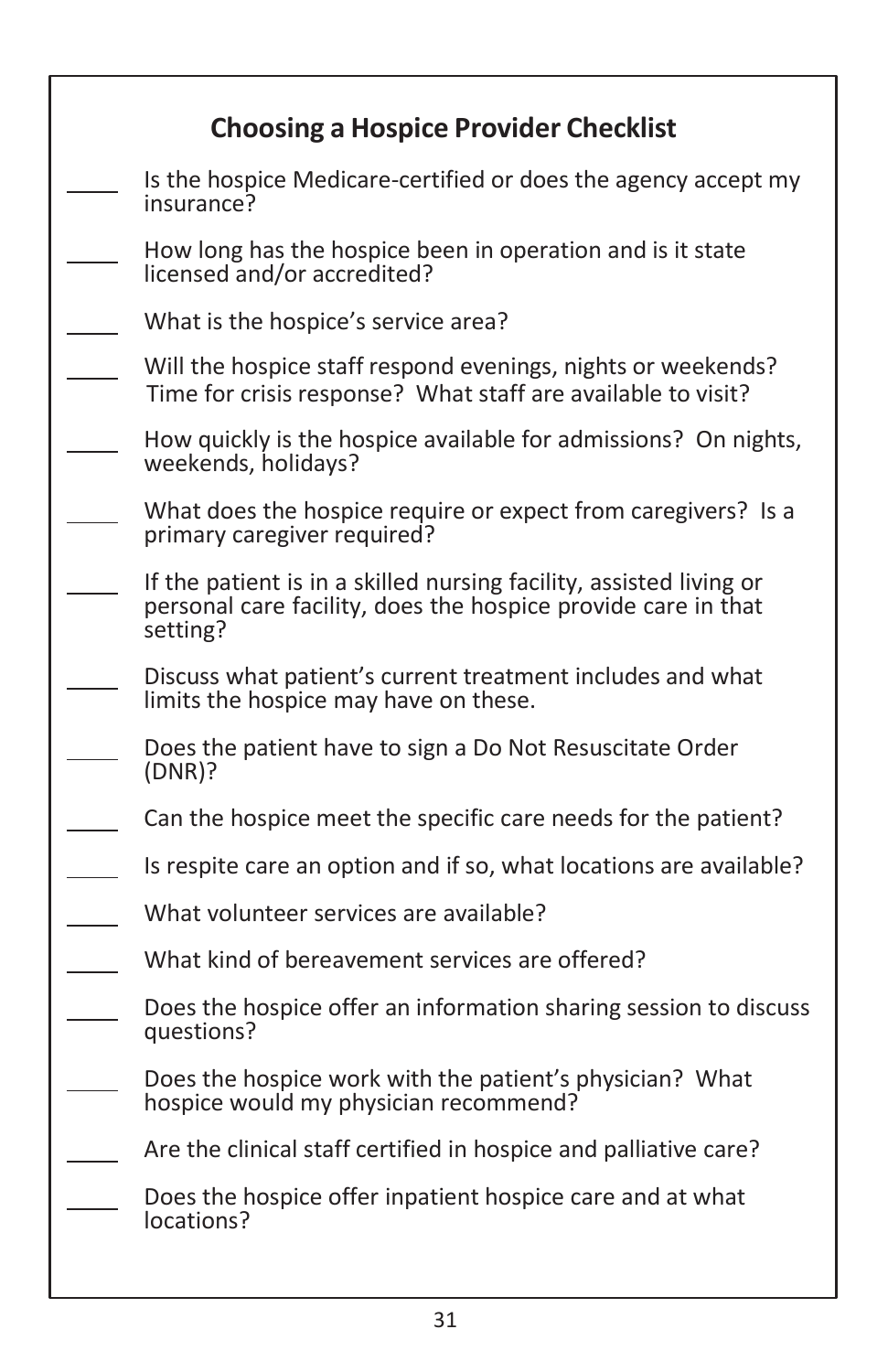# **Home Care & Hospice Services**

Hospice & Community Care *\*\*Contributed to the information contained in the booklet\*\** 224 Saint Charles Way Suite 200 York, PA 17402 717-885-0347

Visiting Nurse Association of Hanover and Spring Grove *\*\*Contributed to the information contained in the booklet\*\** 440 Madison Street Hanover, PA 17331 800-422-3197

AseraCare Hospice 44 Bowman Road York, PA 17408 717-339-0300

Compassionate Care Hospice 1513 Cedar Cliff Drive, Suite 100 Camp Hill, PA 17011 717-944-4466

Gentiva Hospice 4660 Trindle Road Suite 204 Camp Hill, PA 17011 717-612-1200

Grane Hospice Care 3501 Concord Road, Suite 110 York, PA 17402 717-757-1526 855-264-1448

Heartland Home Health Care & Hospice 1200 Walnut Bottom Road Carlisle, PA 17015 717-240-0018

Hospice For All Seasons 280 South Hill Drive Grantville, PA 17028 717-234-2555 855-234-2555

Lutheran Home Care & Hospice, Inc. 260 W. High Street Gettysburg, PA 17325 800-926-7382

VNA Home Care (Wellspan) 39 N. 5<sup>th</sup> Street Gettysburg, PA 17325 877-862-6006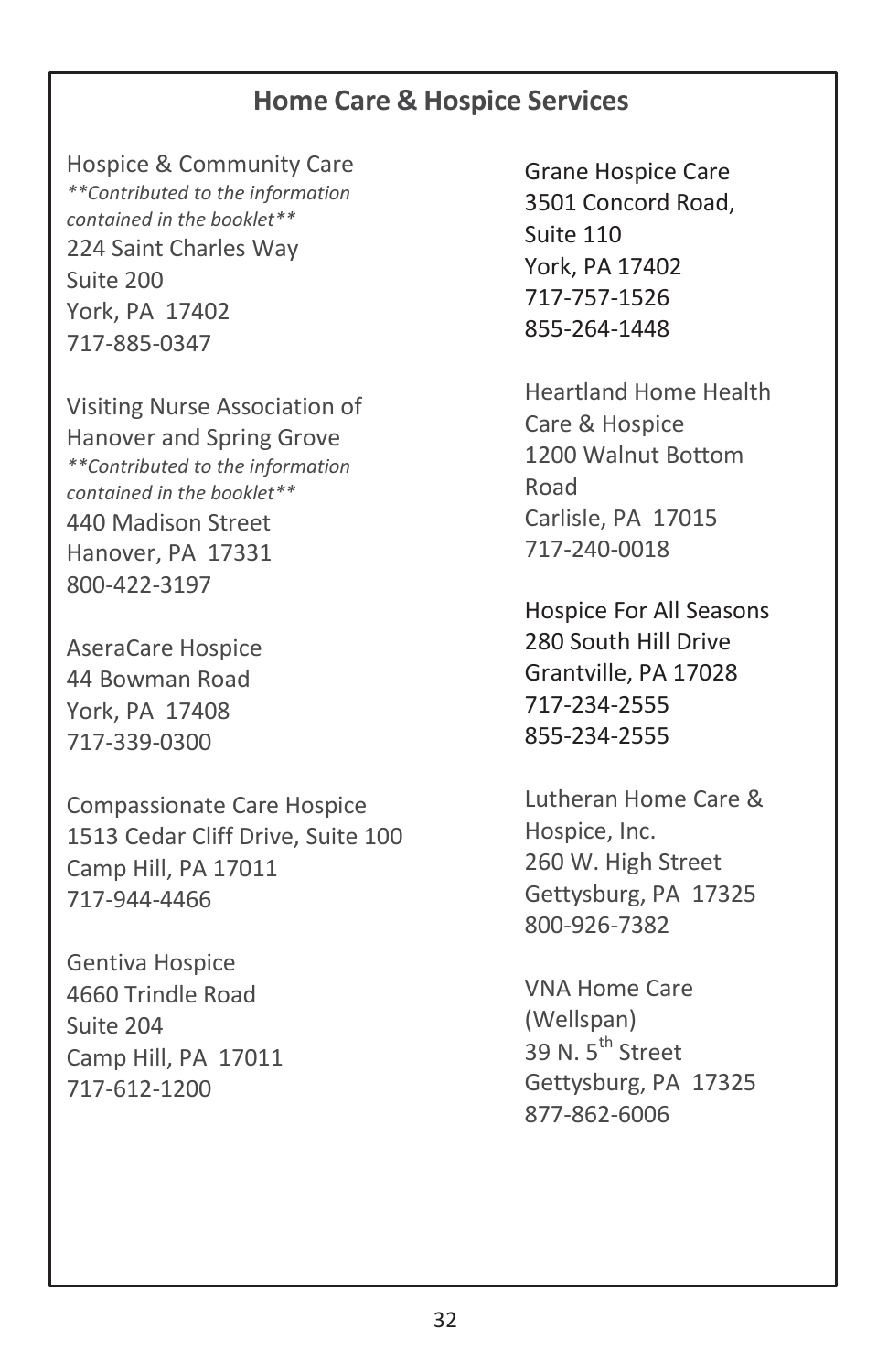# **Death of a Family Member Checklist**

Losing a loved one can be a difficult experience. Yet, during this time, you must complete a variety of tasks and make important financial decisions. You may need to make final arrangements, notify various businesses and government agencies, settle the individual's estate, and provide for your own financial security. The following checklist may help guide you through the matters that must be attended to upon the death of a family member.

*Note: Some of the following tasks may have to be completed by the estate's executor.*

## **Initial tasks**

- Upon the death of your loved one, call close family members, friends, and clergy first--you'll need their emotional support.
- Arrange the funeral, burial or cremation, and memorial service. Hopefully, the decedent will have made arrangements ahead of time. Look among his or her papers for a letter of instruction containing final wishes. Such instructions may also be stated in his or her will or other estate planning documents. Arrange any cultural rituals, and make any anatomical gifts.
- Notify family and friends of the final arrangements.
- Alert your loved one's place of work, union, and professional organizations, and any organizations where he or she may have volunteered.
- Contact your own employer and arrange for bereavement leave.
- Place an obituary in the local paper.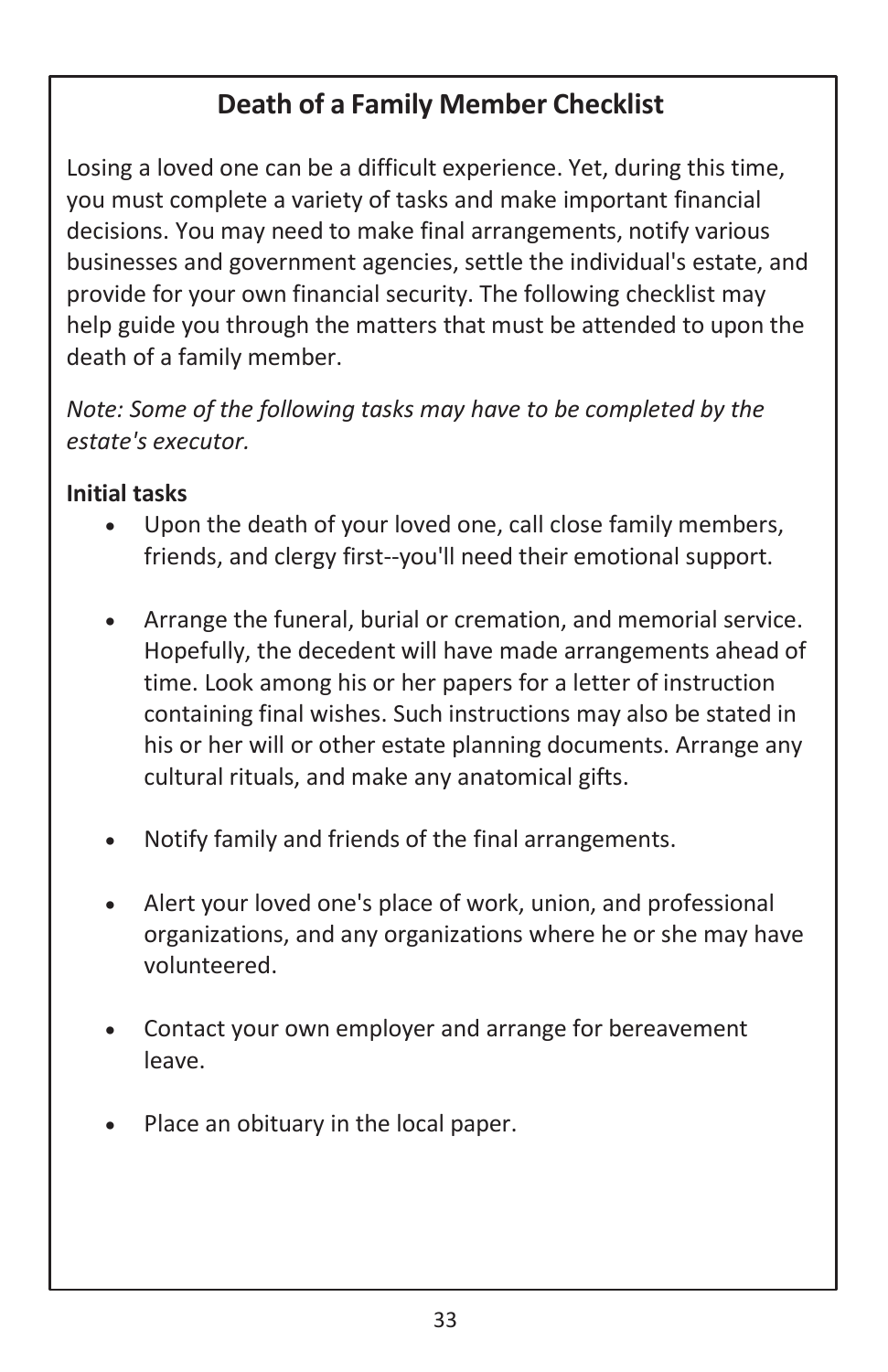# **Death of a Family Member Checklist** *(continued)*

- Obtain certified copies of the death certificate. The family doctor or medical examiner should provide you with the death certificate within 24 hours of the death. The funeral home should complete the form and file it with the state. Get several certified copies (photocopies may not be accepted)--you will need them when applying for benefits and settling the estate.
- Review your family member's financial affairs, and look for estate planning documents, such as a will and trusts, and other relevant documents, such as deeds and titles. Also locate any marriage certificate, birth or adoption certificates of children, and military discharge papers, which you may need to apply for benefits. These documents may be found in a safe-deposit box, or the decedent's attorney may have copies.
- Report the death to Social Security by calling 1-800-772-1213. If your loved one was receiving benefits via direct deposit, request that the bank return funds received for the month of death and thereafter to Social Security. Do not cash any Social Security checks received by mail. Return all checks to Social Security as soon as possible. Surviving spouses and other family members may be eligible for a \$255 lump-sum death benefit and/or survivor's benefits. Go to [www.ssa.gov](http://www.ssa.gov/) for more information.
- Make a list of the decedent's assets. Put safeguards in place to protect any property. Make sure mortgage and insurance payments continue to be made while the estate is being settled.
- Arrange to retrieve your loved one's belongings from his or her workplace. Collect any salary, vacation, or sick pay owed to your loved one, and be sure to ask about continuing health insurance coverage and potential survivor's benefits for a spouse or children. Unions and professional organizations may also offer death benefits. If the death was work-related, the decedent's estate or beneficiaries may be entitled to worker's compensation benefits.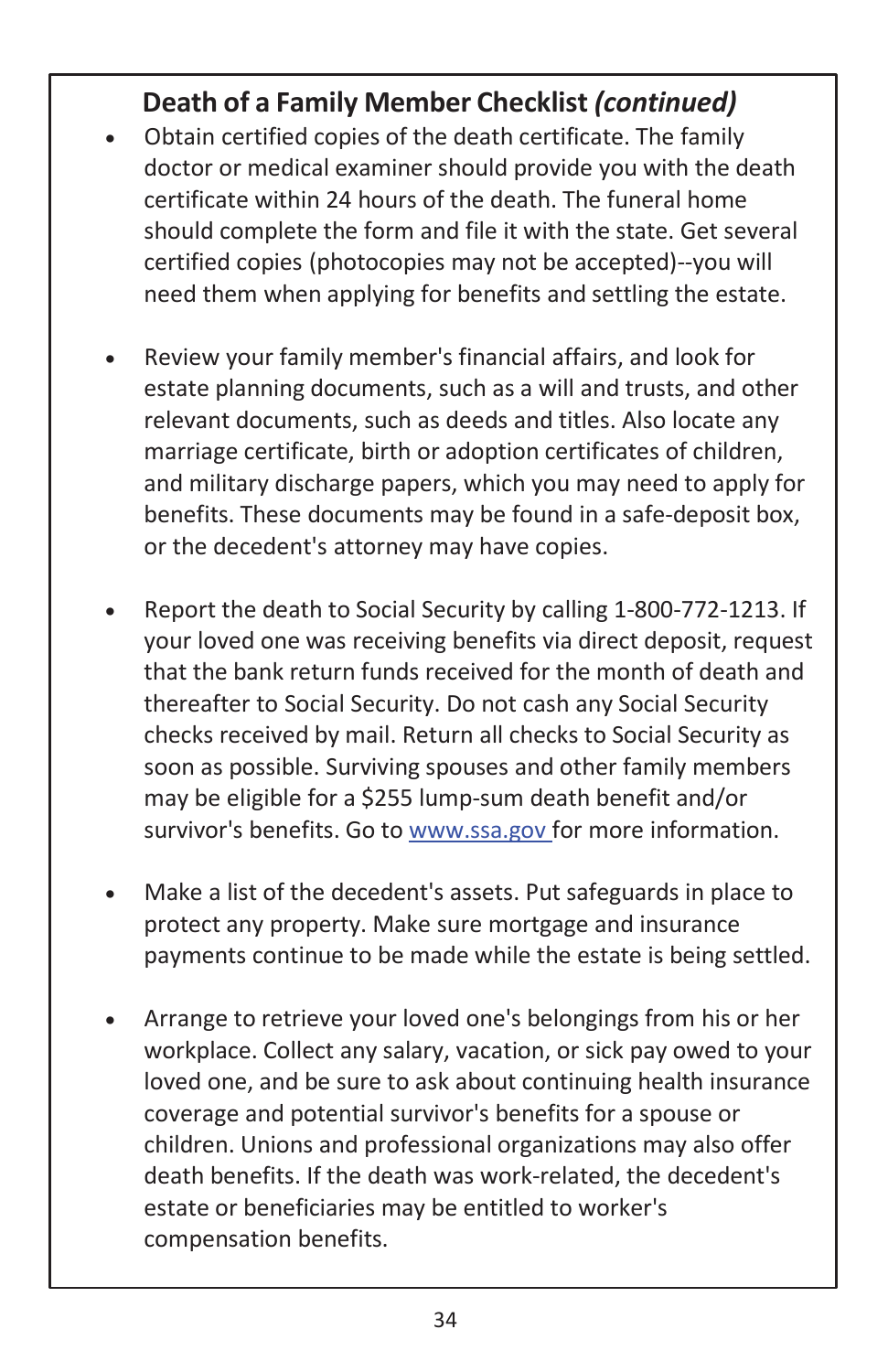# **Death of a Family Member Checklist** *(continued)*

- Contact past employers regarding pension plans, and contact any IRA custodians or trustees. Review designated beneficiaries and post-death distribution options.
- Locate insurance policies. The policies could include individual and group life insurance, mortgage insurance, auto credit life insurance, accidental death and dismemberment, credit card insurance, and annuities. Contact all insurance companies to file claims.
- Contact all credit card companies and let them know of the death. Cancel all cards unless you're named on the account and wish to retain the card.
- Retitle jointly held assets, such as bank accounts, automobiles, stocks and bonds, and real estate.
- If the decedent owned, controlled, or was a principal in a business, check to see if there are any buy-sell agreements under which his or her interest must be sold.

#### **Within 3 to 9 months after death**

- File the will with the appropriate probate court. If real estate was owned out of state, file ancillary probate in that state also. If there is no will, contact the probate court for instructions, or contact a probate attorney for assistance.
- Notify the decedent's creditors by mail and by placing a notice in the newspaper. Claims must be made within the statute of limitations, which varies from state to state (30 days from actual notice is common). Insist upon proof of all claims.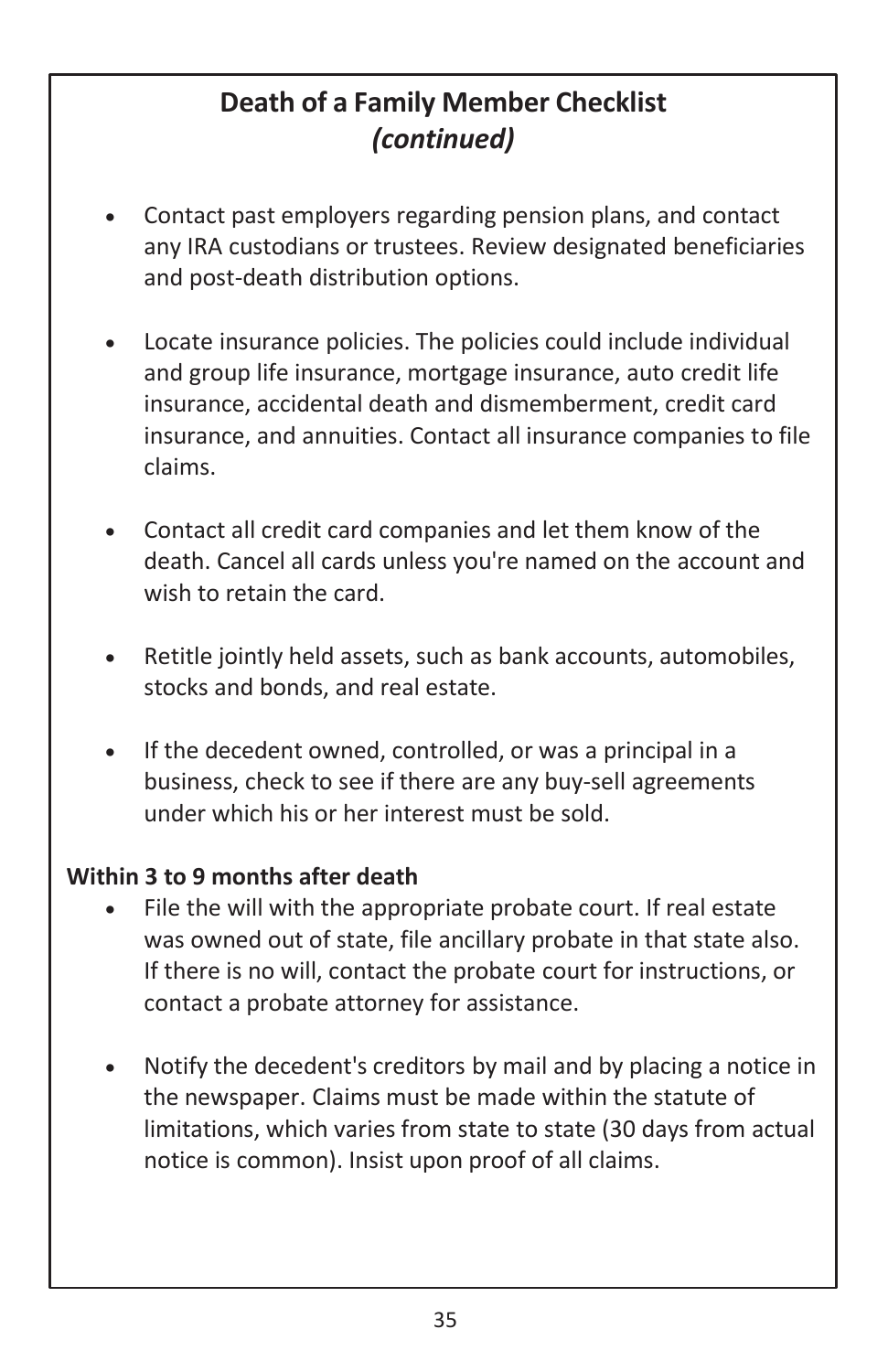# **Death of a Family Member Checklist** *(continued)*

• A federal estate tax return may need to be filed within 9 months of death. State laws vary, but state estate tax and/or inheritance tax returns may also need to be filed. Federal and state income taxes are due for the year of death on the normal filing date, unless an extension is requested. If there are trusts, separate income tax returns may need to be filed. You may want to seek the advice of a tax professional.

## **Within 9 to 12 months after death**

- Update your own estate plan if your loved one was a beneficiary or appointed as an agent, trustee, or guardian.
- Update beneficiary designations on your retirement plans, including IRAs, and transfer-on-death accounts on which the decedent was named beneficiary.
- Reevaluate your budget, and short-term and long-term finances.
- Reevaluate your insurance needs, and update beneficiary designations on insurance policies on which the decedent was the named beneficiary.
- Reevaluate investment options.

*Information provided by Jim Dunlop of Thrivent Financial*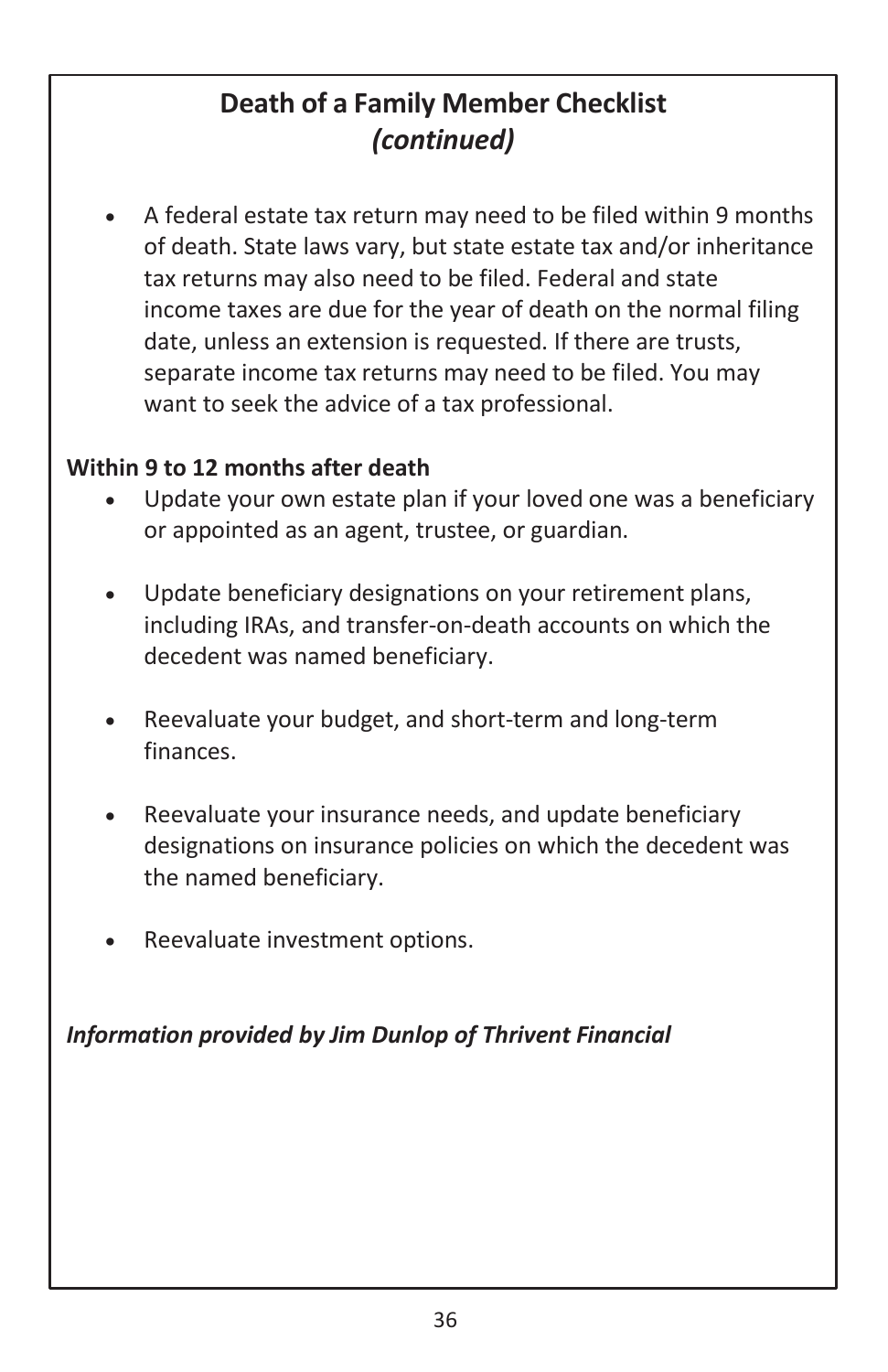# **Myths & Facts of Chaplain Care at the End of Life**

Chaplains may be encountered in various settings, from the hospital, the prison, your work environment, to the nursing center, from the police, fire, and military. Chaplains come from various faith backgrounds, they attend to your spiritual needs, whether or not you are associated with a specific tradition or denomination. A Chaplain's role is to "walk beside" you on a particular journey. Here are some facts and myths about when you encounter a Chaplain at the end of life.

**Myth: The chaplain wants to convince me of one specific way to believe. FACT:** A Chaplain may hold a different belief than you, but professionally, he or she values the emotional and spiritual needs of everyone, their task is to work with you and your family around your belief system.

**Myth: The chaplain is going to pray with me no matter what. FACT:** The chaplain will not pray with you unless you want to pray.

**Myth: The chaplain is substituting for my faith community leader**. **FACT:** Your faith community leader and the chaplain often work hand in hand.

**Myth: When the chaplain is called, my condition is "really bad". FACT:** The chaplain is called to you for many different reasons. Sometimes the chaplain is called because the physical condition worsens.

# **Myth: With the chaplain I can only talk about religious topics.**

**FACT:** The chaplain does not approach their role as religious representatives only, but rather as a professional who listens and cares during what can be a difficult time in your life. They are trained to follow your lead when addressing issues such as - questions, doubts, fears, hopes.

**Myth: Being with the chaplain I have to behave in a certain way. FACT:** like with other professionals and people you should treat the chaplain in a normal human way of respect.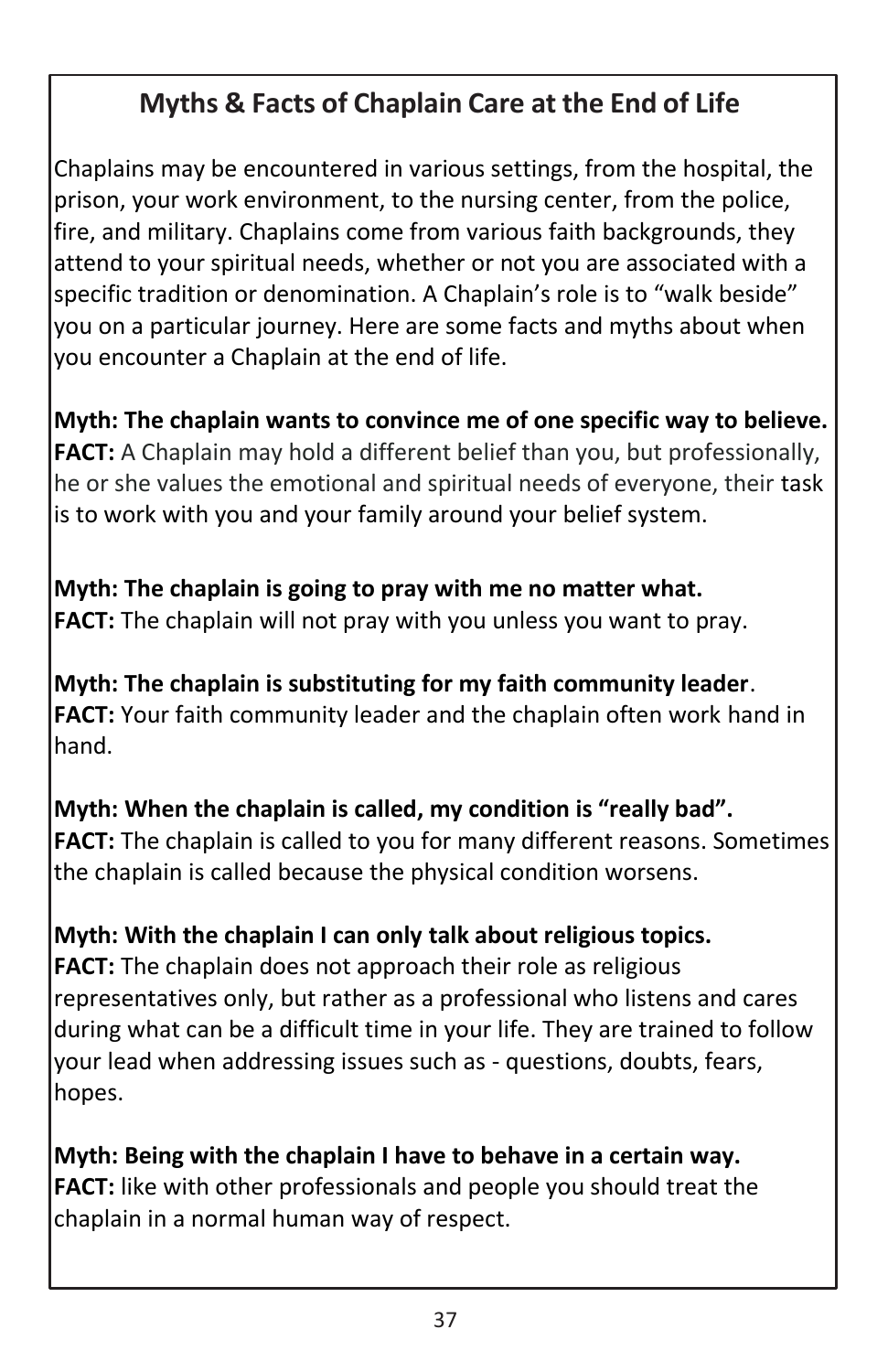# **Myths & Facts of Chaplain Care at the End of Life** *(continued)*

**Myth: The chaplain is only visiting with people of his/her own faith background.**

**FACT:** The chaplain visits and attends to needs of people of all different faith backgrounds and with people who do not claim a faith background.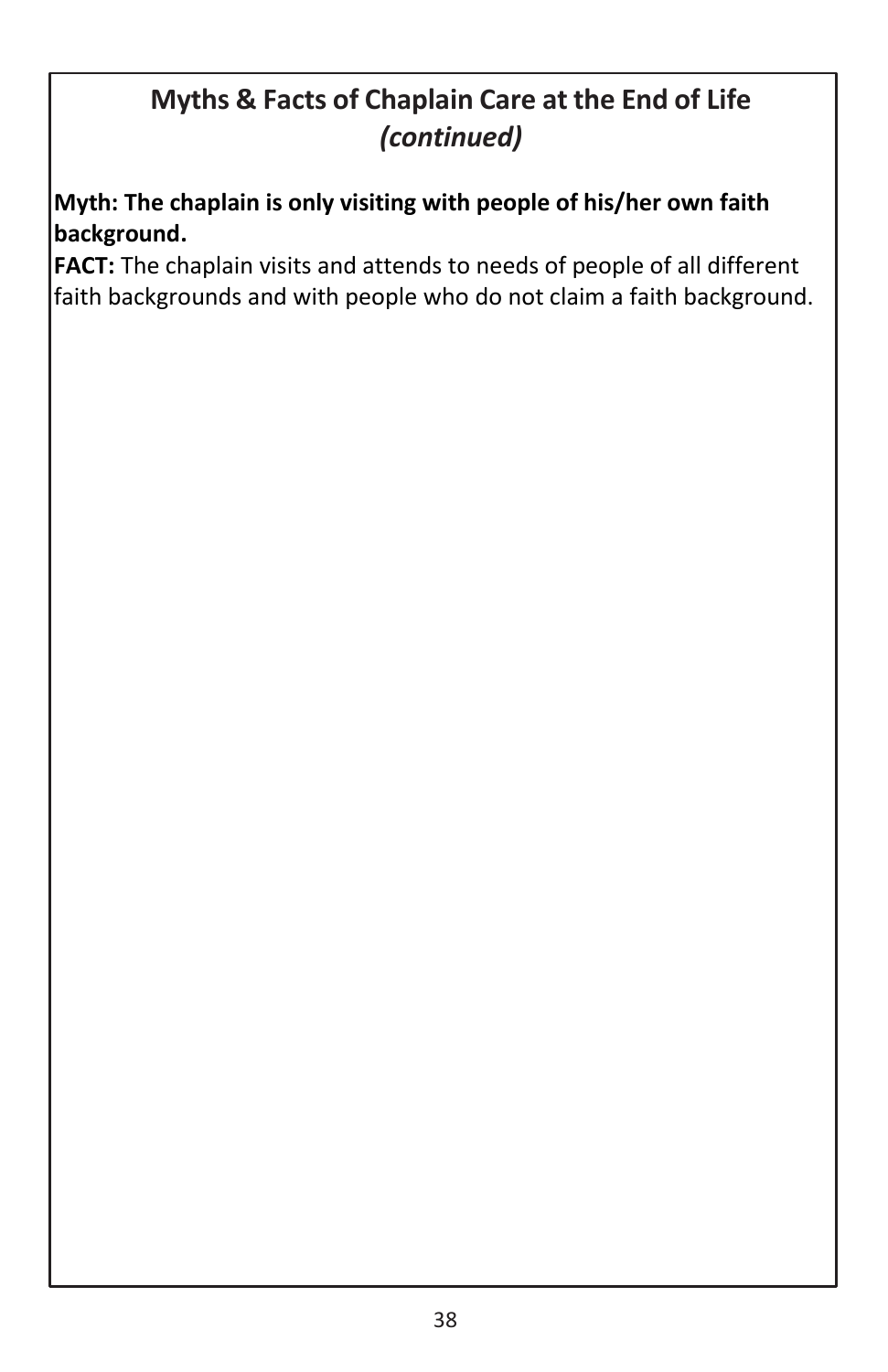# **Myths & Facts of Funeral Home Services**

When your spouse or a family member dies, you'll need to handle numerous financial and legal matters. Even if you've always handled your family's finances, you may be overwhelmed by the number of matters you have to settle in the weeks and months following your loved one's death. While you can put off some of these tasks, others require immediate attention. After planning the funeral, you'll need to get organized, determine what procedures to follow to settle the estate and claim survivor's and death benefits, and find competent advice to help you through this difficult time.

## **Myth: Funeral Directors break the deceased's bones in order for them to fit in the casket and organs are removed.**

**FACT:** Only what is necessary to prepare the body as dictated by law is done to the body. That is replacing the blood in the body with embalming fluid. Dressing and cosmetizing are done per the family's wishes in preparation of a viewing. Organs are undisturbed and no bones are broken in any process.

## **Myth: Funeral services are extremely expensive.**

**FACT:** Birth, confirmation, school graduation and weddings are all milestones in life that are marked with ritual and celebration. Birth involves expenses of preparation, medical care, and a slew of equipment: cribs, car seats, strollers, etc. College, trade school and other forms of education can entail considerable expense. Weddings can be simple or lavish with choices that reflect the individuals and budgets that vary. A funeral marks another milestone, the end of life, as we know it with an array of personal choices and a wide range of cost.

## **Myth: If I do not have a service, I will spare my family suffering.**

**FACT:** Mourning begins when grief is shared*.* Mourning is the healthy process of grieving versus refusing to process emotionally one's sense of loss. Funeral services facilitate the process of acceptance of death and expression of sorrow while surrounded by caring family and friends.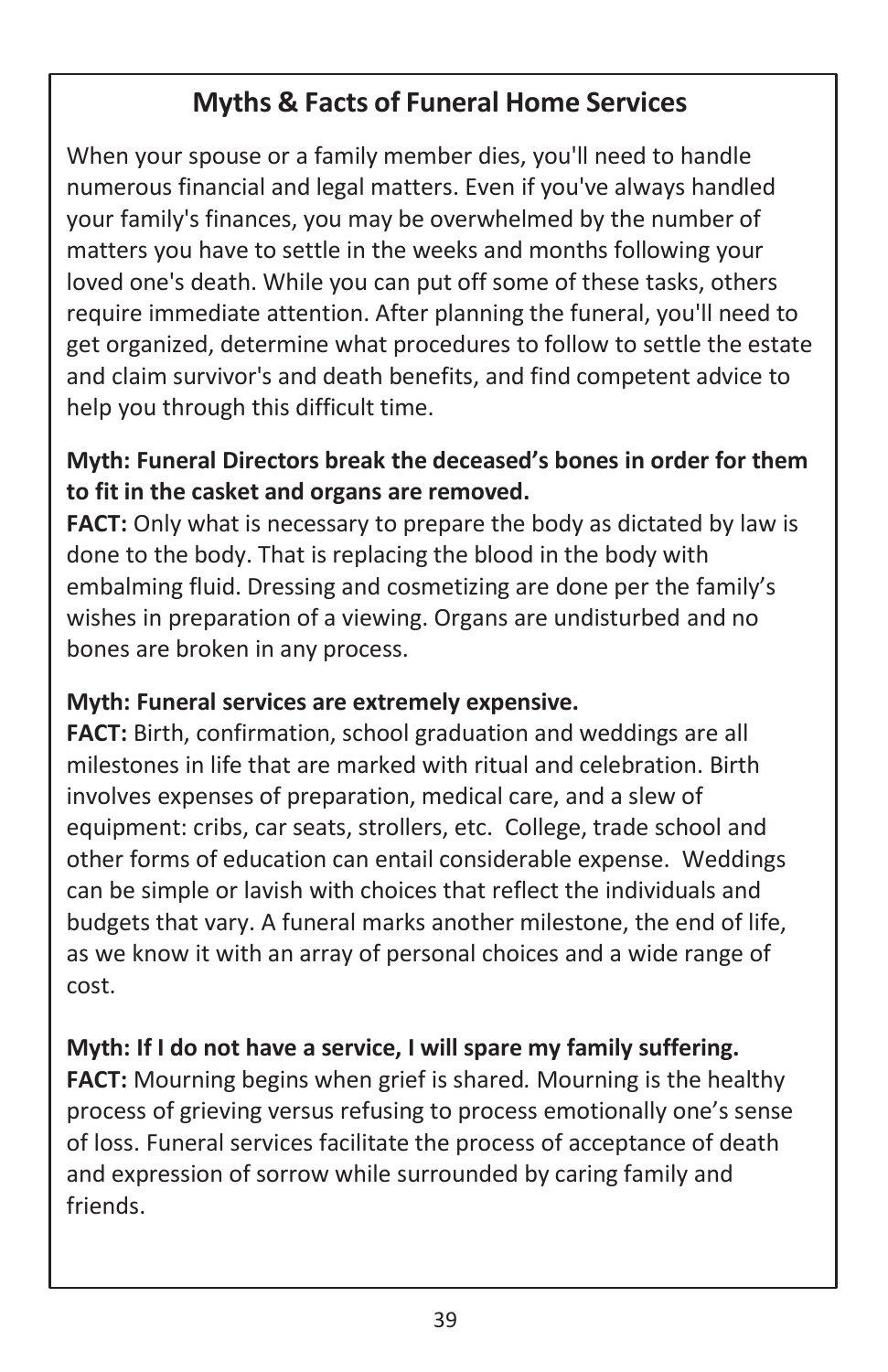# **Myth: The deceased would not want the fuss; they would not want a service.**

**FACT:** A funeral is *about* the deceased, but it is not *for* the deceased. Our funeral rituals are for the living and serve to support the process of grief.

# **Myth: Multiple bodies are cremated at one time.**

**FACT:** Crematories are designed to accept only one body at a time. We respect the deceased and their bereaved family and would only ever cremate one body at a time. Recording devices on the crematory and logbooks confirm compliance with state laws.

# **Myth: It is easy to mix up one person's cremains (cremated remains) with another's.**

**FACT:** A body is assigned a metal ID tag so its identity is known at all times. The tag accompanies the body through the cremation and remains with the cremains.

# **Myth: Embalming is required by law.**

**FACT:** Embalming is required only if the body will be viewed more than 24 hours after time of death.

## **Myth: Vaults are required by law.**

**FACT:** Each cemetery determines any requirements for vaults. Some require a vault for a casket as well as for an urn. Some cemeteries do not require any vaults. A vault helps to maintain a level surface, which enhances the appearance of and facilitates the maintenance of the grounds.

# **Myth: A funeral involves a viewing, a service and burial.**

**FACT:** Multiple types of services and combinations thereof can be provided. One may choose any or a combination of services.

- a. Viewing (with body)/visitation (without body)
- b. Funeral Service with or without the body present
- c. Memorial Service with or without cremains present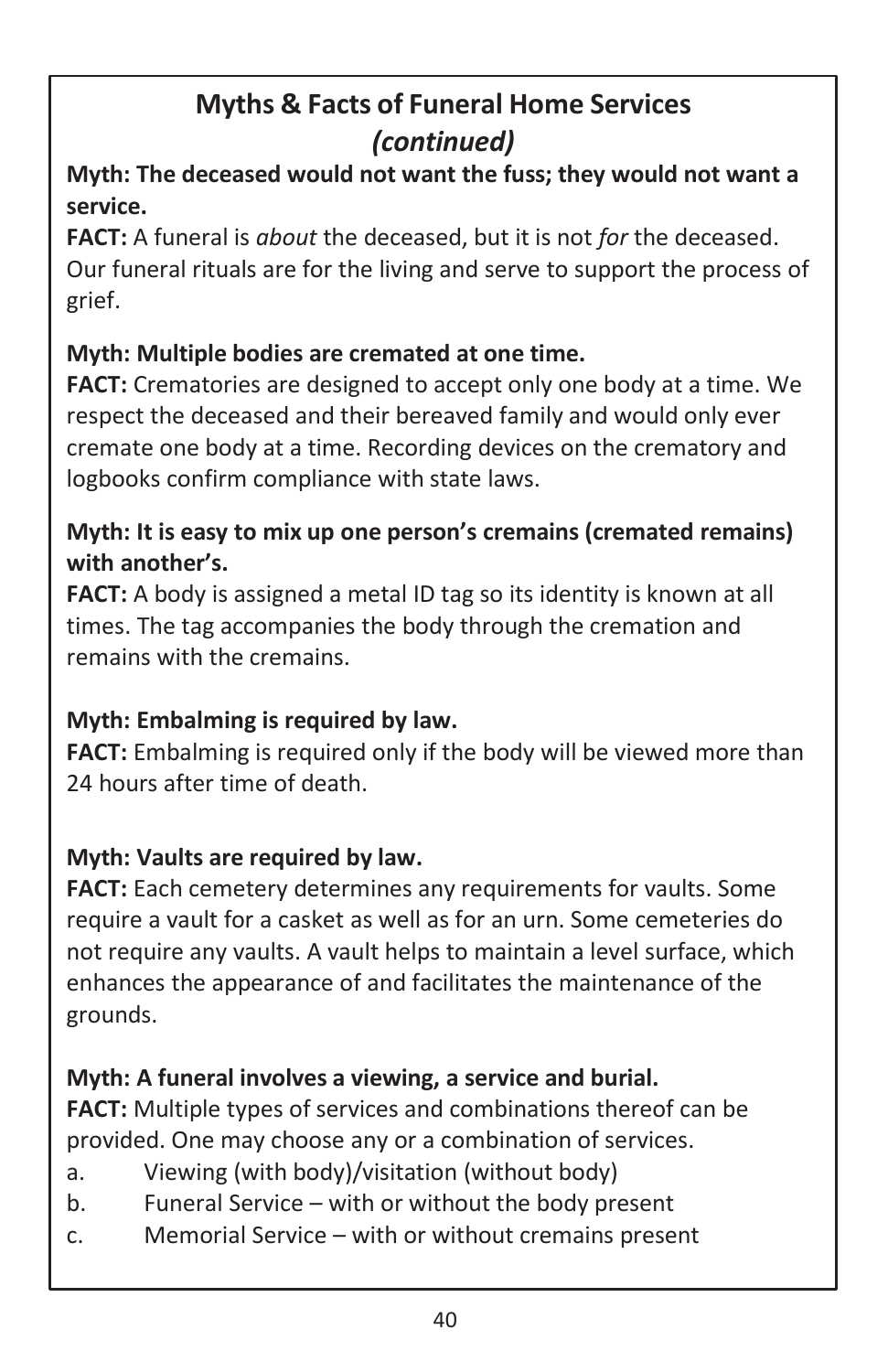**Myth: I do not want to prearrange my funeral, because then I will die. FACT:** Whether you prearrange your funeral or not, you will eventually die. Prearranging your services makes it easier on the people in your life that remain to arrange for your disposition at the time of your deat h. If you prearrange, you get what you want and your loved ones have the comfort of knowing that the service is just as you wish it to be. If you decide to pay for your prearrangements, some funeral homes will honor the price you paid even if it was many years prior to your death. This can save your survivors a considerable amount of money. Speak to your funeral director to find out what their policy is.

# **Myth: Once we get this cremation done/the funeral is done, I will be fine. This will all be over and I can get back to my normal life.**

**FACT:** The funeral/memorial service is at the beginning of the grieving process. Few, if any people do all their grieving in one day. It can take a long time to become comfortable living without someone who was an important part of your life. For some people, seeing their loved one in the casket is the time that they first begin to accept that life has made a dramatic change and that their loved one is truly gone. Gathering with friends can ease their sense of abandonment and loneliness

# **Myth: Flowers are a waste of money. There is no reason to send flowers to a funeral.**

**FACT:** Flowers sent to the funeral have long been the primary way that people would express their sympathy and care to the grieving family. Flowers brighten the funeral service and give the family something to focus on in addition to the deceased. They are left at the grave so that it does not seem barren. The cards from the arrangements are given to the family so that they know who sent their condolences. If you do not wish to send flowers, other ways that you can offer a token of your sympathy are with a gift of food, a gift card to a restaurant or for gas, a book of stamps, or by taking time to visit with those who are grieving.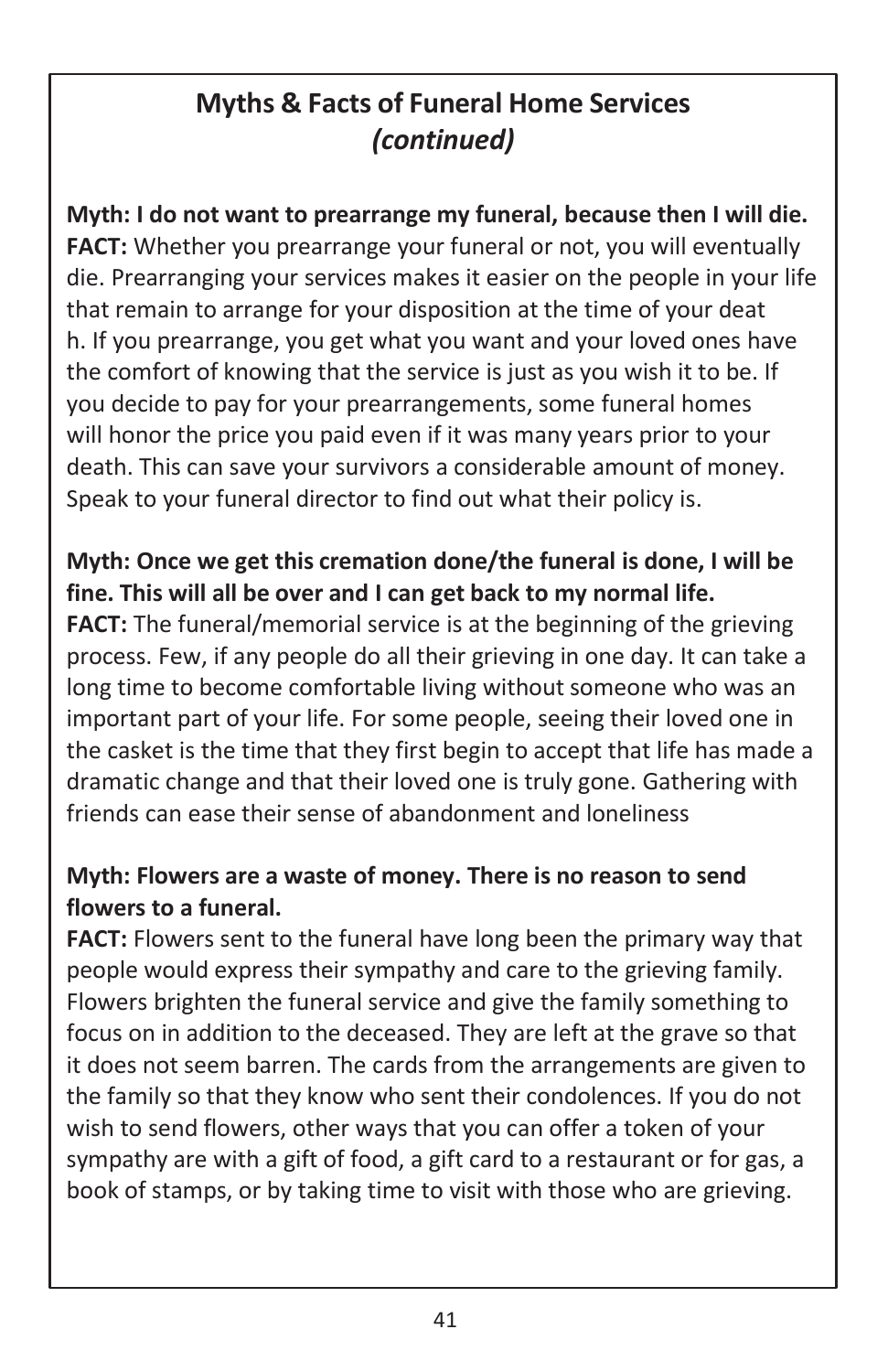# **Myth: Funerals are sad and uncomfortable. There is no reason to go to a funeral and make yourself (and your family/friends) feel uncomfortable and sad.**

**FACT:** Attending a funeral is a sign of respect for the deceased and/or their surviving family members. In addition, you show the survivors that you care by taking your time to come and be with them and share in their grief. It is said that grief shared is grief diminished. Often, after a funeral the family will remark how much it meant to them that so many people came to the viewing/funeral. They seem less burdened with the support of friends. In addition, funeral gatherings often serve as a sort of reunion of family and friends. Often there is laughter and joy at a service.

## **Myth: If I donate my organs to scientific research, they will take all of my body and use it to save the lives of others.**

**FACT:** Your body may not be suitable for donation at the time of death due to the cause and/or manner of your death, your health or your age. Only some organs may be taken. You may want to research carefully just what body parts are used and how they are used. Some people are not comfortable knowing that their body may be used for research that does not occur in a sterile medical lab.

#### **Myth: Children will be traumatized by a funeral/seeing a dead body.**

**FACT:** Children will follow the lead of adults around them in their reaction to seeing a body. If it is demonstrated to them that one views a body with care and respect, they will learn to do the same. Even the youngest of children can grasp that someone is "sleeping" in a different and final way from the way that they are accustomed. Having seen the dead body and having it explained to them that the body is being buried or cremated can help them to understand later why they no longer see their relative/friend. They can be reminded that the body is gone, but that the memory of the person and the love that they gave is still with them.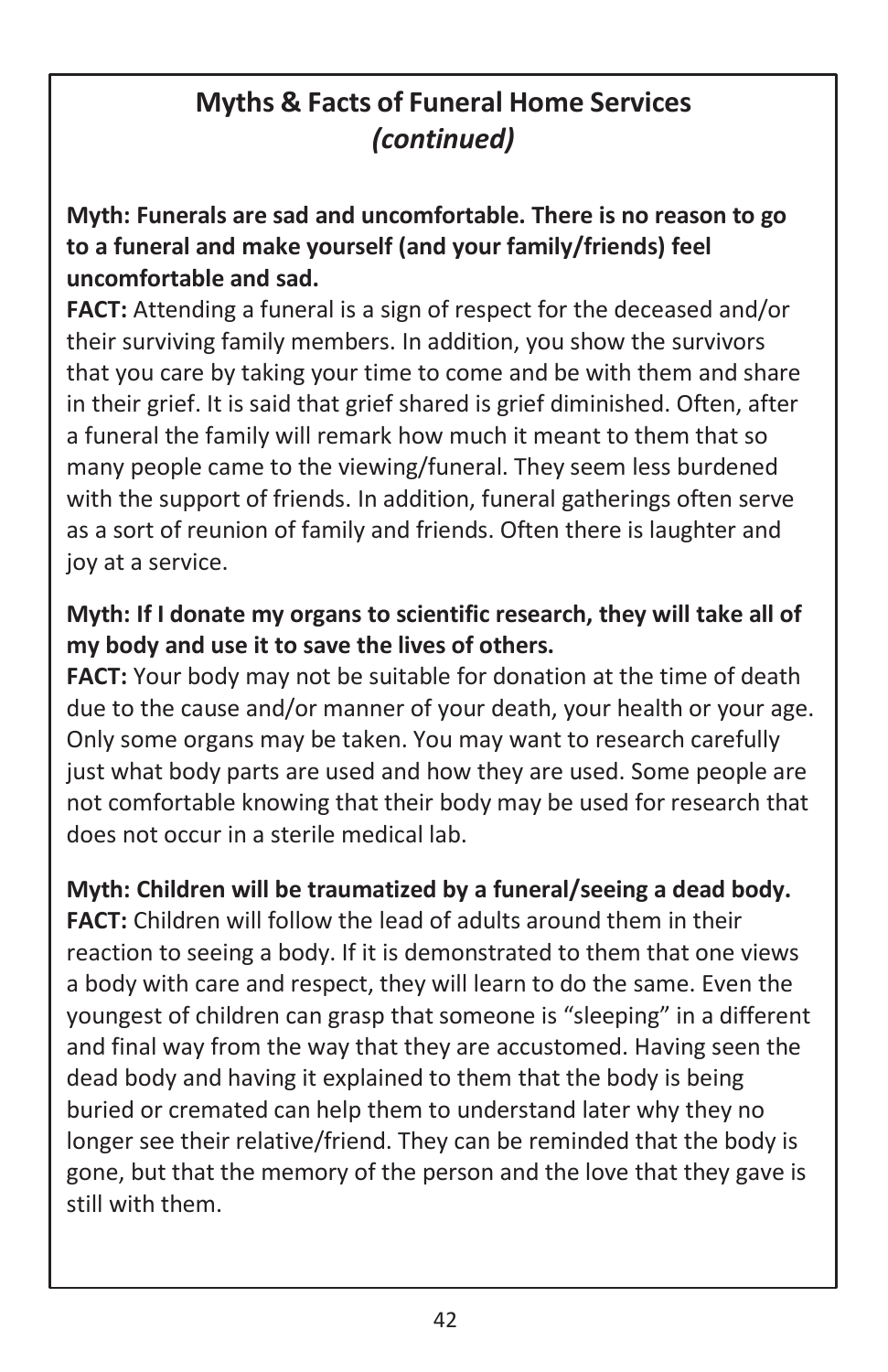# **Myth: I want to remember my friend/family member how they were; I will not be able to if I see them in a casket.**

**FACT:** Seeing your loved one after death will not erase your memories of him/her when they were living. It will help you to realize that they have in fact left their body. Seeing their body in repose can bring you comfort in knowing that they are no longer in pain. It provides a final occasion to see them, speak to the body where their soul dwelled and say a last farewell. Many people take great comfort in having one last opportunity to see and/or touch their loved one.

## **Myth: Cremains (cremated remains) may be scattered at a cemetery, in a park, or anywhere else we choose.**

**FACT:** For legal purposes, cremation is considered the disposition of the body. Cremains are not treated as human remains. Usually the volume of cremains is similar to a five pound bag of sugar. Scattering of cremains on public land is not permitted. Scattering in other places may also be illegal and can be penalized as littering. Most cemeteries do not permit scattering on grave-sites. Choose the place you scatter your loved ones cremains thoughtfully.

# *Information provided by Dugan Funeral Home and Crematory, Inc.*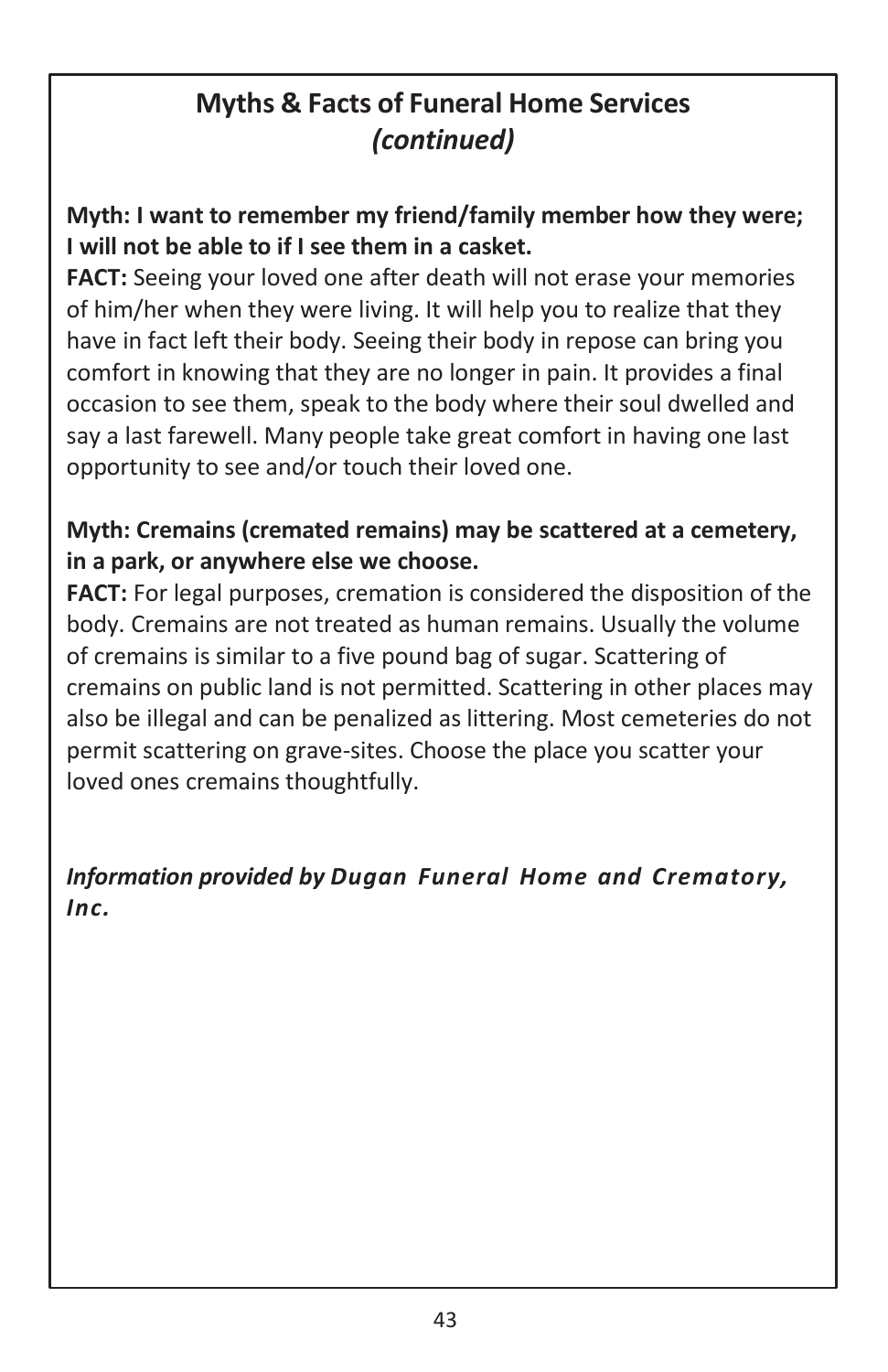# **Funeral Home Checklist**

Shop for a funeral home just as you would for any other purchase. Choosing the right funeral home can make a big difference not only in what you pay, but in your grief experience. In addition to cost, consider the atmosphere, the way the staff talks with you and your level of comfort throughout the process.

#### **1. Consider if the Funeral Home is accessible**

- a. Is staff available to talk with me and answer my questions?
- b. Are they willing to meet with me when it suits me (evening/weekend, if necessary)?
- c. Is the building conveniently located and does it have ample parking?
- d. Are there steps to contend with to enter the building?

#### **2. Is the staff willing to answer my questions concerning price?**

- a. What does the price include? Some funeral homes charge separate for each phase of care while others include it in the charge for professional services. (things like removal of the deceased, travel, filing paperwork for death certificates, veteran's benefits, coroner's authorization, etc., writing and submitting obituary, notifying social security,…).
- b. Are there extra charges to prepare an organ donor or a body that has been autopsied?
- c. Is payment required in advance or will they accept life insurance proceeds or a payment plan?
- **3. How long will it be until they arrive once notified of the death? This is especially important if your loved one passes at home.**
- **4. Do I feel comfortable with the staff and inside the funeral home?**
- **5. If there is no viewing or service, will I be able to see my loved one before cremation?**

#### **6. Will they manage details such as**

- a. Scheduling clergy, organist, vocalist
- b. ordering flowers
- c. arranging a reception following the service
- d. coordinating with the cemetery
- e. arranging military honors'
- **7. It may be important to you that your casket be American made. Ask if it is.**
- **8. Will the funeral home arrange special serviceslike butterfly or dove release, harpist or bagpiper to play music?**
- **9. Can they produce a memory video from photos of my loved one?**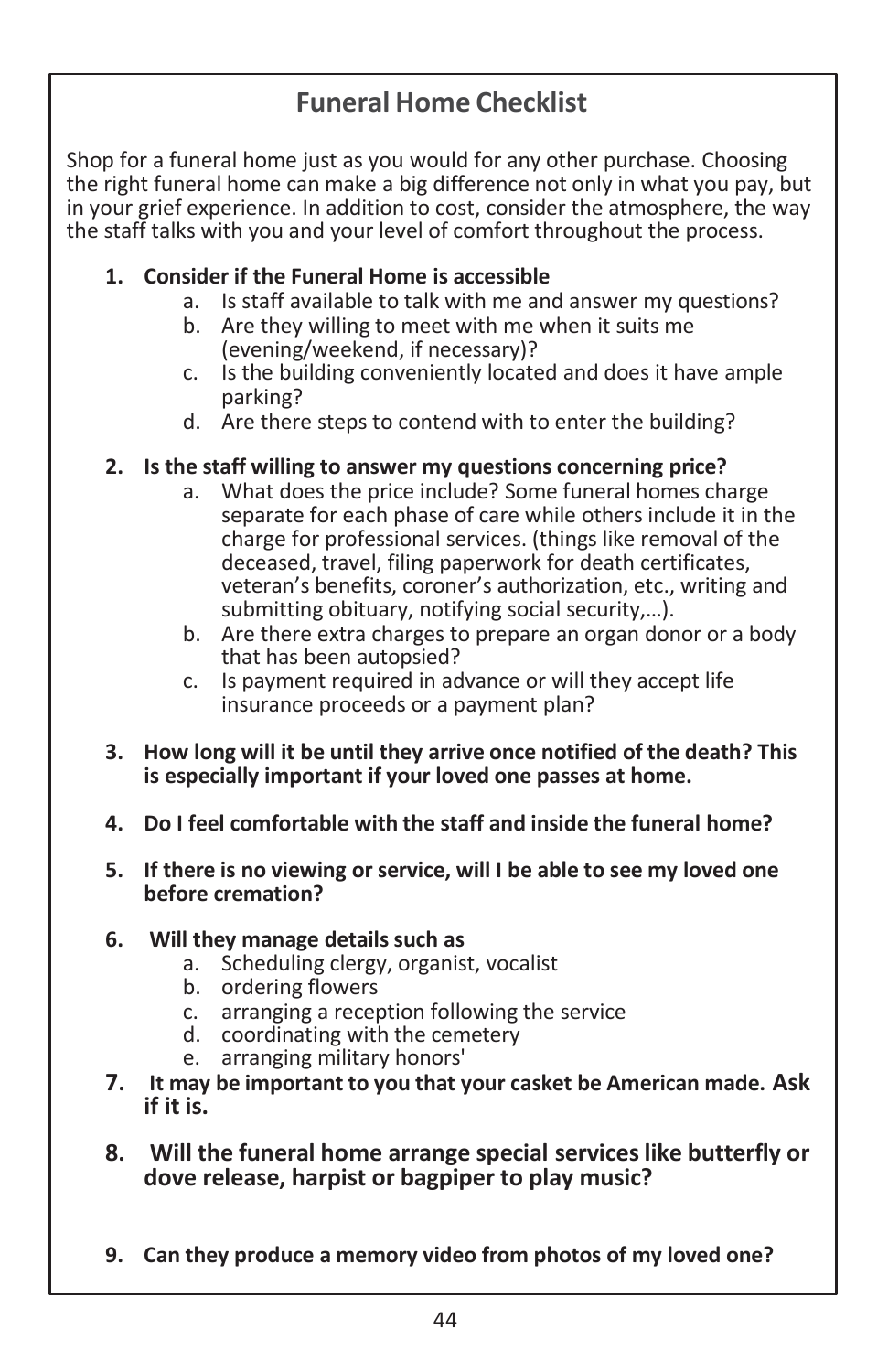# **Funeral Homes**

Dugan Funeral Home and Crematory *\*\*Contributed to the information contained in the booklet\*\** 111 S. Main Street Bendersville, PA 17306 717-677-8215

Feiser Funeral Home Inc. 302 Lincoln Way W New Oxford, PA 17350 717-624-7261

Kenworthy Funeral Home 66 E. Hanover Street Gettysburg, PA 17325 717-337-9311

Little's Funeral Home 34 Maple Ave Littlestown, PA 17340 717-359-4224

Monahan Funeral Home (Gettysburg Location) 125 Carlisle Street Gettysburg, PA 17325 717-334-2414 (Fairfield Location) 27 E. Main Street Fairfield, PA 17320 717-642-8266

Murphy Funeral Home Inc. 501 Ridge Ave McSherrystown, PA 17344 717-637-6945

Peters Funeral Home 321 Carlisle Street Gettysburg, PA 17325 717-334-5815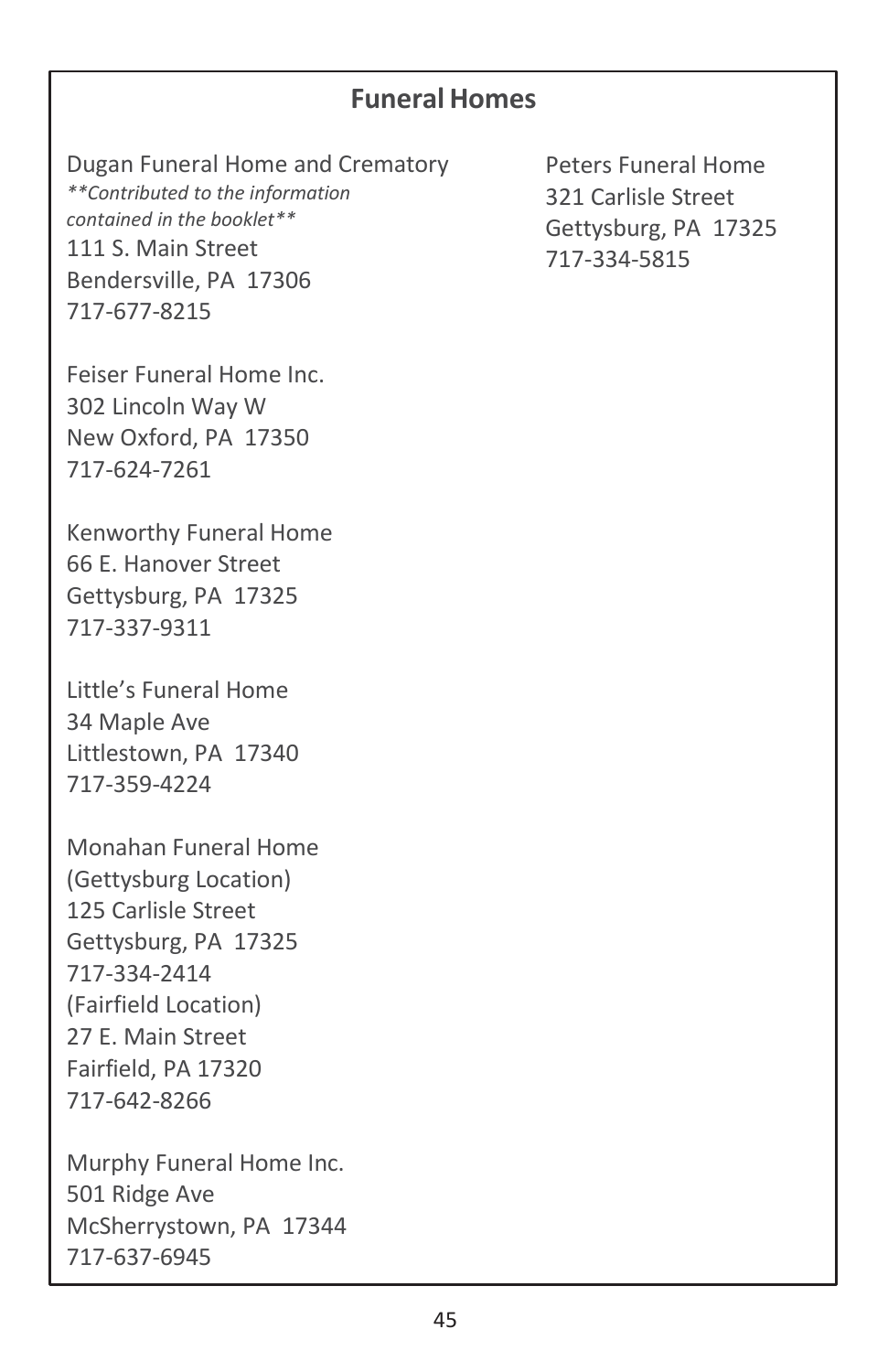# **Myths & Facts of Grief & Bereavement**

## **Myth: Everyone grieves the same.**

**FACT:** Grief is very unique to each individual and no one grieves the same. An individual's grief can be influenced by many factors including: the length and type of relationship, gender, culture, and spiritual beliefs.

## **Myth: Grief only occurs when there is a death.**

**FACT:** Any loss or change can result in grief including: divorce, relocation, military deployment, job loss /change, tragedies and disasters, health or functional levels, accidents, or any significant disruption to regular routines.

#### **Myth: Children do not grieve.**

**FACT:** Children experience grief and loss situations just as adults. Each age group of children, from birth to eighteen, have their own level of awareness and understanding of grief. Children often express their grief in their behaviors as they have different stages of development. A toddler will show signs of grief differently than a teenager.

## **Myth: Grief and Mourning are the same experiences.**

**FACT:** Although people will often use these words to describe the same thing, there is a very important distinction. Grief is the composition of thoughts and feelings that one feels after sustaining a loss, while mourning is the process one takes of moving towards healing. Grief happens within the person while mourning happens externally.

# **Myth: Statements such as "It's time to move on" or "get over it" are helpful to say to support a grieving person.**

**FACT:** These are not helpful statements and often make the grieving person feel as if their feelings are wrong. Often the best thing to say is very little at all. Instead, try offering a listening ear and supporting the individual as they talk through their emotions.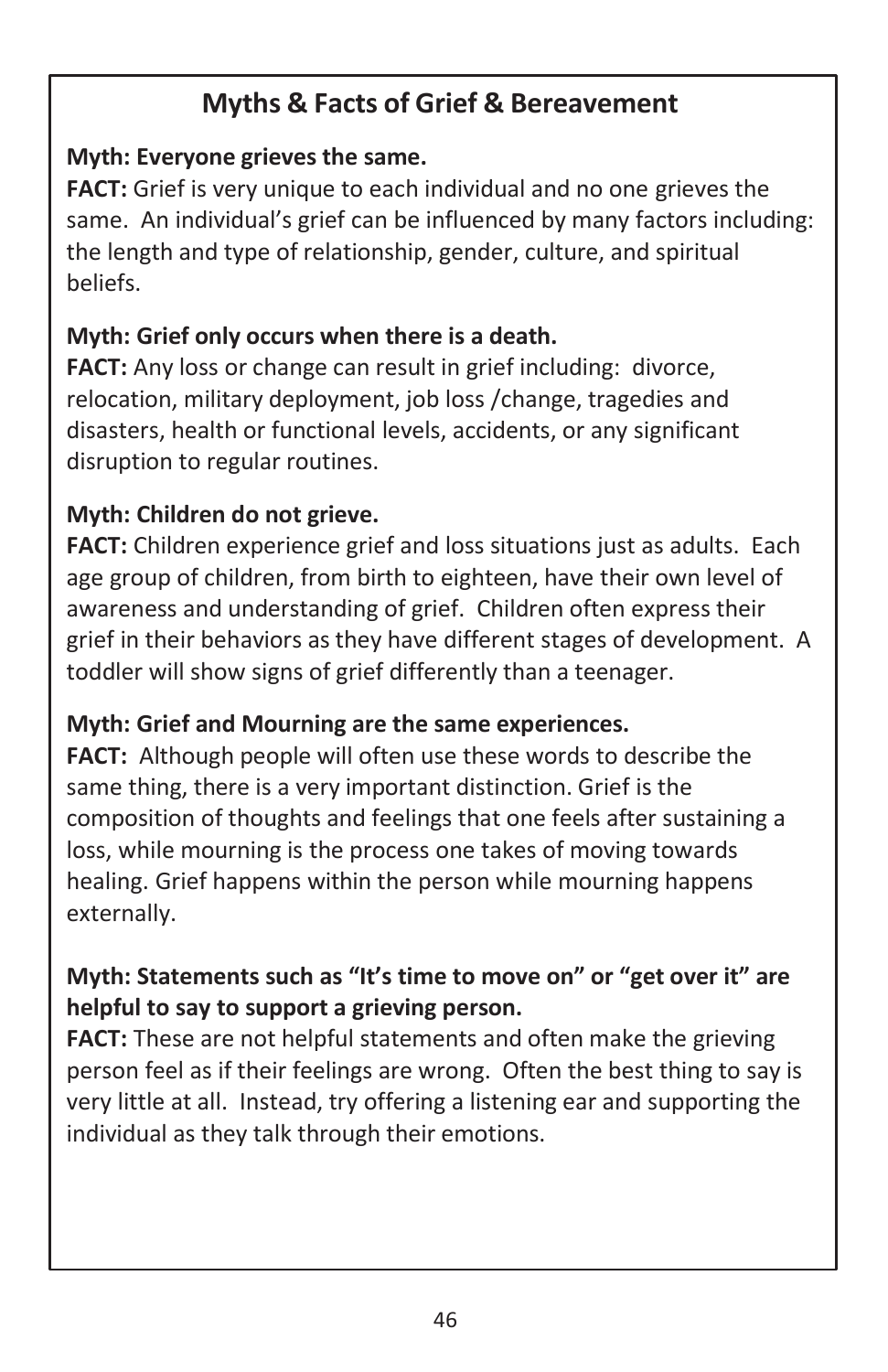# **Myths & Facts of Grief & Bereavement** *(continued)*

## **Myth: The pain will go away faster if you ignore it.**

**FACT:** Trying to ignore your pain or keep it from surfacing will only make it worse in the long run. For real healing it is necessary to face your grief and actively deal with it.

## **Myth: Grief has a time limit.**

**FACT:** There is no time limit to grief. Grief does not end after the funeral or after a year since the loss. Each individual's grief timeline is different. The feelings related to grief and loss may have less intensity as time goes by, but for some people, grief never ends.

# **Myth: One should move away from grief, not towards it.**

**FACT:** Often time's grief is viewed as something one needs to overcome or avoid, not experience. Someone who shows outward signs of grief can be perceived as self-pitying or weak. The truth is that grief needs to be experienced, not repressed, for healing to ever take place.

## **Myth: The goal is to get over your grief as soon as possible.**

**FACT:** A person mourning the loss of a loved one needs to mourn at their own pace. Instead of focusing on getting over the grief, one could focus on growing through it. The truth is, we never "get over" our grief. We only become reconciled to it.

# **Myth: The stages of grief and mourning happen in a progressive, predictable order.**

**FACT:** Grief and mourning are as unique as the individual itself. Everyone will feel different emotions and express them in a way that is uniquely their own.

# **Myth: Once the stages of grief are completed, the grief will go away.**

**FACT:** Grief is an ongoing process rather than stages and steps to complete. The stages of grief as defined by Elizabeth Kubler-Ross include: shock, anger, depression, bargaining, and acceptance. Anyone that experiences loss can experience these "stages" over and over, not necessarily in order as if following instructions to complete a project.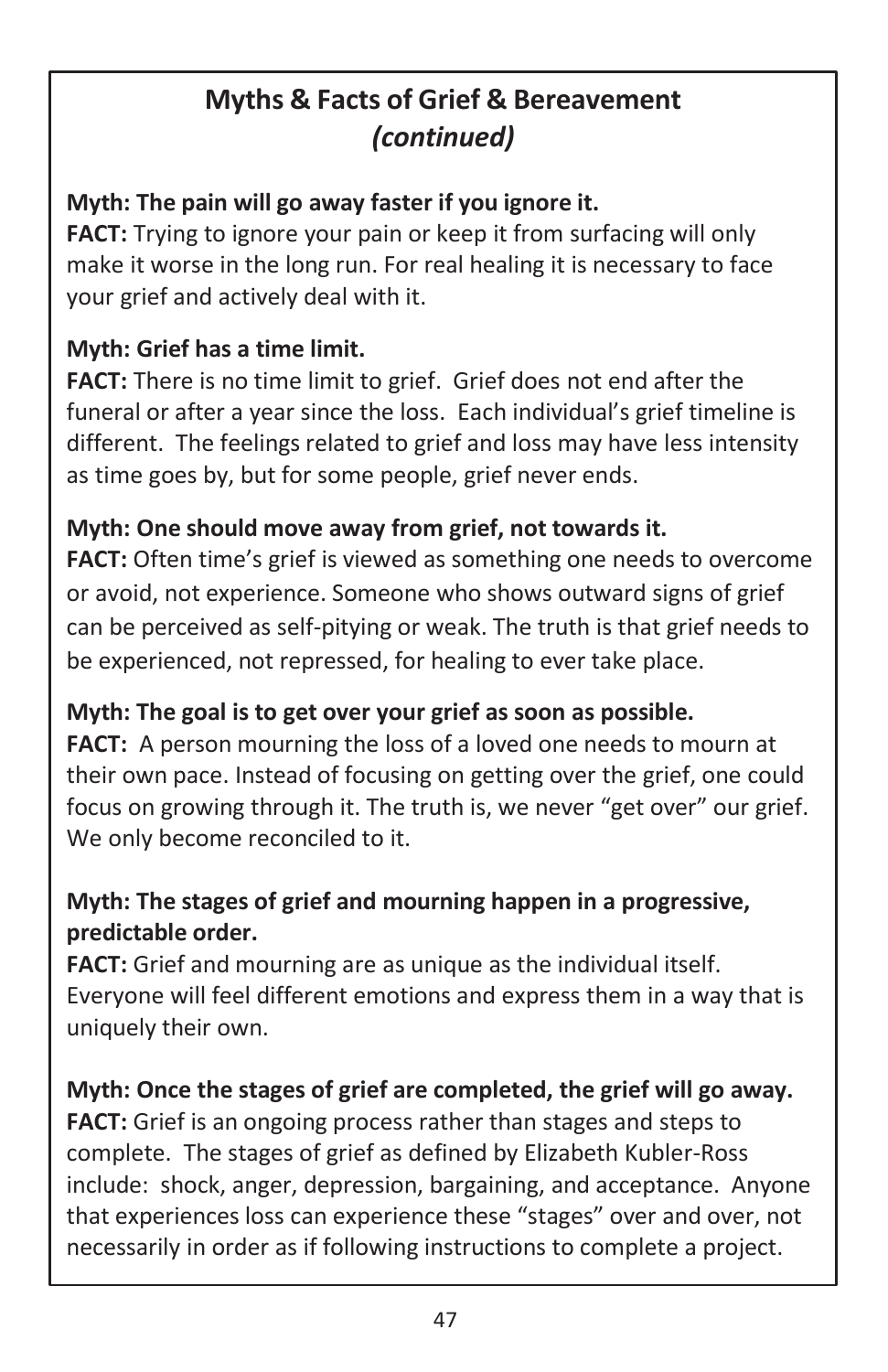# **Myths & Facts of Grief & Bereavement** *(continued)*

# **Myth: It's important to be "be strong" in the face of loss.**

**FACT:** Feeling sad, frightened, or lonely is a normal reaction to loss. Crying doesn't mean you are weak. You don't need to "protect" your family or friends by putting on a brave front. Showing your true feelings can help them and you.

# **Myth: The only sign of grief is crying.**

**FACT:** Grief manifests in different ways for different people. Signs of grief include lack of energy, insomnia or excessive sleeping, irritability, tearfulness and crying, numbness, physical complaints, changes in appetite, lack of interest in activities, engaging in risky behaviors, fearfulness, depression, and anxiety.

# **Myth: Tears of grief are a sign of weakness.**

**FACT:** Crying is a way of releasing tension and emotion. It also communicates to others the need to be comforted. One who expresses tears shows their willingness to work through their grief.

## **Myth: If there is no crying, then there is no grief.**

FACT: Crying is a sign of grief that is outward and observed by others. However, some people never cry and feel that they are doing something wrong if they cannot cry. Identifying other signs of grief can help individuals to recognize that they are grieving and to consider ways for working on their feelings.

# **Myth: After the loss of a spouse, once remarried, the grief for the previous spouse goes away.**

**FACT:** Unresolved or complicated grief from a previous relationship does not go away. It can lead to problems with any new relationship. Some couples find comfort in their new spouse especially if they are open about their previous losses. Remarriage does not replace the previous spouse or take away the feelings related to that loss.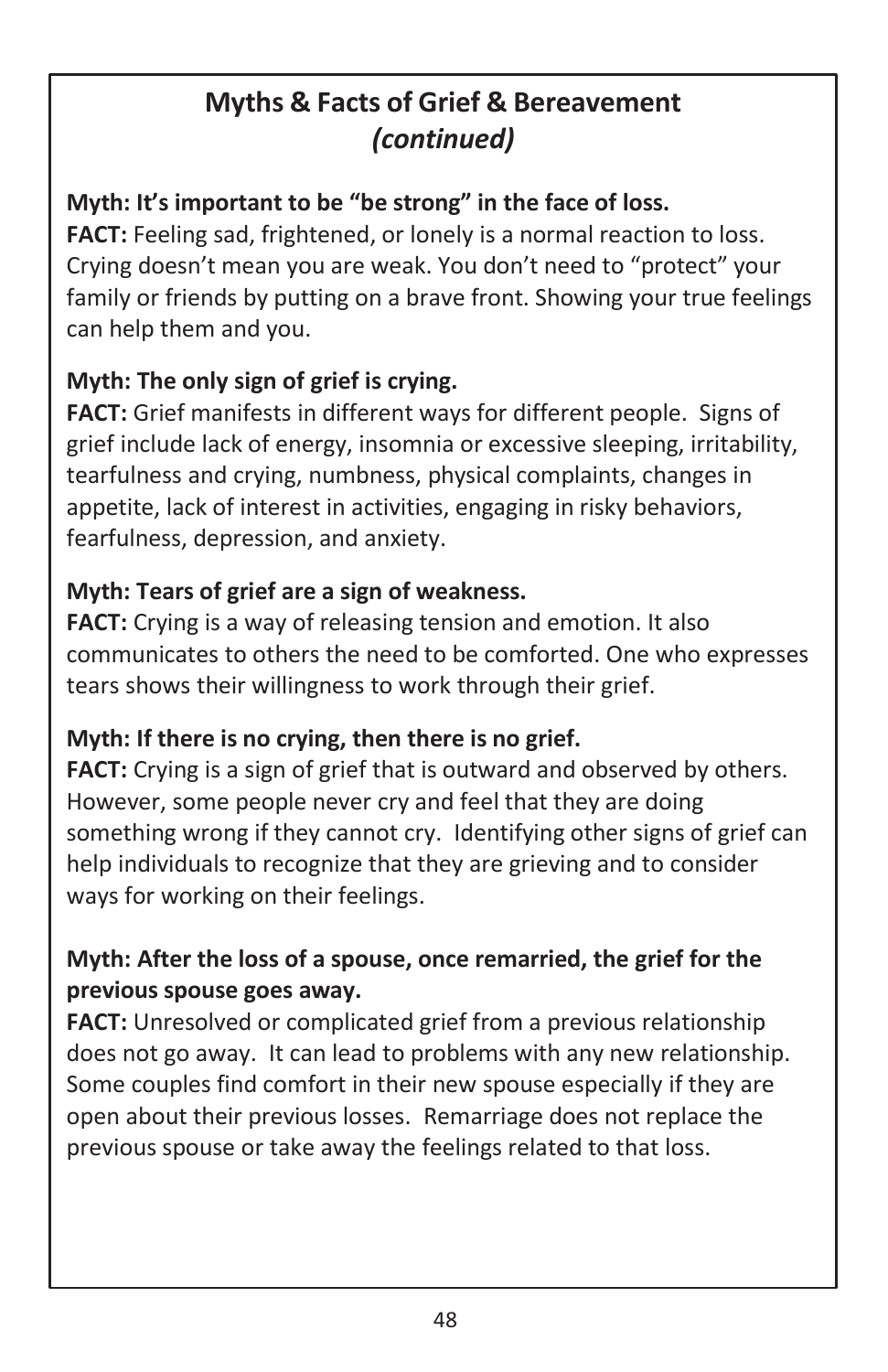# **Myths & Facts of Grief & Bereavement** *(continued)*

## **Myth: Grief and Depression are the same.**

**FACT:** Grief is a roller coaster you will have good and bad days. With Depression the feelings of emptiness and despair are constant.

# **Myth: Antidepressants help grief.**

**FACT:** While medication may relieve some of the symptoms of grief, it cannot treat the cause, which is the loss itself. Furthermore, by numbing the pain that must be worked through eventually, antidepressants delay the mourning process.

# **Myth: You cannot help someone else if you are grieving.**

**FACT:** Support groups are one example of how grieving people interact in order to work on their grief. Sharing and talking with others promotes normal grieving and is a way of creating new relationships.

# **Myth: A pastor is the only counselor for grief.**

**FACT:** Pastors and other spiritual leaders are often involved if there is a death and funeral service. They can be very supportive and lend spiritual guidance to support loved ones through this time. Professional counselors, therapists, social workers, and grief specialists are also available for support through grief after a death or any other type of loss. Employee Assistance Programs (EAP), counseling centers, and private practitioners are available in the local community.

*Information provided by: SpiriTrust Lutheran and VNA of Hanover & Spring Grove*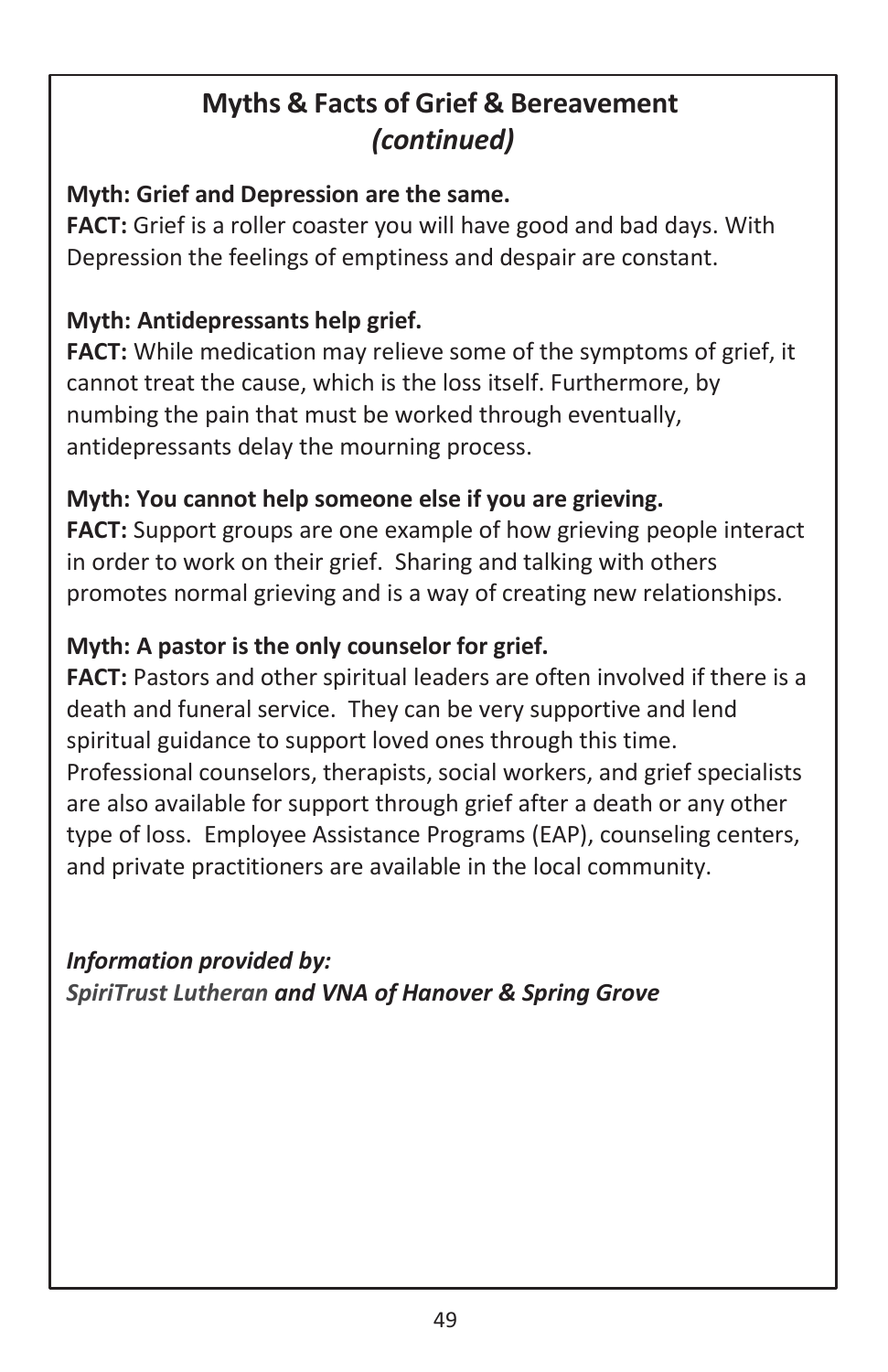# **Grief Support**

**Adult Grief & Loss Group** (6 wk session) 717-337-4300 WellSpan Gettysburg Hospital

**Drew Michael Taylor Foundation**

Marcie Taylor [rtmt@pa.net](mailto:rtmt@pa.net) (717) 532-8922

**Grief and Support Group at The Brethren Home Community** 888-273-0935 or 717-845-8599 Brethren Home Community, New Oxford

**Grief Support Group** 717-334-1235 Gettysburg Presbyterian Church

**Hanover Hospital** Eric Stenman (hospital Chaplain) 717-316-3711 or 800-673-2426

**Olivia's House, A Grief and Loss Center for Children** 830 S. George Street, York, PA 17403 717-699-1133 or 101 Baltimore Street, Hanover, PA 17331 717-698-3586

**Pathways Center for Grief and Loss** 717-391-2413 or 1-800-924-7610 4075 Old Harrisburg Pike, Mount Joy, PA 17552

**Phoenix** 717-334-6204 SpiriTrust Lutheran, Gettysburg

**All the Hospice Companies Provide Grief/Bereavement Support to the community (even if someone was not on their hospice)**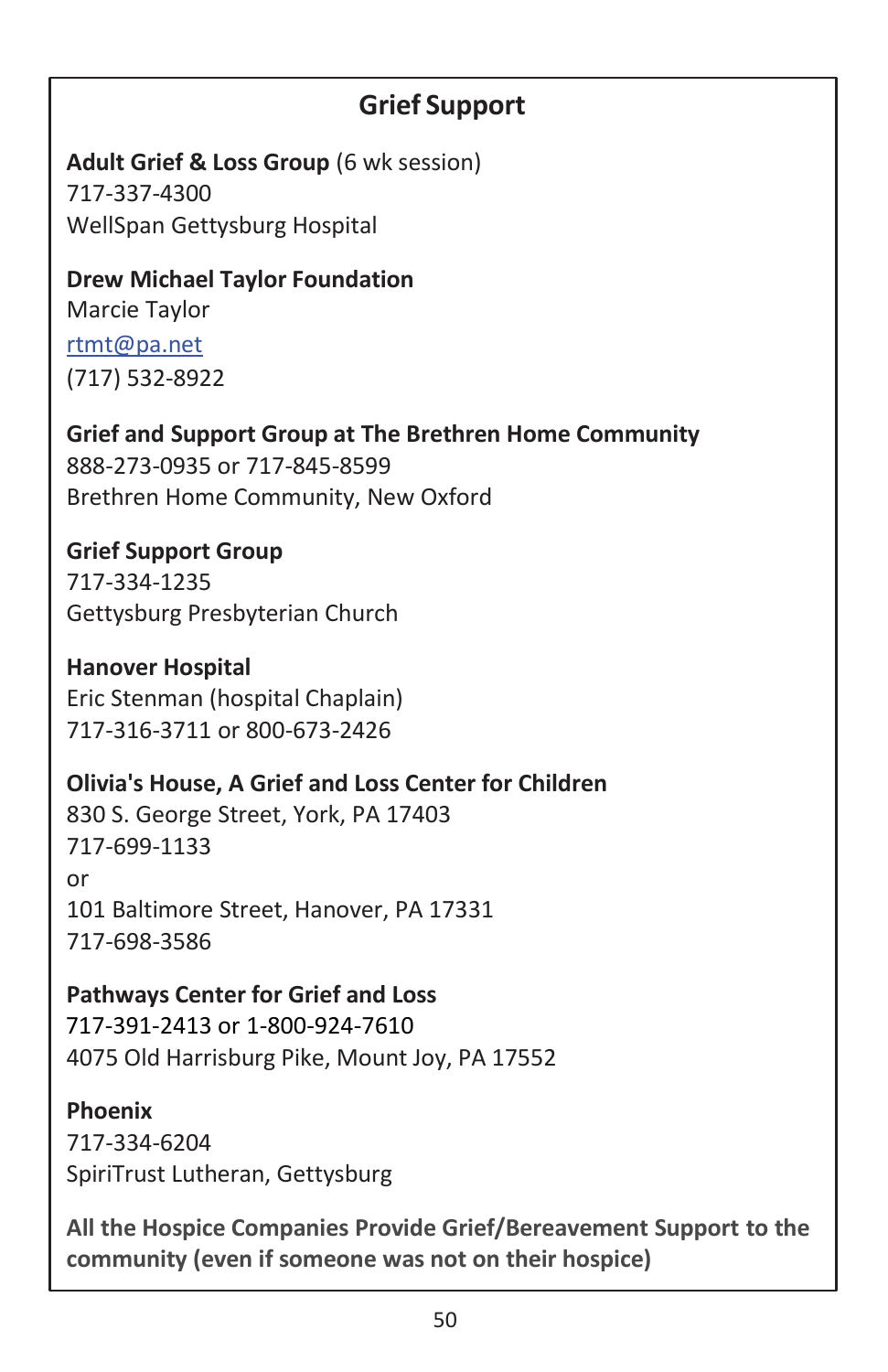# **Facts of Latino Beliefs & Practices Regarding End of Life Decision Making**

- Latinos use a family-centered rather than a patient's decisionmaking style when making EOL decisions. DelRio, Norma. 2010
- Latinos are largely unfamiliar with living wills or advance health care directives, or may feel that they are countercultural or irrelevant as long as a patient's family is involved in the medical decision making. Del Rio, Norma 2010.
- Latinos generally favor the use of CPR, use of antibiotics, intubation, feeding tube placement and intravenous nutrition and hydration and would prefer to be kept alive regardless of how ill they are. At the same time they would defer to a physician's decision to withdraw treatments if the situations are hopeless. Del Rio, Norma 2010.
- Hispanic families think there is always hope that the patient may get better and discontinuing life support may cause the Mexican-American family great feelings of guilt. Blackhall et al., 1999
- Enduring sickness is a sign of strength for Latinos. Blackhall et al., 1999
- Given that the majority of Mexican Americans are catholic, they tend to oppose anything that hastens death. Blackhall et al., 1999

*Information provided by Yeimi K Gagliardi, WellSpan Community Health Improvement*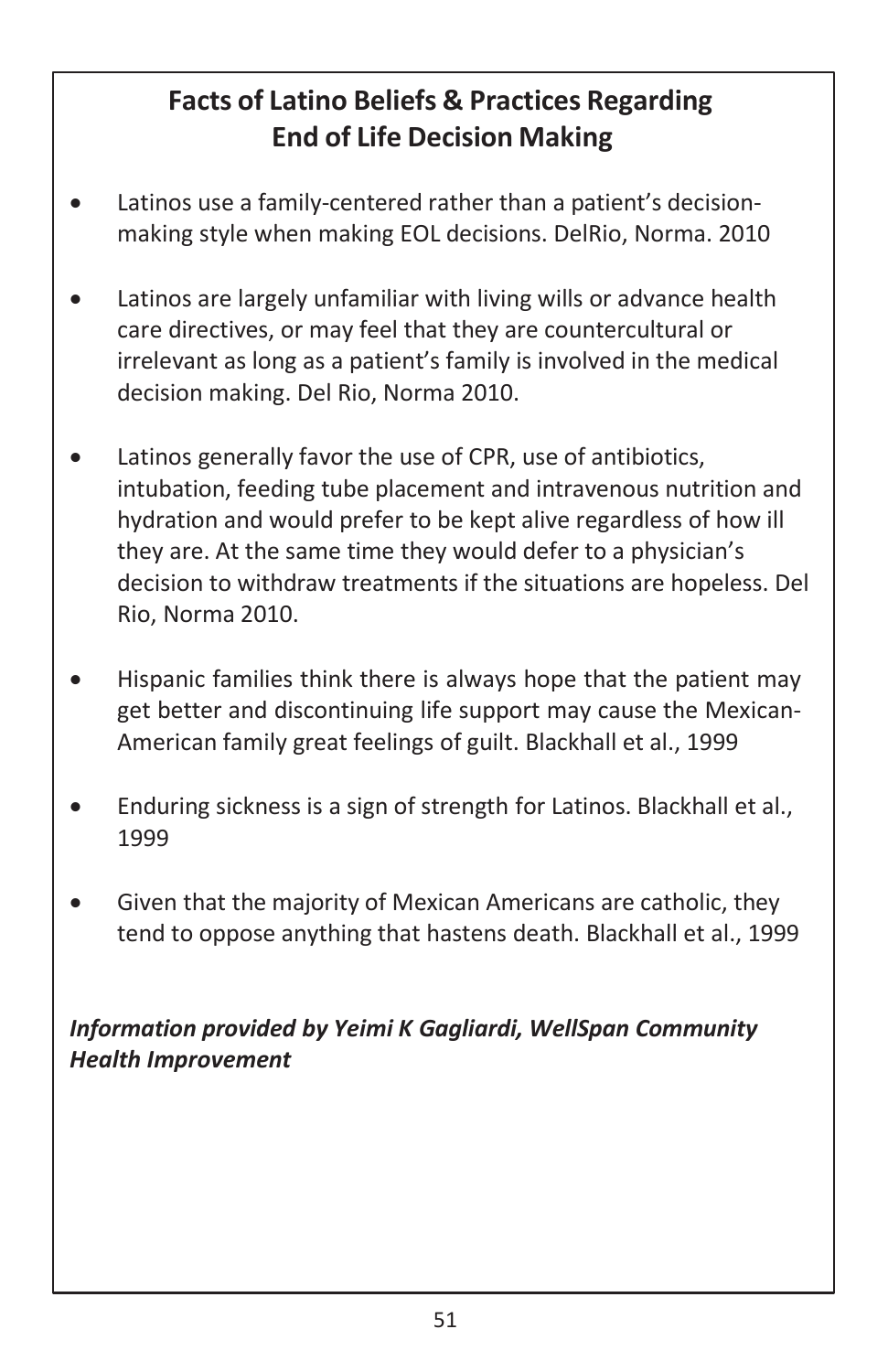# **Facts of End of Life Issues among Latinos/Hispanics**

- Health care inequities impact the number of years of an adult life.
- Higher incomes, higher education and fewer years in the US mainland directly affect healthcare decisions and treatment choices at end of life (Carrion, Irraida, V. 2007)
- Female gender and identity also directly impact access to health care, especially hospice services at the end of life
- Migration, immigration and documentation impact the Hispanic Latino communities' coping abilities and access to health care when confronted with a terminal illness diagnosis
- Education and literacy are directly related to knowledge and the use of available health care services.

# *Information provided by Yeimi K Gagliardi, WellSpan Community Health Improvement*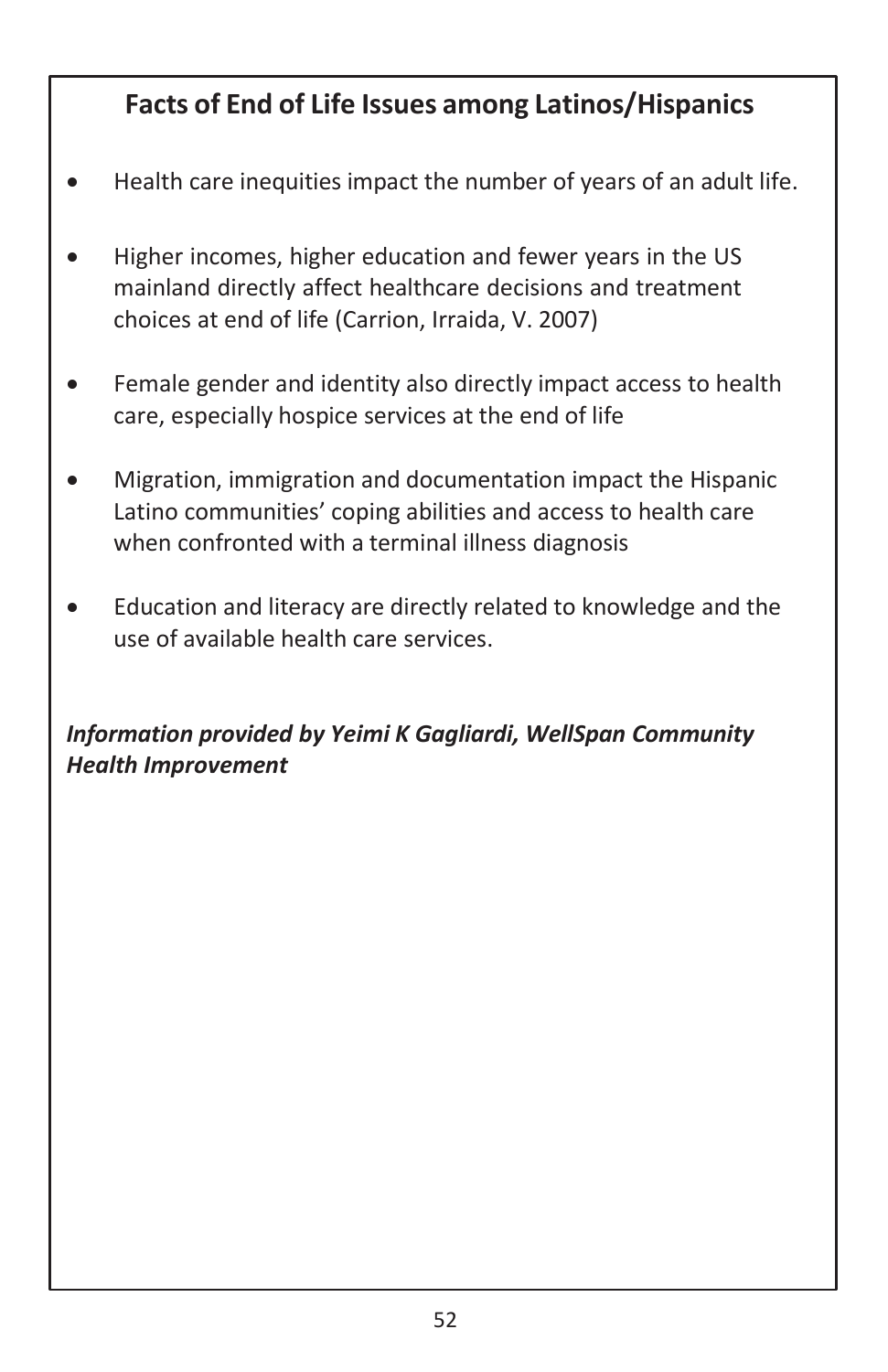# **CommunityResourceInformation**

**Institute for Healthcare Improvement – "the conversation project" [www.theconversationproject.org](http://www.theconversationproject.org/)**

The conversation project is dedicated to helping people talk about their wishes for end-of-life care.

The starter kit on this website doesn't answer every question, but it will help you get your thoughts together, and then have the conversation with your loved ones. You can use it whether you are getting ready to tell someone else what you want, or get ready to share their wishes.

#### **Medical Information:**

*in the booklet\*\** WellSpan Gettysburg Hospital (Palliative Care Department) *\*\*Contributed to the information contained* 147 Gettys Street Gettysburg, PA 17325 717-334-2121

## **Spanish Speaking Health Educator:**

WellSpan Community Health Impro ve *in the booklet\*\* \*\*Contributed to the information contained* 37 N. 5<sup>th</sup> Street Gettysburg, PA 17325 717-337-4264 Ext. 6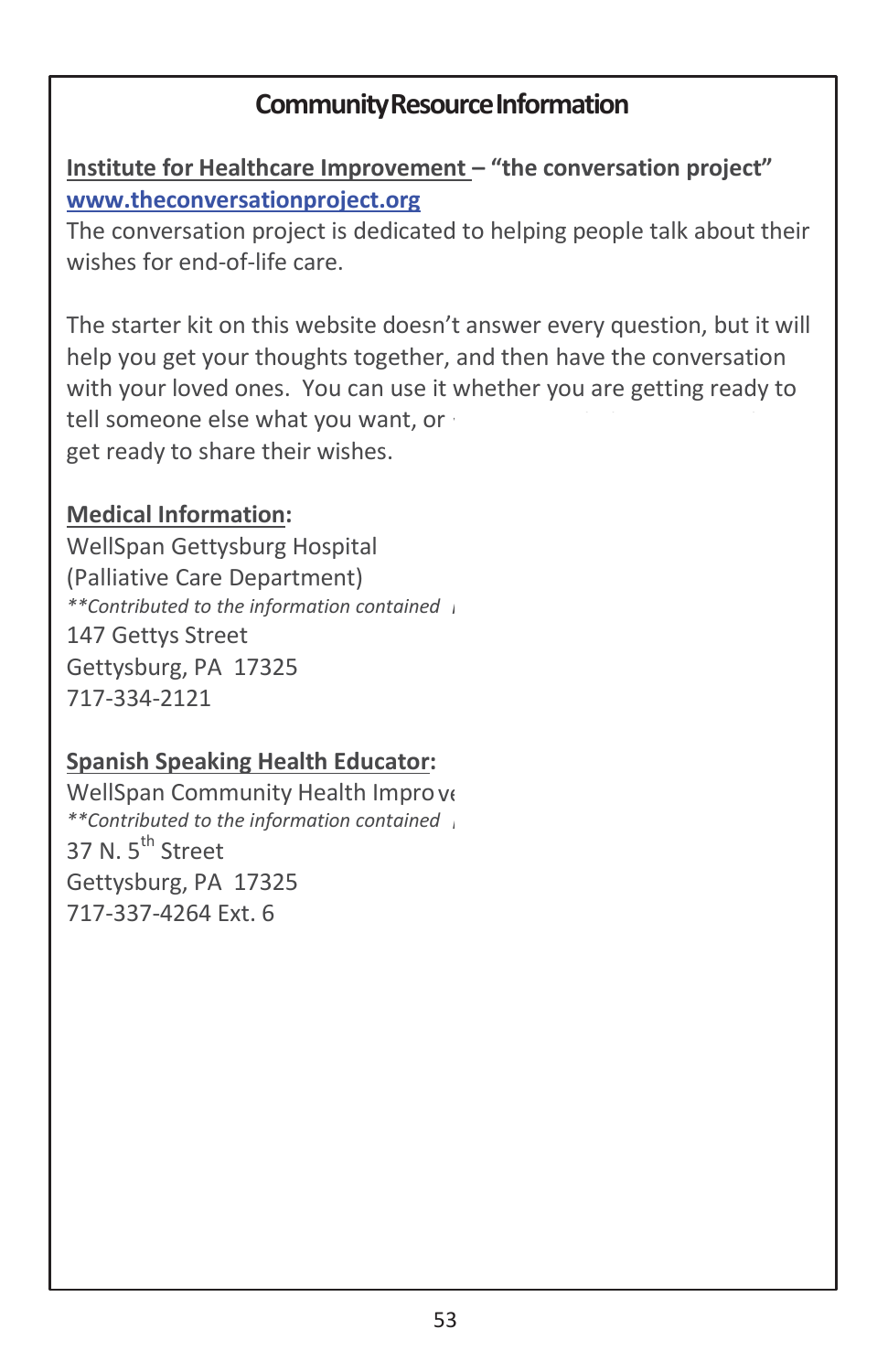# **CommunityAgencies**

Adams County Office for Aging, Inc. *\*\*Contributed to the information contained in the booklet\*\** 318 W. Middle Street Gettysburg, PA 17325 717-334-9577

Adams County Housing Authority 40 E. High Street Gettysburg, PA 17325 717-334-1518

Adams County Veterans Affairs Adams County Courthouse 117 Baltimore Street Room 201A Gettysburg, PA 17325 717-337-9835

TrueNorth Wellness Services 33 Frederick Street Hanover, PA 17331 717-632-4900 or 625 W. Elm Street Hanover, PA 17331 717-632-4900 or 44 S. Franklin Street Gettysburg, PA 17325 717-334-9111 \*CRISIS # for all locations: 717-637-7633